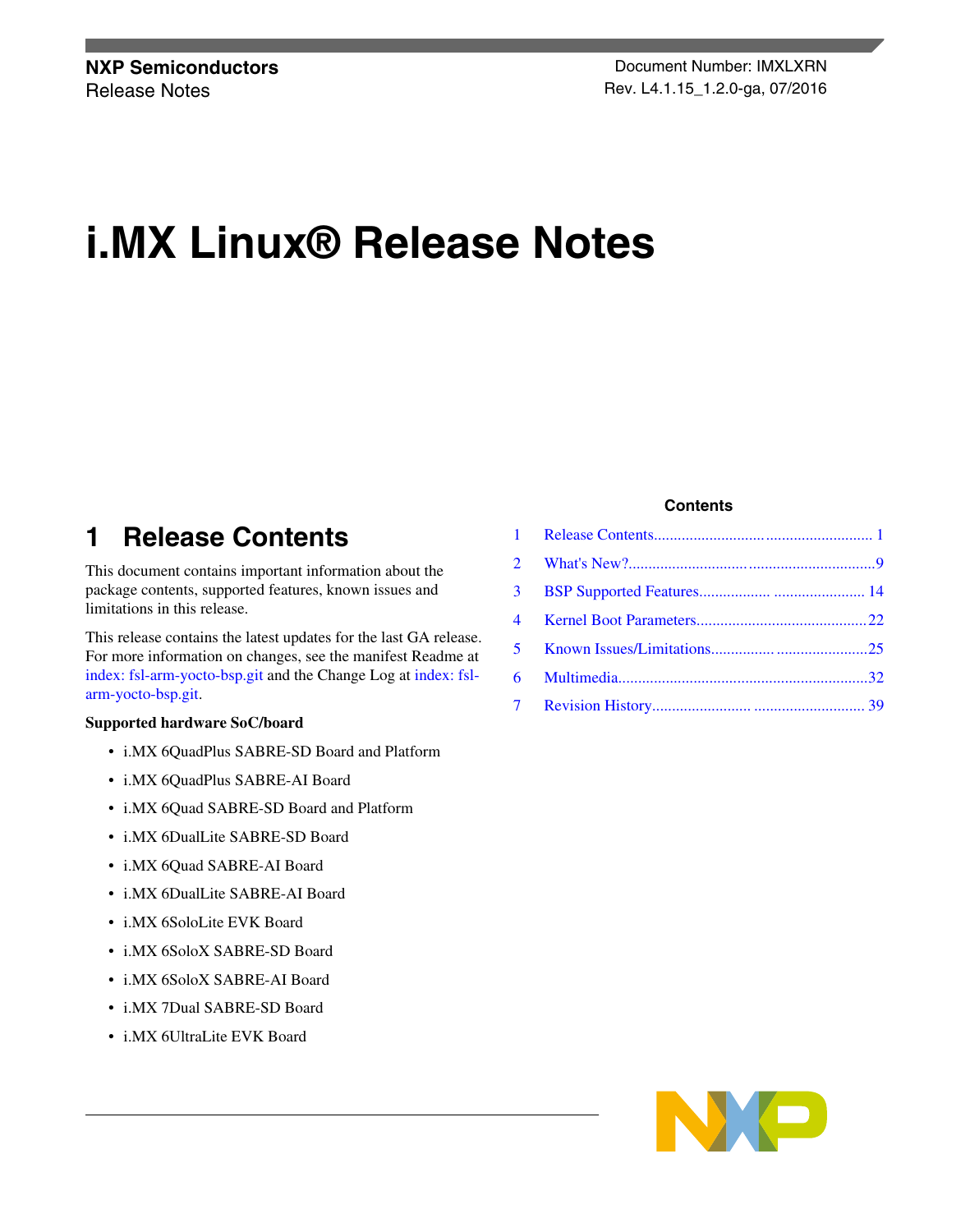#### **NOTE**

In this document, the following notation is used:

- 6SABRE-SD means the i.MX 6Quad, i.MX 6QuadPlus, and i.MX 6DualLite SABRE-SD Platforms.
- 6SABRE-AI means the i.MX 6Quad, i.MX 6QuadPlus, and i.MX 6DualLite SABRE-AI Platforms.
- 6SoloLite means the i.MX 6SoloLite EVK
- 6SoloX-SD means the i.MX 6SoloX SABRE-SD Platform.
- 6SoloX-AI means the i.MX 6SoloX SABRE-AI Platform.
- 7D-SABRE-SD means the i.MX 7Dual SABRE-SD Platform.
- 6UltraLite means the i.MX 6UltraLite EVK Platform.

## **1.1 Contents**

This release consists of the following package files:

- L4.1.15 1.2.0-ga\_images\_MX7DSABRESD.tar.gz
- L4.1.15\_1.2.0-ga\_mfg-tools.tar.gz
- fsl-yocto-L4.1.15\_1.2.0-ga.tar.gz

The release version is named "L<Kernel\_version> <x.y.z>."

"<Kernel\_version>": BSP Kernel version. (For example, "L4.1.15" indicates that this BSP release is based on the kernel version 4.1.15.)

" $\langle x,y,z\rangle$ ": Semantic versioning specification, where X is the major version, Y is the minor version, and Z is the patch version.

The following tables list the contents included in each package.

| Component                                     | <b>Description</b>                                                                                                                                  |
|-----------------------------------------------|-----------------------------------------------------------------------------------------------------------------------------------------------------|
| Linux <sup>®</sup> OS Kernel and Device Trees | 4.1.15.                                                                                                                                             |
| U-Boot                                        | v2015.04.                                                                                                                                           |
| <b>SD Card images</b>                         | Pre-built images for download, and images files gathering a suggestion of<br>packages and libraries needed for the common tests.                    |
| Manufacturing Tools                           | MFGtools is a program used to burn a production image into the board using a set<br>of predefined parameters, such as the target memory to be used. |

|  |  | Table 1. Release contents |
|--|--|---------------------------|
|--|--|---------------------------|

In the following table, the U-Boot configurations are listed for each machine configuration. The machine configurations are provided through the Yocto Project layers in the meta-fsl-arm and meta-fsl-bsp-release layers in the conf/machine subdirectory.

### **Table 2. U-Boot configurations**

| U-Boot configuration for<br><b>Boot device</b> | <b>Description</b>                                                                      | Supported machine configuration                                                                                  |
|------------------------------------------------|-----------------------------------------------------------------------------------------|------------------------------------------------------------------------------------------------------------------|
| l sd                                           | This supports booting from the SD<br>card. This is the default U-Boot<br>configuration. | imx6qsabresd, imx6qpsabresd, imx6dlsabresd<br>imx6qsabreauto, imx6qpsabreauto,<br>limx6dlsabreauto<br>limx6slevk |

*Table continues on the next page...*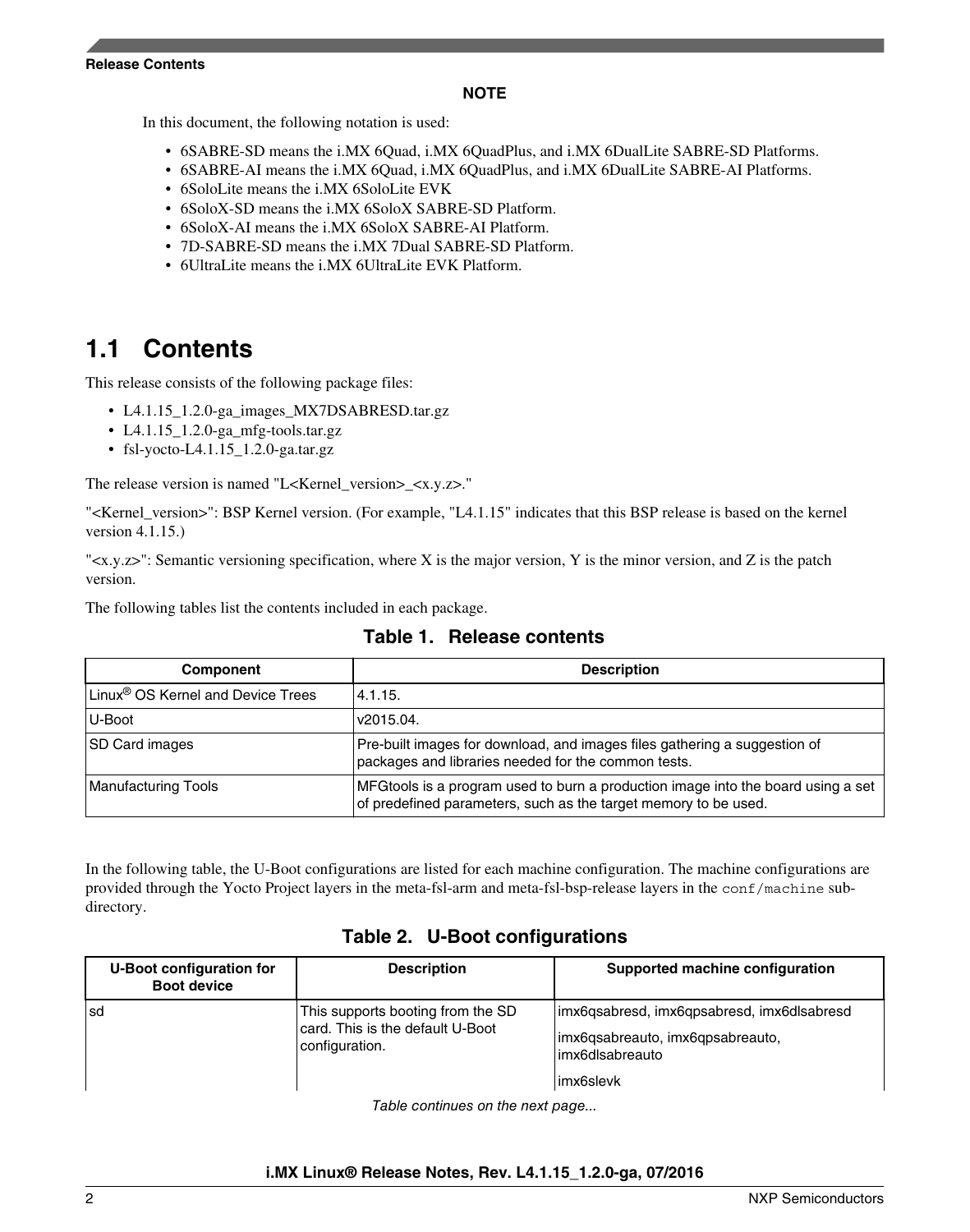| <b>U-Boot configuration for</b><br><b>Boot device</b> | <b>Description</b>                                                                                                                                                                                                                       | Supported machine configuration                                       |
|-------------------------------------------------------|------------------------------------------------------------------------------------------------------------------------------------------------------------------------------------------------------------------------------------------|-----------------------------------------------------------------------|
|                                                       |                                                                                                                                                                                                                                          | imx6sxsabresd                                                         |
|                                                       |                                                                                                                                                                                                                                          | imx6sxsabreauto                                                       |
|                                                       |                                                                                                                                                                                                                                          | imx7dsabresd                                                          |
|                                                       |                                                                                                                                                                                                                                          | imx6ulevk                                                             |
| spi-nor                                               | This supports booting from SPI-NOR                                                                                                                                                                                                       | imx6qsabreauto, imx6dlsabreauto<br>imx6qpsabreauto                    |
|                                                       |                                                                                                                                                                                                                                          | imx6slevk                                                             |
| eim-nor                                               | This supports booting from Parallel<br>NOR.                                                                                                                                                                                              | imx6qsabreauto, imx6dlsabreauto,<br>imx6solosabreauto imx6qpsabreauto |
| nand                                                  | This supports booting from NAND.<br>Note that NAND is not populated on the                                                                                                                                                               | imx6qsabreauto, imx6dlsabreauto,<br>imx6solosabreauto imx6qpsabreauto |
|                                                       | i.MX 7Dual SABRESD board. Users<br>need to populate it if needed.                                                                                                                                                                        | imx6sxsabreauto                                                       |
|                                                       |                                                                                                                                                                                                                                          | imx7dsabresd                                                          |
| sata                                                  | This supports booting from SATA.                                                                                                                                                                                                         | imx6qsabresd, imx6qpsabresd                                           |
|                                                       |                                                                                                                                                                                                                                          | imx6qsabreauto, imx6qpsabreauto                                       |
| qspi2                                                 | This supports booting from QSPI2.<br>Booting from the ARM® Cortex®-M4<br>processor is supported through QSPI2.<br>Use U-Boot command "bootaux" to<br>boot the ARM Cortex-M4 processor.<br>The booting address is 0x78000000.             | imx6sxsabresd                                                         |
| qspi1                                                 | This supports booting from QSPI1.<br>Booting from the ARM Cortex-M4<br>processor is supported through QSPI1.<br>Use U-Boot command "bootaux" to<br>boot the ARM Cortex-M4 processor.<br>The booting address is changed to<br>0x68000000. | imx6sxsabreauto<br>imx7dsabresd<br>imx6ulevk                          |
| emmc                                                  | This supports booting from EMMC.<br>Note that eMMC is not populated on<br>the i.MX 7Dual and i.MX 6SoloX<br>SABRESD boards. Users need to<br>populate it if needed.                                                                      | imx6sxsabresd<br>imx7dsabresd                                         |
| m4fastup                                              | This supports booting from ARM<br>Cortex-M4 processor by disabling<br>QSPI2 from using ARM Cortex-M4<br>processor.                                                                                                                       | imx6sxsabresd                                                         |
| $ $ epdc                                              | This supports EPDC splash screen in<br>U-Boot.                                                                                                                                                                                           | imx6slevk<br>imx7dsabresd                                             |

**Table 2. U-Boot configurations (continued)**

The following table describes the kernel and device trees included in this release. A list of several device tree files are provided for each board to offer examples on how to handle different pin conflicts due to pin muxing.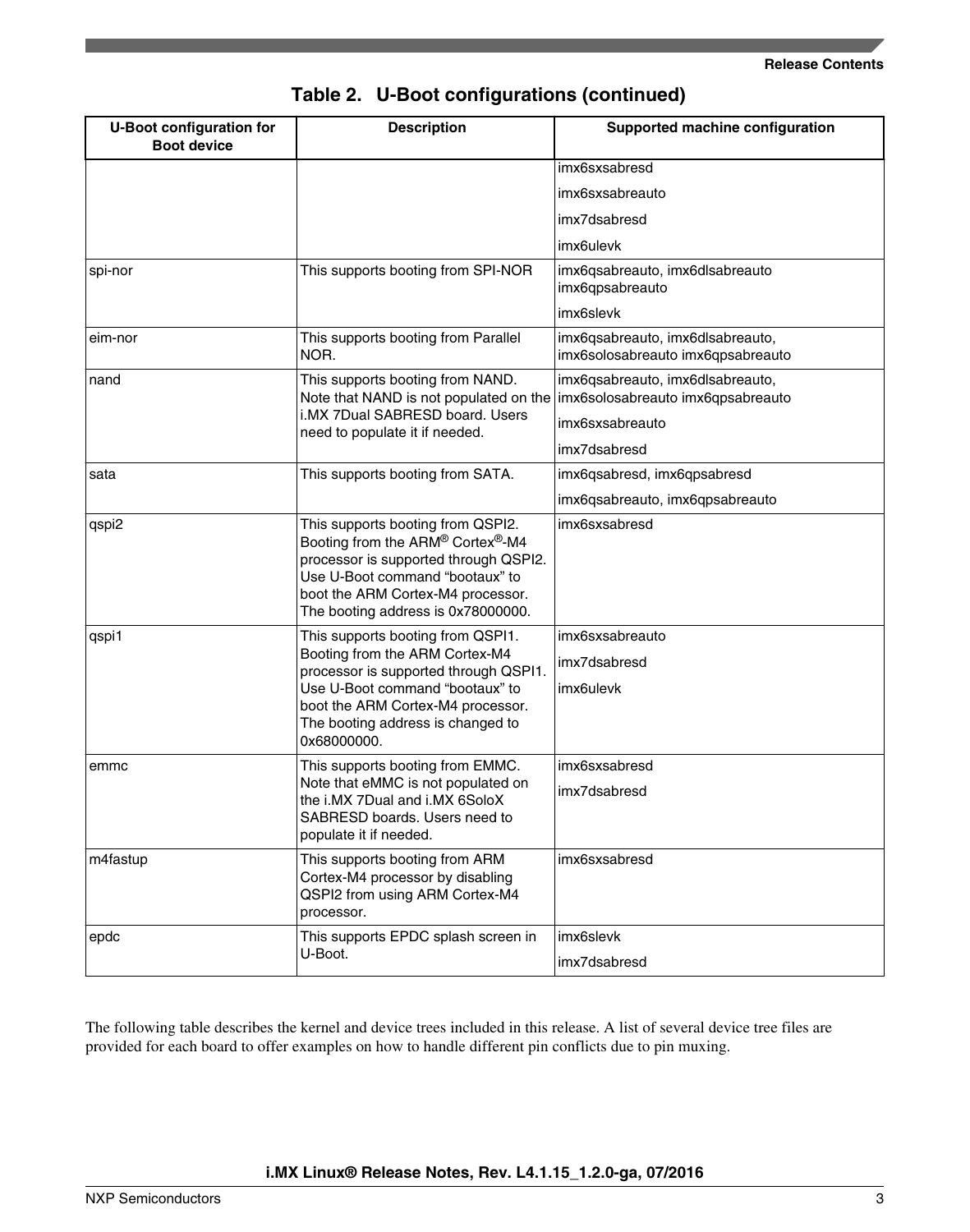#### **Release Contents**

| Kernel and device tree configuration | <b>Description</b>                                                                                                                                                                                                                                                                                                                                                                           |  |
|--------------------------------------|----------------------------------------------------------------------------------------------------------------------------------------------------------------------------------------------------------------------------------------------------------------------------------------------------------------------------------------------------------------------------------------------|--|
| zlmage                               | Binary kernel image for the 4.1.15 kernel. This kernel is built with the<br>imx_v7_defconfig for any i.MX 6 or i.MX 7 boards.                                                                                                                                                                                                                                                                |  |
| Standard                             | Each reference board has a standard device tree as follows:                                                                                                                                                                                                                                                                                                                                  |  |
|                                      | • zlmage-imx6q-sabresd.dtb zlmage-imx6qp-sabresd.dtb<br>· zlmage-imx6dl-sabresd.dtb<br>• zlmage-imx6q-sabreauto.dtb zlmage-imx6qp-sabreauto.dtb<br>• zlmage-imx6dl-sabreauto.dtb<br>• zlmage-imx6sl-evk.dtb<br>• zlmage-imx6sx-sdb.dtb zlmage-imx6sx-sdb-reva.dtb<br>• zlmage-imx6sx-sabreauto.dtb<br>• zlmage-imx7d-sdb.dtb<br>· zlmage-imx6ul-14x14-evk.dtb<br>• zlmage-imx6ul-9x9-evk.dtb |  |
|                                      | Note: zImage-imx6sx-sdb.dtb is used for supporting the i.MX 6SoloX<br>SABRE-SDB Rev. B board, and imx6sx-sdb-reva.dtb is used for<br>supporting the legacy SABRE-SDB Rev. A board.                                                                                                                                                                                                           |  |
|                                      | zImage-imx7d-sdb.dtb is used for supporting the i.MX 7Dual SABRE-SDB<br>Rev. C and Rev. D boards, and zImage-imx7d-sdb-reva.dtb is used for<br>supporting the legacy SABRE-SDB Rev. A board.                                                                                                                                                                                                 |  |
| GPMI and EIM_NOR                     | Enables the GPMI and EIM-NOR. Due to pin conflicts, the GPMI and EIM-<br>NOR are disabled by default. See the device tree file for more details:                                                                                                                                                                                                                                             |  |
|                                      | · zlmage-imx6dl-sabreauto-gpmi-weim.dtb<br>· zlmage-imx6q-sabreauto-gpmi-weim.dtb<br>· zlmage-imx6qp-sabreauto-gpmi-weim.dtb<br>· zlmage-imx7d-sdb-gpmi-weim.dtb<br>• zlmage-imx7d-sdb-reva-gpmi-weim.dtb                                                                                                                                                                                    |  |
| ldo                                  | In standard DTB file, the LDO bypass is enabled. Therefore, to use LDO<br>device trees on configurations with CPU@1.2GHZ, which does not<br>support LDO bypass mode, it is important to enable LDO. The LDO is<br>enabled in the following DTB files:                                                                                                                                        |  |
|                                      | · zlmage-imx6q-sabresd-Ido.dtb<br>· zlmage-imx6qp-sabresd-ldo.dtb<br>zImage-imx6ul-9x9-evk-Ido.dtb<br>zImage-imx6dl-sabresd-Ido.dtb<br>• zimage-imx6sl-evk-ldo.dtb<br>• zlmage-imx6sx-sdb-ldo .dtb<br>zlmage-imx6sx-sdb-reva-ldo.dtb                                                                                                                                                         |  |
| hdcp                                 | Enables the HDMI-HDCP feature. This avoids the pin conflict between the<br>I2C2 and HDCP-DDC pins.                                                                                                                                                                                                                                                                                           |  |
|                                      | · zlmage-imx6q-sabresd-hdcp.dtb<br>· zlmage-imx6dl-sabresd-hdcp.dtb<br>• zlmage-imx6qp-sabresd-hdcp.dtb                                                                                                                                                                                                                                                                                      |  |
| ecspi                                | Enables eCSPI, which is disabled in the default DTB.                                                                                                                                                                                                                                                                                                                                         |  |
|                                      | • zlmage-imx6dl-sabreauto-ecspi.dtb<br>· zlmage-imx6q-sabreauto-ecspi.dtb<br>· zlmage-imx6qp-sabreauto-ecspi.dtb                                                                                                                                                                                                                                                                             |  |
| flexcan1                             | Enables flexcan1, which is disabled by default in standard DTB file due to<br>pin conflicts with FEC.                                                                                                                                                                                                                                                                                        |  |

## **Table 3. Kernel and device tree configurations**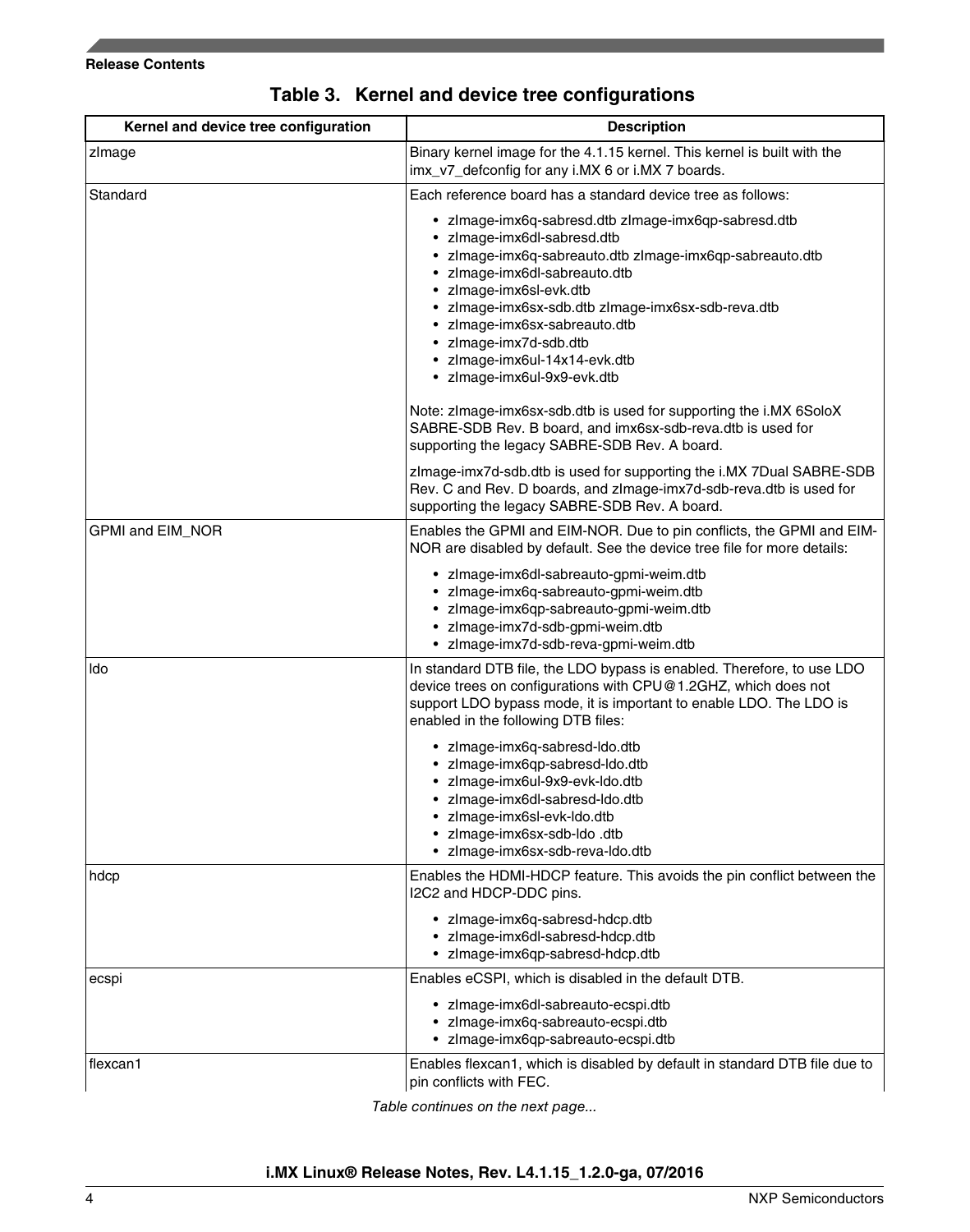## **Table 3. Kernel and device tree configurations (continued)**

| Kernel and device tree configuration             | <b>Description</b>                                                                                                                                                                                                                                                      |  |
|--------------------------------------------------|-------------------------------------------------------------------------------------------------------------------------------------------------------------------------------------------------------------------------------------------------------------------------|--|
|                                                  | · zlmage-imx6q-sabreauto-flexcan1.dtb<br>· zlmage-imx6dl-sabreauto-flexcan1.dtb<br>· zlmage-imx6qp-sabreauto-flexcan1.dtb                                                                                                                                               |  |
| csi                                              | Enables CSI support for V4L2. On i.MX 6UltraLite EVK this device tree<br>avoids the pin conflict between SIM and CSI.                                                                                                                                                   |  |
|                                                  | • zlmage-imx6sl-evk-csi.dtb<br>• zlmage-imx6ul-14x14-evk-csi.dtb<br>· zlmage-imx6ul-9x9-evk-csi.dtb                                                                                                                                                                     |  |
| enetirg                                          | An example to demonstrate GPIO6 workaround for the bug where<br>only the ENET wake-up interrupt request can<br>wake the system from Wait mode.<br>Since the pad GPIO6 is used by I2C3 on the board, these device trees<br>have I2C3 disabled to enable this workaround. |  |
|                                                  | • zlmage-imx6q-sabresd-enetirq.dtb<br>· zImage-imx6dl-sabresd-enetirq.dtb<br>· zlmage-imx6dl-sabreauto-enetirq.dtb<br>· zlmage-imx6q-sabreauto-enetirg.dtb                                                                                                              |  |
| emmc                                             | The eMMC chip is DNP by default. This requires hardware modifications<br>to burn the eMMC4.5 chip on the eMMC socket on uSDHC4 and connect<br>eMMC signals as well as disconnect BOOT SD CARD slot signals.                                                             |  |
|                                                  | • zimage-imx6sx-sdb-emmc.dtb                                                                                                                                                                                                                                            |  |
| Cortex-M4                                        | Disables ADC 1 & 2, flexcan 1 & 2, I2C3, UART 2 and QSPI 2 when ARM<br>Cortex-M4 processor is running.                                                                                                                                                                  |  |
|                                                  | · zImage-imx6sx-sdb-m4.dtb<br>· zlmage-imx6sx-sabreauto-m4.dtb<br>· zlmage-imx7d-sdb-m4.dtb                                                                                                                                                                             |  |
| epdc                                             | Pin conflict between HDMI and EPDC, disable HDMI for EPDC.                                                                                                                                                                                                              |  |
|                                                  | • zImage-imx7d-sdb-epdc.dtb<br>• zlmage-imx7d-sdb-reva-epdc.dtb                                                                                                                                                                                                         |  |
| qspi                                             | Enable DDR quad mode for Macronix qspi chip mx25l51245g by setting<br>Quad bit in status register.                                                                                                                                                                      |  |
|                                                  | · zlmage-imx7-sdb-qspi.dtb<br>· zlmage-imx7-sdb-reva-qspi.dtb                                                                                                                                                                                                           |  |
| Audio                                            | Enable WM8960 audio as default one and disable HDMI audio.<br>· zlmage-imx7d-sdb-reva-wm8960.dtb                                                                                                                                                                        |  |
| <b>HDMI Audio</b>                                | Enable HDMI audio as default one and disable WM8960 audio.<br>· zlmage-imx7d-sdb-reva-hdmi-audio.dtb                                                                                                                                                                    |  |
| touch                                            | Add tsc2046 touch screen controller support. Due to the pin PENIRQ of<br>tsc2046 is conflict with the interrupt pin of HDMI, so disable the HDMI.                                                                                                                       |  |
|                                                  | • zlmage-imx7-sdb-reva-touch.dtb                                                                                                                                                                                                                                        |  |
| <b>MIPI Display</b>                              | Enable MIPI-DSI, because they use the same LCDIF.                                                                                                                                                                                                                       |  |
| Bluetooth <sup>®</sup> wireless technology Wi-Fi | Enable Broadcom Blueooth wireless technology and Wi-Fi hardware.                                                                                                                                                                                                        |  |
|                                                  | • zlmage-imx6q-sabresd-btwifi.dtb<br>· zlmage-imx6qp-sabresd-btwifi.dtb<br>· zlmage-imx6dl-sabresd-btwifi.dtb<br>· zlmage-imx6l-evk-btwifi.dtb<br>· zlmage-imx6sx-sabresd-btwifi.dtb                                                                                    |  |

*Table continues on the next page...*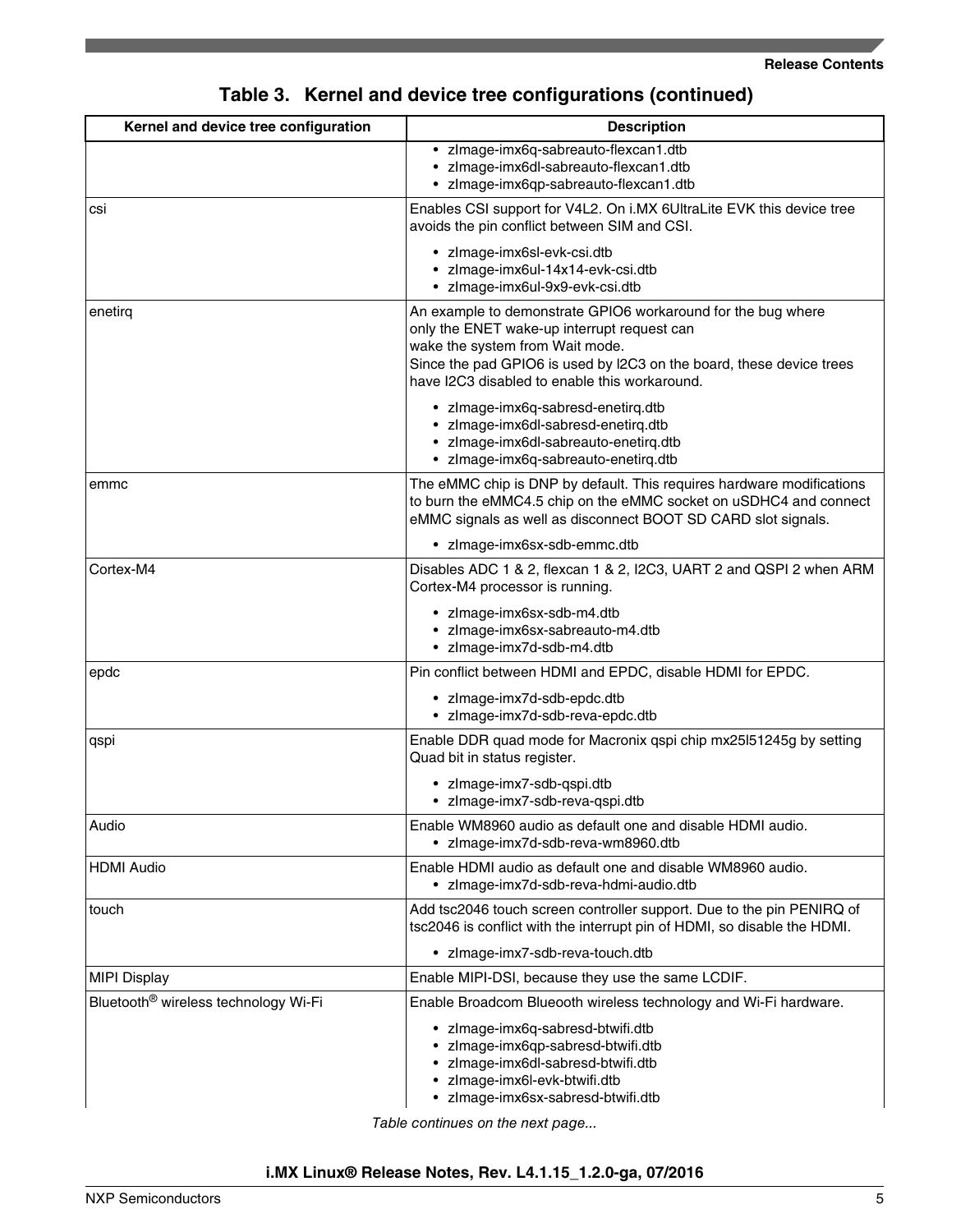| Kernel and device tree configuration | <b>Description</b>                                                                      |
|--------------------------------------|-----------------------------------------------------------------------------------------|
|                                      | • zlmage-imx6ul-14x14-evk-btwifi.dtb<br>• zlmage-imx6ul-9x9-evk-btwifi.dtb              |
| <b>USB</b>                           | Enable USB certification for i.MX 6UltraLite<br>• zlmage-imx6ul-14x14-evk-usb-certi.dtb |

### **Table 3. Kernel and device tree configurations (continued)**

The release package contains the following pre-built images.

|  | Table 4. Pre-built images |  |
|--|---------------------------|--|
|--|---------------------------|--|

| Package                     | <b>Description</b>                                                                                                                                                                                                                                                                                                                                                                                                     |
|-----------------------------|------------------------------------------------------------------------------------------------------------------------------------------------------------------------------------------------------------------------------------------------------------------------------------------------------------------------------------------------------------------------------------------------------------------------|
| X11 SDCard                  | This release provides the following SD card images. These images include<br>a GUI with X11 backend. The imx6qdlsolo image works on all i.MX 6<br>SABRE-S, i.MX 6 and i.MX 7Dual SABRE-AI SABRE-SD boards with U-<br>Boot and device tree changes. To change U-Boot and the device tree, see<br>the i.MX Linux <sup>®</sup> User's Guide (IMXLUG).                                                                      |
|                             | · fsl-image-gui-x11-imx6qdlsolo.sdcard<br>• fsl-image-gui-x11-imx6ulevk.sdcard<br>• fsl-image-gui-x11-imx6slevk.sdcard<br>• fsl-image-gui-x11-imx6sx_all.sdcard<br>· fsl-image-gui-x11-imx7dsabresd.sdcard                                                                                                                                                                                                             |
| <b>Frame Buffer SDCard</b>  | This release provides the following SD card images for the Frame Buffer<br>backend.                                                                                                                                                                                                                                                                                                                                    |
|                             | • fsl-image-qt5-fb-imx6qdlsolo.tar.bz2, fsl-image-gui-fb-<br>imx6qdlsolo.sdcard.bz2<br>· fsl-image-qt5-fb-imx6sx_all.tar.bz2, fsl-image-gui-fb-<br>imx6sx_all.sdcard.bz2<br>fsl-image-gui-fb-imx6slevk.tar.bz2, fsl-image-qt5-fb-<br>imx6slevk.sdcard.bz2                                                                                                                                                              |
| <b>XWayland SDCard</b>      | This release provides the following SD card images for the XWayland<br>backend with the Weston compositor.<br>• fsl-image-qt5-xwayland-imx6qdlsolo.sdcard.bz2, fsl-image-gui-<br>xwayland-imx6qdlsolo.sdcard.bz2<br>• fsl-image-gui-xwayland-imx6sx_all.sdcard.bz2, fsl-image-qt5-<br>xwayland-imx6sx_all.sdcard.bz2<br>• fsl-image-gui-xwayland-imx6slevk.sdcard.bz2, fsl-image-qt5-<br>xwayland-imx6slevk.sdcard.bz2 |
| Kernel                      | Kernel and device trees as specified in Table 3.                                                                                                                                                                                                                                                                                                                                                                       |
| U-Boot                      | U-Boot files as specified in Table 2.                                                                                                                                                                                                                                                                                                                                                                                  |
| mfgtools_with_rootfs.tar.gz | Manufacturing tools are supported with the manufacturing tools kernel.                                                                                                                                                                                                                                                                                                                                                 |

### **Table 5. fsl-yocto-L4.1.15\_1.0.0-ga.tar.gz content**

| File name                               | <b>Description</b>                                                            |
|-----------------------------------------|-------------------------------------------------------------------------------|
| Freescale_Yocto_Project_Users_Guide.pdf | Freescale Yocto Project User's Guide                                          |
| <b>README</b>                           | Freescale README for L4.1.15 1.2.0-ga                                         |
| /doc                                    | i.MX Linux <sup>®</sup> BSP Release Notes, User's Guide, and Reference Manual |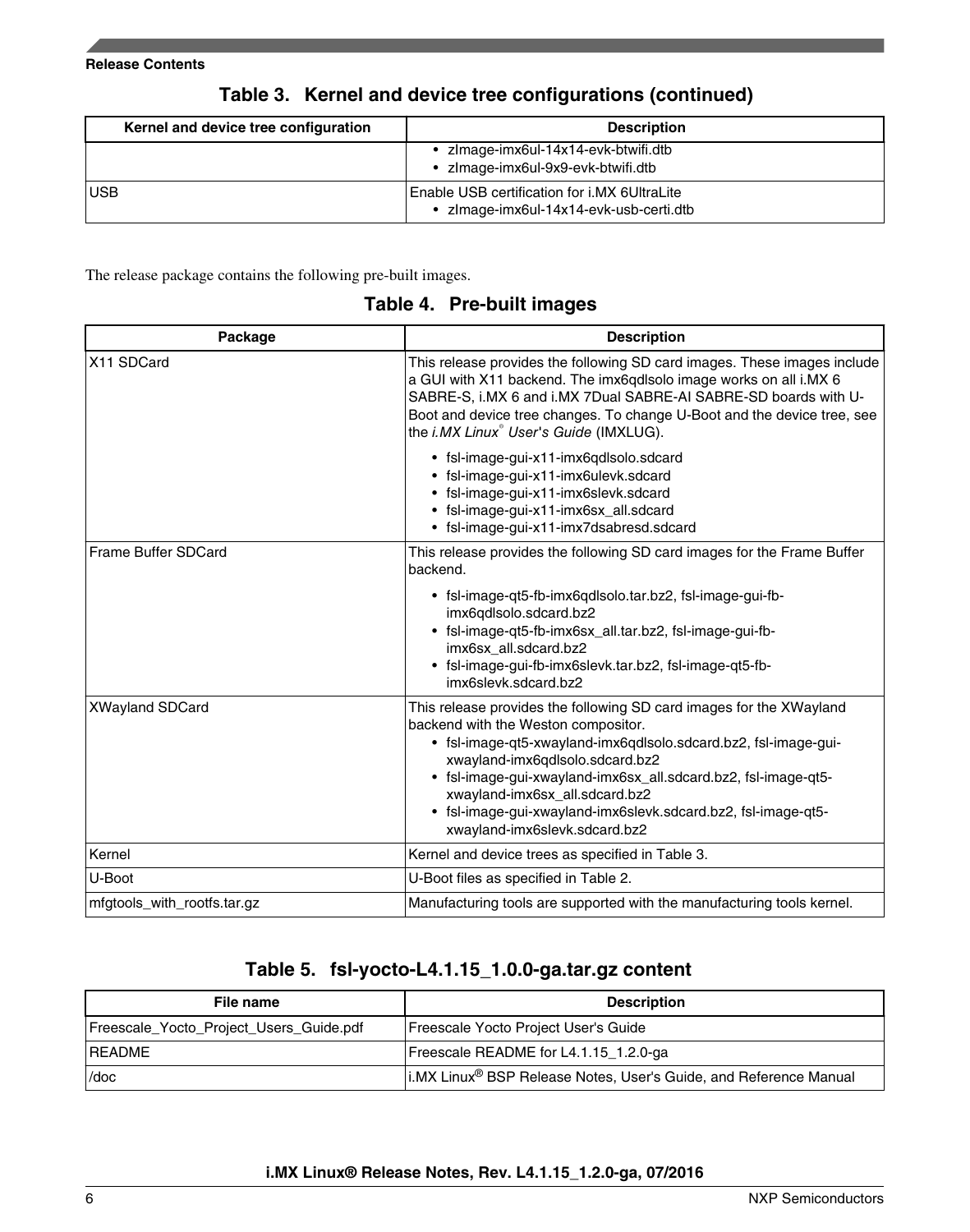### **Table 6. Multimedia standard packages**

| File name                       | <b>Description</b>        | <b>Comment</b>                        |
|---------------------------------|---------------------------|---------------------------------------|
| imx-gst1.0-plugins-4.0.9.tar.gz | GStreamer plugins         | Freescale GStreamer plugins           |
| imx-codec-4.0.9.bin             | Freescale codecs          | Freescale optimized A/V core codec    |
| imx-parser-4.0.9.bin            | Freescale parser          | Freescale optimized core parser       |
| imx-vpuwrap-1.0.65.bin          | Freescale VPU wrapper     | Freescale VPU wrapper for VPU library |
| imx-qtapplications-1.0.6.bin    | Freescale Qt applications | Freescale Qt applications             |

Contact marketing representative to get access to the following controlled packages.

| Table 7. Controlled access packages |  |
|-------------------------------------|--|
|-------------------------------------|--|

| File name                        | <b>Description</b>                                | <b>Comment</b>                                                                                         |
|----------------------------------|---------------------------------------------------|--------------------------------------------------------------------------------------------------------|
| imx-aacpcodec-4.0.9.bin          | AACplus decoder                                   | Freescale optimized AACplus decoder                                                                    |
| imx-mscodec-4.0.9.bin            | Microsoft codecs                                  | Freescale optimized Microsoft codecs                                                                   |
| imx-Imsparser-4.0.9.bin          | Microsoft parser                                  | Freescale optimized Microsoft ASF parser                                                               |
| imx-ac3codec-4.0.9.bin           | AC3 decoder                                       | Freescale optimized Dolby audio AC3 decoder                                                            |
| imx-ddpcodec-4.0.9.bin           | DDplus decoder                                    | Freescale optimized Dolby audio DDplus<br>decoder                                                      |
| imx-real-4.0.9.bin               | Real Networks codecs and parser                   | Freescale optimized Real Networks real audio<br>decoder, real media parser, and real video<br>firmware |
| eink-waveform-firmware-1.0.1.bin | E Ink                                             | E Ink REGAL/-D waveform for associated E Ink<br>panels.                                                |
| firmware-bcmdhd-1.0.2.bin        | Broadcom Bluetooth firmware and<br>Wi-Fi firmware | Broadcom Firmware for Wi-Fi and Bluetooth<br>wireless technology.                                      |

## **1.2 License**

The Board Support Package (BSP) is composed by a set of packages and metadata (for Yocto Project Recipes) and each one has its own licensing. Verify the license of target package before developing. The license can be found at the top of a recipe or a text file (such as \*.c or \*.h). In case of doubt, contact your NXP representative.

The following components are released as binary files on the Yocto Project Mirror and have Freescale Proprietary Licenses. During the Yocto Project setup, to set up an i.MX build, the user needs to accept the Freescale license. This acceptance is recorded in the build configuration files so that the following proprietary binaries can be extracted during the build process.The Freescale proprietary packages contain a Software Content Register (SCR) file that lists information about the package

- imx-gpu-viv
- fsl-gpu-sdk
- imx-vpu
- imx-qtapplications
- firmware-imx
- imx-codec
- imx-parser
- imx-vpuwrap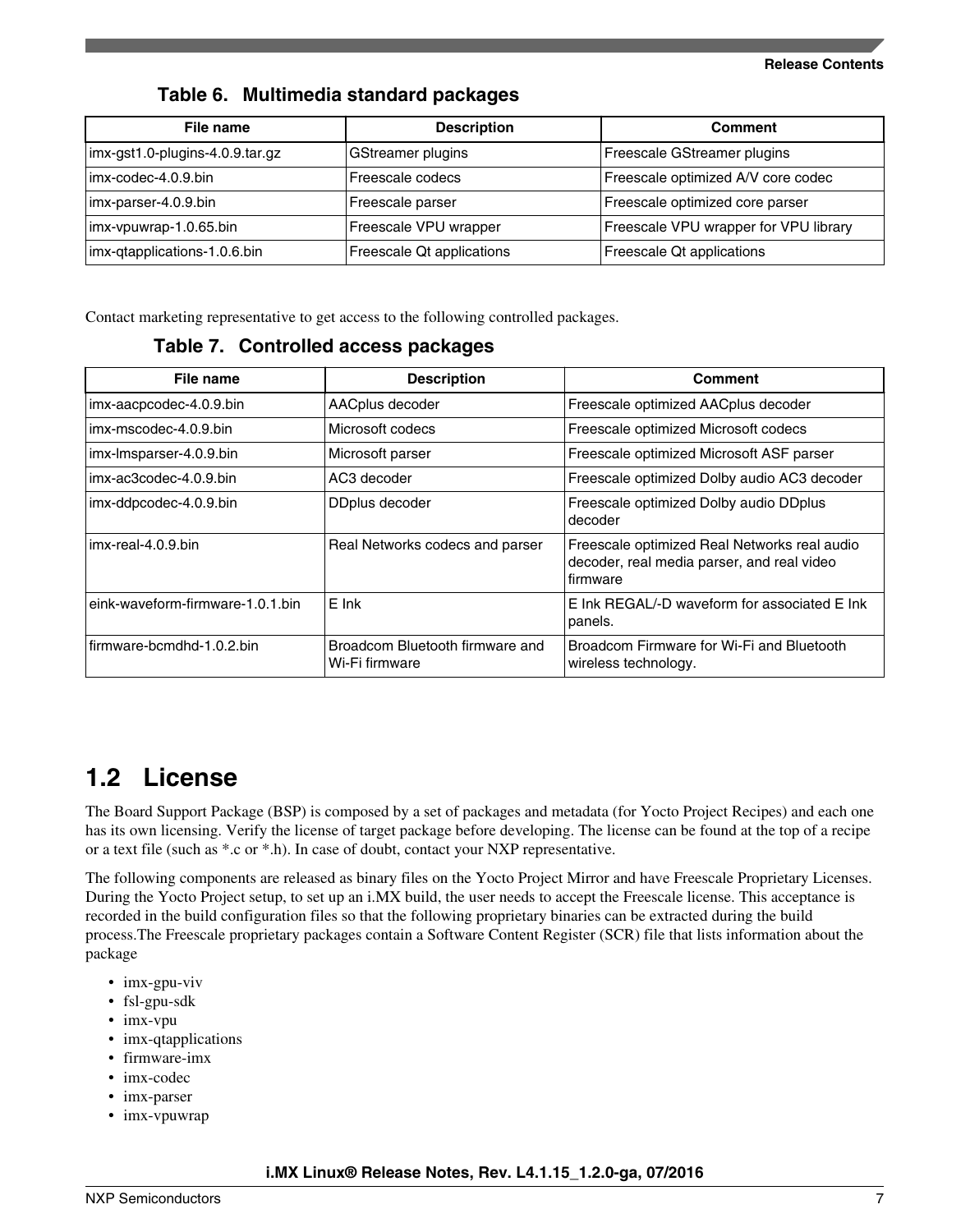## **1.3 Proprietary Licensing Packages**

Freescale packages can be found in two locations:

- Standard packages are provided on the Freescale mirror. They are accessed automatically by the Yocto Project scripts as needed.
- Limited Access packages listed in the following table are provided on [nxp.com](http://www.nxp.com) with controlled access. Contact your sales representative for access. They are listed in the following table. These include codecs to support WMA, WMV, RMVB, AAC+, AC3, DD+ decoding, encoding, WMA, Broadcom firmware and E Ink firmware. Each package has its own README file with instructions on how to build, install, and run.

| <b>Name</b>                            | Package                                            | <b>Comment</b>                                                |
|----------------------------------------|----------------------------------------------------|---------------------------------------------------------------|
| AACPlus Decoder                        | imx-aacpcodec-[version].bin                        | Freescale AACplus core decoder                                |
| Microsoft Codec                        | imx-mscodec-[version].bin                          | Freescale optimized MS codec                                  |
| Microsoft Parser                       | imx-msparser-[version].bin                         | Freescale optimized ASF parser                                |
| AC3 Decoder                            | imx-ac3codec-[version].bin                         | Freescale AC3 core decoder                                    |
| <b>DDplus Decoder</b>                  | imx-ddpcodec-[version].bin                         | Freescale DD-plus decoder                                     |
| <b>RMVB Decoders and Parser</b>        | imx-real-[version].bin                             | <b>Freescale Real Networks</b>                                |
| E Ink Waveform                         | firmware-eink-[version].bin                        | E Ink REGAL/-D waveform for i.MX 7D<br>SABRE-SD               |
| <b>Broadcom Firmware</b>               | firmware-bcmd-[version].bin                        | Broadcom Bluetooth wireless<br>technology and Wi-Fi firmware  |
| <b>Broadcom Bluetooth Applications</b> | <b>BSA-</b><br>ServerAndClientsApps-0107.00.16.bin | <b>Broadcom Bluetooth wireless</b><br>technology applications |

#### **Table 8. Limited access packages for Yocto project releases**

## **1.4 References**

This release includes the following references and additional information.

- *i.MX Linux® Release Notes* (IMXLXRN) Provides the release information.
- *i.MX Linux® User's Guide* (IMXLUG) Contains the information on installing U-Boot and Linux OS and using i.MXspecific features.
- *Freescale Yocto Project User's Guide* (IMXLXYOCTOUG) Contains the instructions for setting up and building Linux OS in the Yocto Project.
- *i.MX Linux® Reference Manual* (IMXLXRM) Contains the information on Linux drivers for i.MX.
- *i.MX 6 Graphics User's Guide* (IMX6GRAPHICUG) Describes the graphics used.
- *i.MX BSP Porting Guide* (IMXXBSPPG) Contains the instructions on porting the BSP to a new board.
- *i.MX VPU Application Programming Interface Linux® Reference Manual* (IMXVPUAPI) Provides the reference information on the VPU API.

The quick start guides contain basic information on the board and setting it up. They are on the NXP website.

- [SABRE Platform Quick Start Guide \(IMX6QSDPQSG\)](http://www.nxp.com/files/32bit/doc/quick_start_guide/SABRESDP_IMX6_QSG.pdf?fpsp=1)
- [SABRE Board Quick Start Guide \(IMX6QSDBQSG\)](http://www.nxp.com/files/32bit/doc/quick_start_guide/SABRESDB_IMX6_QSG.pdf?fpsp=1)
- [SABRE Automotive Infotainment Quick Start Guide \(IMX6SABREINFOQSG\)](http://www.nxp.com/files/32bit/doc/user_guide/IMX6SABREINFOQSG.pdf?fpsp=1)
- [i.MX 6SoloLite Evaluation Kit Quick Start Guide \(IMX6SLEVKQSG\)](http://www.nxp.com/files/32bit/doc/quick_start_guide/IMX6SL_EVK_QSG.pdf?fpsp=1)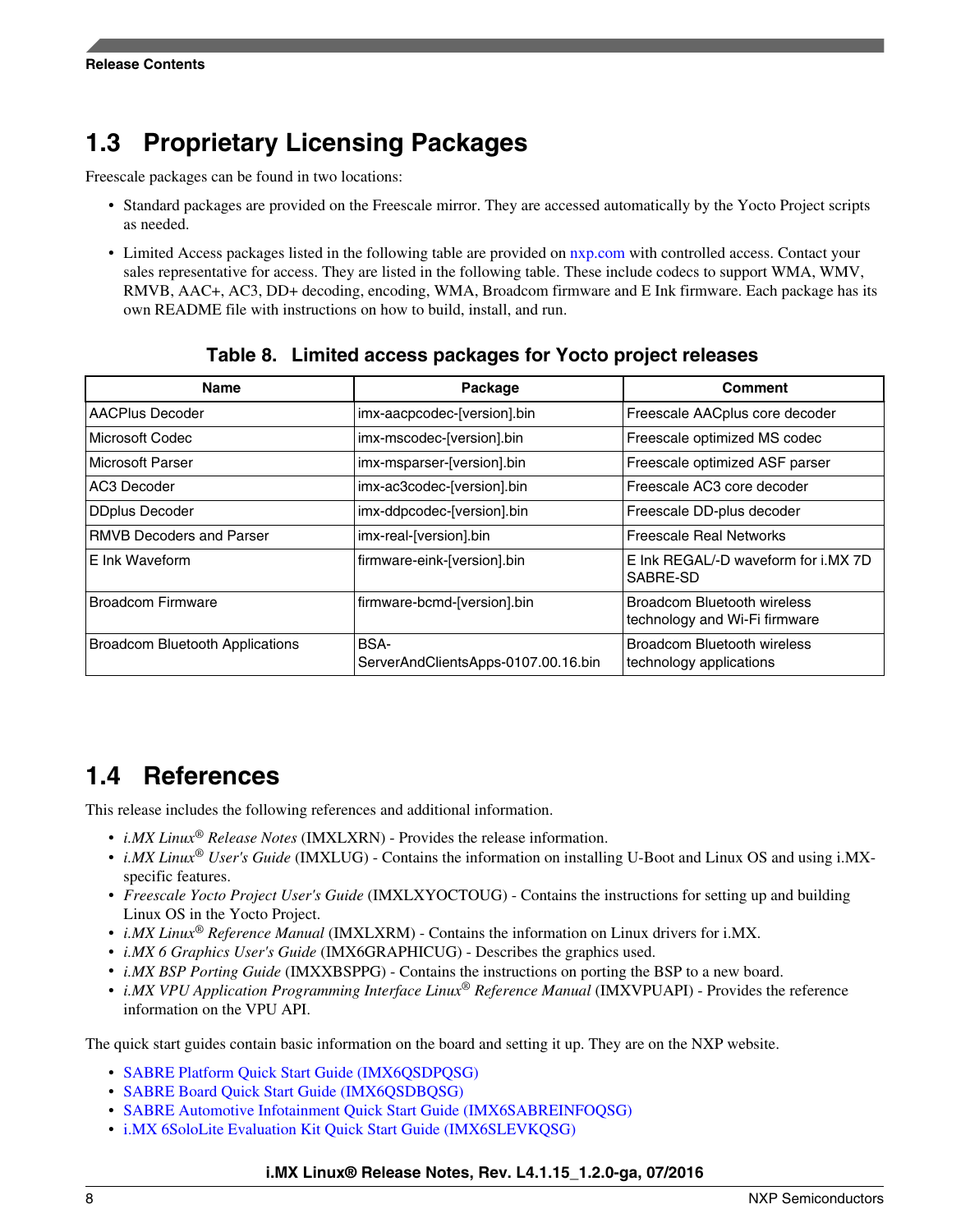<span id="page-8-0"></span>Documentation is available online at [nxp.com.](http://www.nxp.com)

- i.MX 6 information is at [nxp.com/iMX6series](http://www.nxp.com/iMX6series)
- i.MX 6 SABRE information is at [nxp.com/imxSABRE](http://www.nxp.com/imxSABRE)
- i.MX 6SoloLite EVK information is at [nxp.com/6SLEVK](http://www.nxp.com/6SLEVK)
- i.MX 6UltraLite information is at [nxp.com/iMX6UL](http://www.nxp.com/imx6ul)
- i.MX 7Dual information is at  $nxy.com/iMX7D$

## **2 What's New?**

This section describes the changes in this release, including new features and defect fixes.

## **2.1 New features**

A summary of the main new features is as follows.

New features added for all supported boards:

- Updated EULA to v13 March 2016.
- Yocto Project upgraded to version 2.0 Jethro.
- GStreamer is upgraded to 1.6.0.
- Supports the GCC 5.2.0 toolchain.
- The Linux kernel is upgraded to  $v4.1.15$ .
- Supports the Broadcom/Murata BCM4339 Bluetooth/Wi-Fi module.
- Supports BlueZ or Broadcom Bluetooth software.
- New graphics features:
	- GPU driver upgraded to Vivante v5.0.11p8.4.
	- Software floating point not supported.
- New multimedia features and changes:
	- Qt 5 is not supported for SoCs without hardware graphics. Qt 5 video is not supported on SoCs without a VPU.

Features on i.MX 6UltraLite:

- ARM Cortex-A7 revision r0p5 with 32 K I/D L1 cache and 128 K L2 cache
- MSL including CCM, IOMUX, GIC400, GPIO, OCOTP Fuse, SDMA, WDOG, system counter
- Connectivity including I2C, ECSPI, ENET, USB, CAN BUS, UART/BT, SIMv2, Touch screen, and ADC
- Storage including RawNAND, QSPI, and SD/MMC
- Multimedia including SAI, ASRC, MQS, SPDIF, CSI camera, LCDIF and PXP
- Security including CAAM, SNVS, Bus Encryption Engine, and HAB boot
- Sensor communication through the I2C interface including eCompass (MAG3110FCR2) and 3-Axis Accelerometer (FXLS8471)

Features on i.MX 7Dual:

- Multimedia: MPI-DSI, MIPI-CSI, SAI, wm8960, and wm8958 32bit word length support
- Security: CAAM
- Connectivity: SIMv2, PCIe-RC, and PCIe-EP mode
- Sensor communication through the I2C interface including: MPL3115A2, FXOS8700CQR1, FXAS21002CQR1
- Multi-core communication: RPMsg

Features on i.MX 6QuadPlus:

- i.MX 6QuadPlus SABRE-AI and SD boards supported.
- Pre-fetch Resolve Engine Prefetching of IPU data to improve overall memory access and larger on-chip RAM.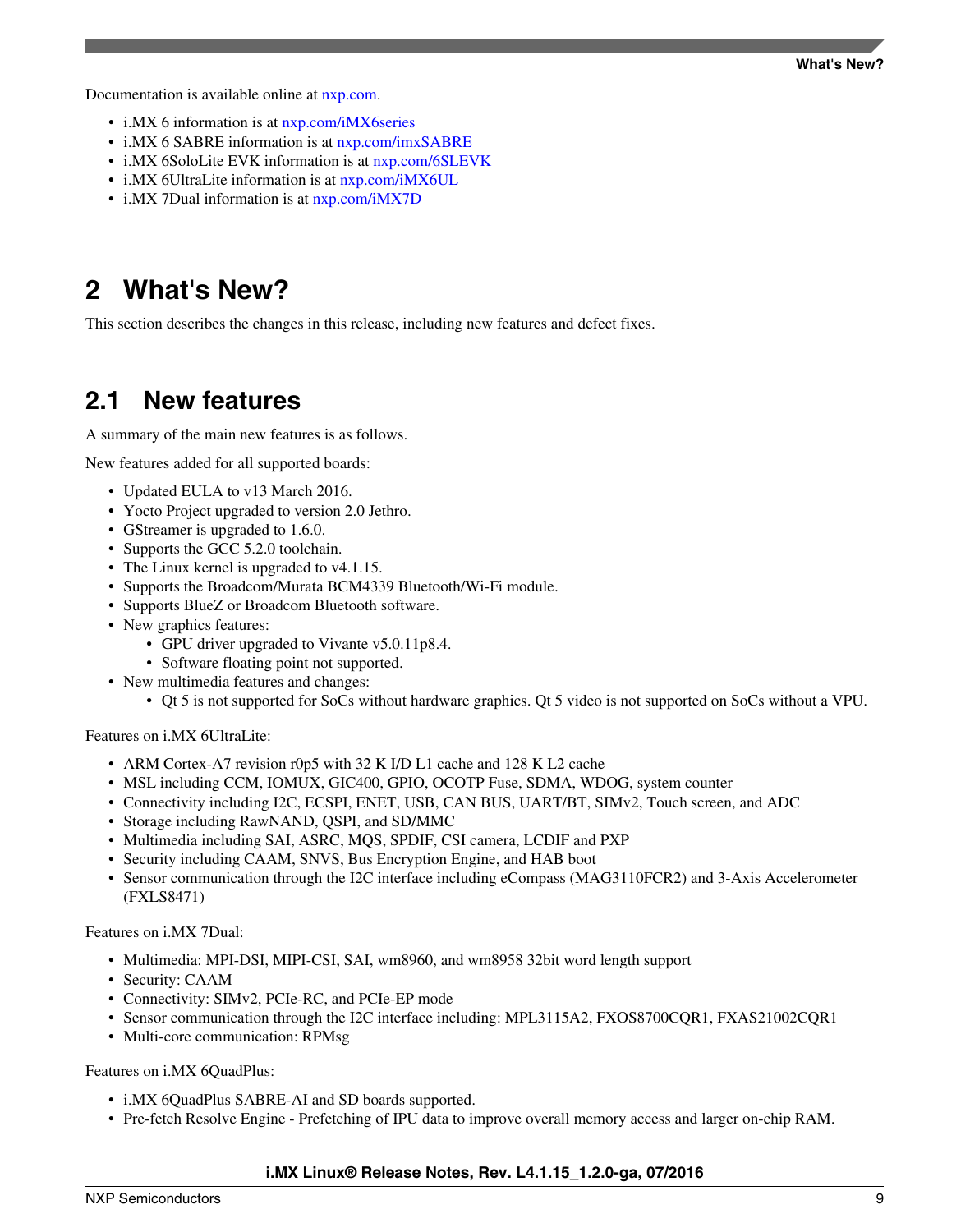#### **What's New?**

- NOC-based interconnect fabric with scheduler Improves overall memory access efficiency.
- 3D GPU enhanced to GC2000+ supporting improved tile buffer handling.
- 2D GPU enhanced to GC320 supporting 8 overlays and improved tile buffer handling.

## **2.2 Power management supported features**

The following common power management features are supported:

- CPU/GPU frequency throttle for SoCs with GPU
- GPU dynamic power management for SoCs with GPU
- CPU idle framework support with two working levels: pure WFI and WFI with wait mode enabled
- Low power mode support: standby and dormant (mem) mode
- Thermal temperature support

Power management features supported on 6SoloLite, 6SABRE-SD, and 6SABRE-AI:

- LDO bypass
- CPUFreq driver support: CPU frequency adjusted based on the CPU loading and Interactive governor
- VPU/GPU dynamic power management for SoCs with VPU and GPU
- LDO bypass
- Bus frequency support
- SD3.0 dynamic clock management
- USB remote wake-up and USB charger

## **2.3 Graphics**

This section describes new features and bug fixes for the graphics provided in this release.

### **Table 9. New features**

| <b>Feature</b>            | <b>Description</b>                                                                                                                                                                                                                                                                                                                                                                                                                                                                                                                                                                                                                                                                                                                                                                                                                                                                                                            |
|---------------------------|-------------------------------------------------------------------------------------------------------------------------------------------------------------------------------------------------------------------------------------------------------------------------------------------------------------------------------------------------------------------------------------------------------------------------------------------------------------------------------------------------------------------------------------------------------------------------------------------------------------------------------------------------------------------------------------------------------------------------------------------------------------------------------------------------------------------------------------------------------------------------------------------------------------------------------|
| Khronos OpenGL ES 3.0 API | The GPU 5.x driver fully supports the latest Khronos OpenGL ES 3.0 API (current<br>3.0.2 specification dated 8 April 2013) and compliant to Khronos OpenGL ES 3.0<br>conformance test. From the Khronos announcement, new functionality in the OpenGL<br>ES 3.0 API includes:                                                                                                                                                                                                                                                                                                                                                                                                                                                                                                                                                                                                                                                 |
|                           | • Rendering pipeline enhancements to enable acceleration of advanced visual<br>effects, including occlusion queries, transform feedback, instanced rendering,<br>and support for four or more rendering targets.<br>• High-quality ETC2/EAC texture compression, which eliminates the need for a<br>different set of textures for each platform.<br>• Shading language enhancements, which include full support for integer and 32-<br>bit floating point operations.<br>Enhanced texturing functionality, including guaranteed support for floating point,<br>3D, depth, vertex, NPOT, R/RG, immutable, and 2D array textures, as well as<br>for swizzles, LOD and mip level clamps, seamless cube maps, and sampler<br>objects.<br>• Extensive set of required, explicitly sized texture and render-buffer formats,<br>which reduces implementation variability and makes it much easier to write<br>portable applications. |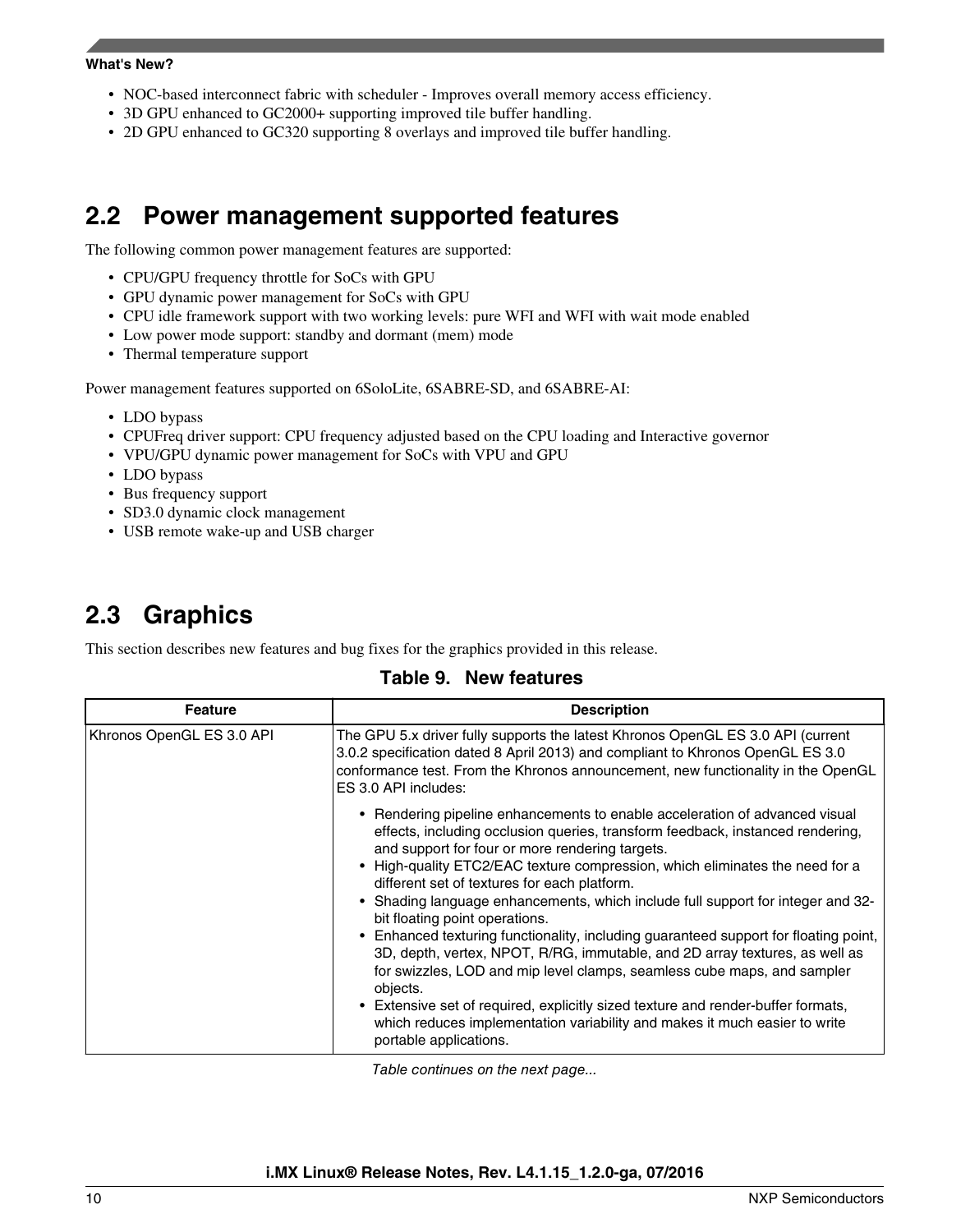|  | Table 9. New features (continued) |  |
|--|-----------------------------------|--|
|--|-----------------------------------|--|

| <b>Feature</b>                                     | <b>Description</b>                                                                                                                                                                                                                                                                                                                                                                                                                                                                                                                                                                                                                                                                                                                                                                                                                                                                                                                                                                                                                                                                                                                                                                                                                                                                                                                                                                                                                                                                                                                                                                                                                                                                                                                                                                                                                                                                                                                                                                                                       |
|----------------------------------------------------|--------------------------------------------------------------------------------------------------------------------------------------------------------------------------------------------------------------------------------------------------------------------------------------------------------------------------------------------------------------------------------------------------------------------------------------------------------------------------------------------------------------------------------------------------------------------------------------------------------------------------------------------------------------------------------------------------------------------------------------------------------------------------------------------------------------------------------------------------------------------------------------------------------------------------------------------------------------------------------------------------------------------------------------------------------------------------------------------------------------------------------------------------------------------------------------------------------------------------------------------------------------------------------------------------------------------------------------------------------------------------------------------------------------------------------------------------------------------------------------------------------------------------------------------------------------------------------------------------------------------------------------------------------------------------------------------------------------------------------------------------------------------------------------------------------------------------------------------------------------------------------------------------------------------------------------------------------------------------------------------------------------------------|
| Compatible with 4.x Driver for<br>OpenGLES 2.0 API | • The GPU 5.x driver is compatible with the the 4.x driver. Applications developed<br>using 4.x drivers can run on the 5.x driver without any changes.<br>• Application performance on the 5.x driver is better than or equal to that with the<br>4.x driver.                                                                                                                                                                                                                                                                                                                                                                                                                                                                                                                                                                                                                                                                                                                                                                                                                                                                                                                                                                                                                                                                                                                                                                                                                                                                                                                                                                                                                                                                                                                                                                                                                                                                                                                                                            |
| Incremental features                               | • 2D: Add 2D natural rotation support.<br>• 2D-VG: Reduce 2D-VG MMU memory to 32KB and other refinements for 2D-<br>VG.<br>• 2D-VG: For MOVG, use rough bounds calculation based on control points.<br>• 3D EGL: Refinements to support multiple EGL API implementations.<br>• 3D: Refine chip patch management.<br>• 3D: Optimization for GFXBench manhattan test.<br>• 3D: Set right offset for gcoSURF_BlitCPU.<br>• 3D: Refinements for glFramebufferTexure2D<br>• Compiler: Optimization for chip patch management to reduce memory cost.<br>• Compiler: Optimize compiler to reduce compile time and memory usage.<br>• General: Refinements for fence support.<br>• General: Optimization for Netflix application.<br>• General: Refinements for GPU recovery.<br>• General: Add gcvHAL_EVENT_COMMIT event support for vg kernel.<br>• GL2: Refinements for selection and sorting of a subset of the supplied GL<br>configurations based on the attributes.                                                                                                                                                                                                                                                                                                                                                                                                                                                                                                                                                                                                                                                                                                                                                                                                                                                                                                                                                                                                                                                       |
| <b>Bug Fixes</b>                                   | • 2D: Set DRI FB address properly, otherwise X user can read/write it.<br>• 2D: Fix compression2D and tile status hang issue in 2D driver.<br>• 2D: Disable overlap setting in 2D driver and add support check for multidst<br>rectangle in the case of address overlap.<br>• 2D: Remove unnecessary cursor de-initialization.<br>• 2D: Do 2D blit twice when src surface is same as dst surface.<br>• 2D: Use stretch blit for yuv layer when HW supports it and filterStretch is<br>enabled; stretch blit for yuv is supported when OPF feature exists.<br>• 2D: Need full-screen 2D clear if there are no layers to compose.<br>• 2D: Fix de-multiply issue of divided by zero in 2D driver.<br>• 2D: Downscale multisrc blit v1 feature bit setting in 2D driver.<br>• 2D-VG: Fix construct VG image issue.<br>• 2D-VG: Add NAN argument detection for matrix operations (rotate, shear, scale,<br>translate).<br>• 3D: Fix a dead lock issue when accessing a shared resource.<br>• 3D: Fix ES2-CTS.gtf.GL.read_format.read_format failure.<br>• 3D: Correct a parameter of veglGetResObj()to resolve a crash issue.<br>• 3D: Refine pointer to integer conversions.<br>• 3D: Refine buffer usage check/settings.<br>• 3D: Fix ES3-CTS.shaders.negative.uniform_precision_matching failure.<br>• 3D: Remove layer sync wait for YouTube App.<br>• 3D: Use surface width and height to get the aligned source origin.<br>3D: Refinements for ylnverted function.<br>• 3D: Disable HZ correctly.<br>• 3D: Fix dEQP-GLES3.functional.shaders.texture_functions.texturesize. Failures.<br>• 3D: Fix dEQP-GLES3.functional.fbo.color.repeated_clear.sample.tex2d.<br>Failures.<br>• 3D: Fix dEQP-GLES3.functional.texture.mipmap.cube.base_level. failures.<br>• 3D: Fix dEQP-<br>GLES3.functional.lifetime.attach.deleted_output.buffer_transform_feedback<br>failure.<br>3D: Remove buffer object from current XFB object. For the non-bound XFB, the<br>buffer object will be kept until the XFB object is destroyed. |

*Table continues on the next page...*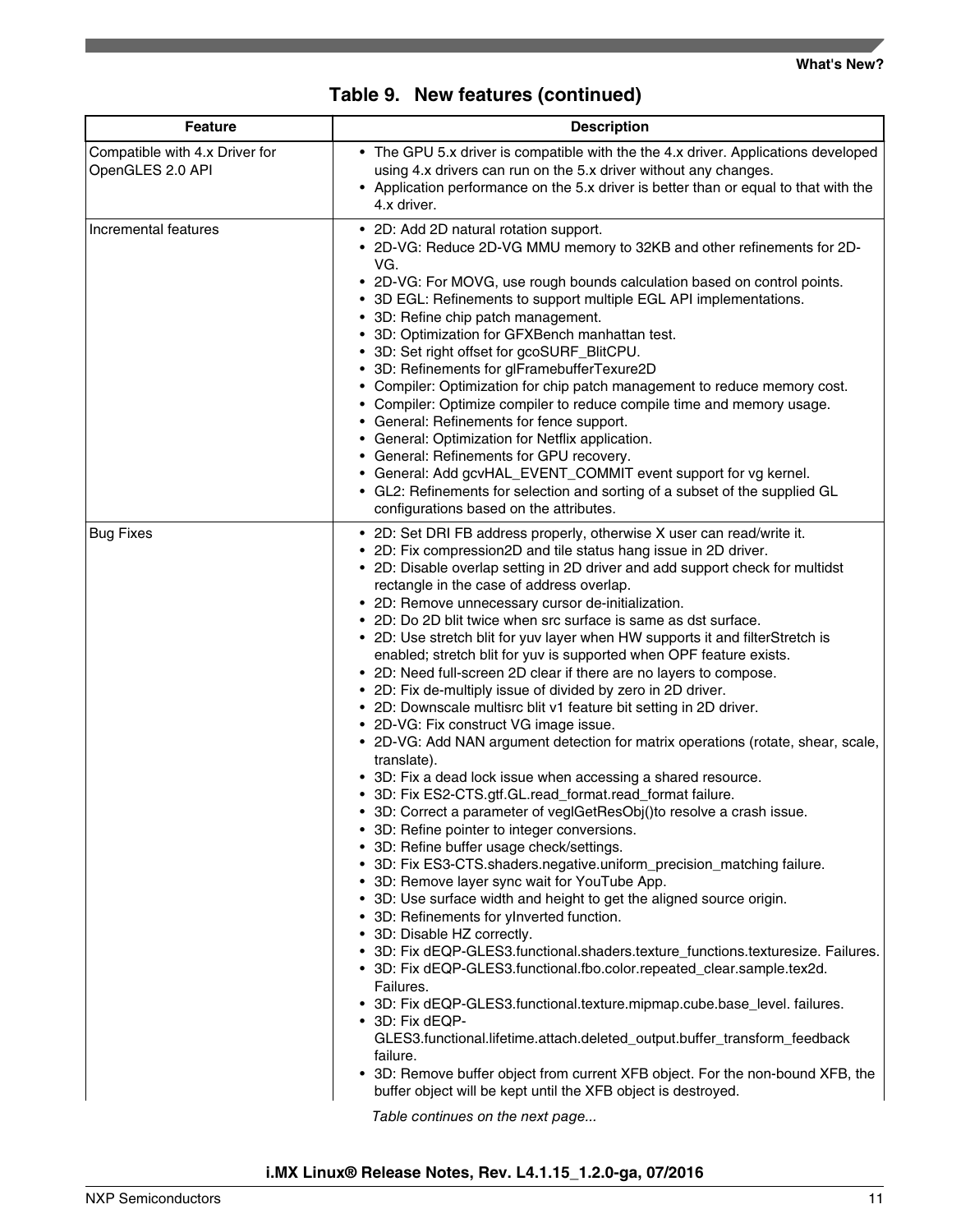

|  | Table 9. New features |  |
|--|-----------------------|--|
|--|-----------------------|--|

| <b>Feature</b> | <b>Description</b>                                                                                                                                 |  |
|----------------|----------------------------------------------------------------------------------------------------------------------------------------------------|--|
|                | • 3D: Improve performance for texture downloads with PBO.                                                                                          |  |
|                | • 3D: Fix swap behavior when nothing is drawn in the frame in direct rendering<br>mode.                                                            |  |
|                | • 3D: CL54116: Turn off 3D VG context support on Android platform to pass                                                                          |  |
|                | dEQP EGL must pass list.                                                                                                                           |  |
|                | • 3D: Fix new dEQP-GLES3.functional. Failures in dEQP 6.0_r1.                                                                                      |  |
|                | • 3D: Fix dEQP failures for i.MX 6 boards.<br>• 3D: When a window resizes, copy the previous render target/depth contents to                       |  |
|                | new render target/depth.                                                                                                                           |  |
|                | • 3D: Fix dEQP-GLES3.functional.occlusion_query. Failures.                                                                                         |  |
|                | • 3D-VG: Fix ARM64 build issue for VG driver.                                                                                                      |  |
|                | • Android platform: Correct libVDK library dependency for Android platform.                                                                        |  |
|                | • Android platform: Correct galcore module installation on Android platform.<br>• Compiler: Refinements for the main packing function in compiler. |  |
|                | • Compiler: Fix ES3-CTS.shaders.arrays.constructor.int3_vertex failure.                                                                            |  |
|                | • Compiler: Remove unused compiler code.                                                                                                           |  |
|                | • Compiler: Refine _FindAddressRegChannel() to fix Android platform game                                                                           |  |
|                | 'com.tencent.tmgp.mxm' crash issue.<br>• Compiler: Fix ES2-CTS.shaders.negative.initialize failure.                                                |  |
|                | • Compiler: Fix ES3-CTS.shaders.negative.constant_sequence failure.                                                                                |  |
|                | • Compiler: Clean sIsNAME after create it, and check shared vector index only for                                                                  |  |
|                | a variable.                                                                                                                                        |  |
|                | • Compiler: Disable GL_EXT_shadow_samplers for OES2.0 in compiler.                                                                                 |  |
|                | • Compiler: Fix compiler issue found by GLSL Sandbox shaders tests.<br>• Compiler: Fix compiler built-in functions to resolve dEQP-                |  |
|                | GLES3.functional.shaders.texture_functions. Failures.                                                                                              |  |
|                | • Compiler: Fix dEQP-                                                                                                                              |  |
|                | GLES3.functional.shaders.fragdata.write_fragcolor_and_fragdata_simple                                                                              |  |
|                | failure.                                                                                                                                           |  |
|                | • Compiler: Fix dEQP-<br>GLES3.functional.shaders.linkage.varying.rules.differing_interpolation_2 failure.                                         |  |
|                | • Compiler: Fix dEQP-                                                                                                                              |  |
|                | GLES3.functional.shaders.constant_expressions.builtin_functions.common.cla                                                                         |  |
|                | mp_Failures.                                                                                                                                       |  |
|                | • Compiler: Fix dEQP-<br>GLES3.functional.shaders.uniform_block.invalid.reference_using_block_name_                                                |  |
|                | vertex failure.                                                                                                                                    |  |
|                | • Compiler: Fix dEQP-                                                                                                                              |  |
|                | GLES3.functional.shaders.builtin_functions.precision.atan2. Failures.                                                                              |  |
|                | • Compiler: Fix issue found by offline shader compiler.                                                                                            |  |
|                | • Compiler: Move ICache check after uniform check.<br>• General: Fix kernel panic caused when page->ptl is null.                                   |  |
|                | • General: Add runtime environment USE_INPUT_DEVICE to override                                                                                    |  |
|                | gcdUSE_INPUT_DEVICE.                                                                                                                               |  |
|                | • General: Set the address properly to fix a performance issue.                                                                                    |  |
|                | • General: Fixes for multiple buffers do not work on 1080p display.                                                                                |  |
|                | • General: Fix rendering issue found by 'duokantv-test' APK on Sabreauto_6QP<br>board.                                                             |  |
|                | • General: Fix an interrupt statistic issue when gckCOMMAND_Reserve() fails.                                                                       |  |
|                | • General: Fix GPU reset issue found by suspend/resume test on GC2000+.                                                                            |  |
|                | • General: Fix random kernel panic caused by insufficient memory allocation.75.                                                                    |  |
|                | General: CL43199: Simplify GPU address allocation enabled by<br>gcdMIRROR_PAGETABLE to always use map from MMU[0] to allocate GPU                  |  |
|                | address.                                                                                                                                           |  |
|                | • General: Only output log message for debug driver.                                                                                               |  |
|                | Table continues on the next page                                                                                                                   |  |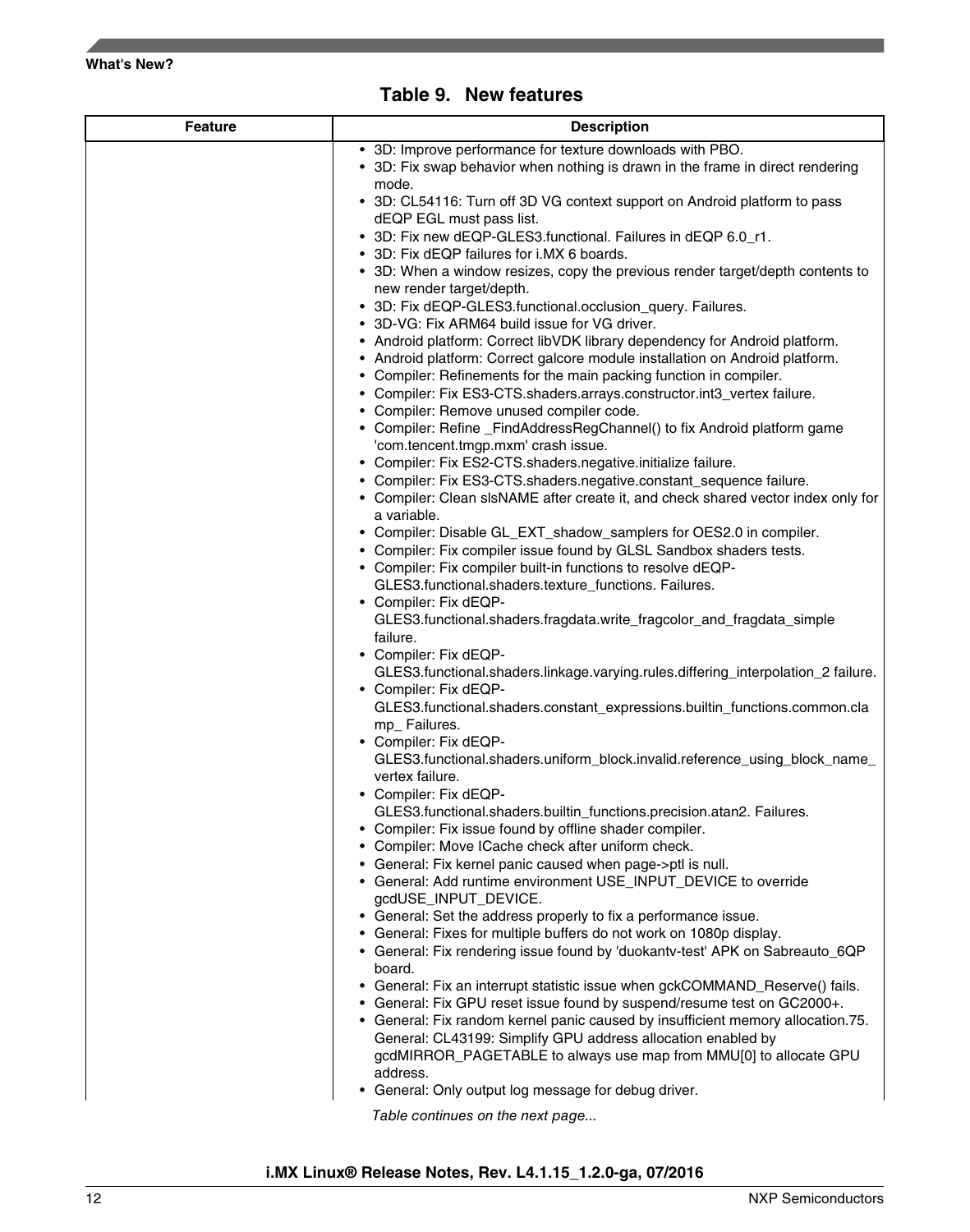| <b>Feature</b>                    | <b>Description</b>                                                                                                                                                                                                                                                                                                                                                                                                                                                                                                                                                                                                                                                                                                                                                                                                                                                                                                                                                                                                                                                                                                                                                                                                                                                                                                                                                                                                                                                                                                                                                                                                                                                                                                                                                                                                                                                                                                                                                                                                                                                                                                                                                                                                                                                                                                                                                                                                                                                                                                                                                                                                                                                                                                                                                                                                                                                                                                                              |  |
|-----------------------------------|-------------------------------------------------------------------------------------------------------------------------------------------------------------------------------------------------------------------------------------------------------------------------------------------------------------------------------------------------------------------------------------------------------------------------------------------------------------------------------------------------------------------------------------------------------------------------------------------------------------------------------------------------------------------------------------------------------------------------------------------------------------------------------------------------------------------------------------------------------------------------------------------------------------------------------------------------------------------------------------------------------------------------------------------------------------------------------------------------------------------------------------------------------------------------------------------------------------------------------------------------------------------------------------------------------------------------------------------------------------------------------------------------------------------------------------------------------------------------------------------------------------------------------------------------------------------------------------------------------------------------------------------------------------------------------------------------------------------------------------------------------------------------------------------------------------------------------------------------------------------------------------------------------------------------------------------------------------------------------------------------------------------------------------------------------------------------------------------------------------------------------------------------------------------------------------------------------------------------------------------------------------------------------------------------------------------------------------------------------------------------------------------------------------------------------------------------------------------------------------------------------------------------------------------------------------------------------------------------------------------------------------------------------------------------------------------------------------------------------------------------------------------------------------------------------------------------------------------------------------------------------------------------------------------------------------------------|--|
|                                   | • General: Do not reference a page whose count is zero.<br>• General: Add enum definition for v4 compression feature.<br>• General: Add onekill, zeronoread for alphablend opt.<br>• General: Surface main node of USER_POOL also needs to call _Unlock() in<br>case it has tile status node attached.<br>• General: Add missed gcvFEATURE_MMU query.<br>• General: Disable unnecessary alpha blending and clear operations when<br>composing layers.<br>• General: Correct physical address query for each allocator.<br>• General: Avoid calling kernel API when OS->memoryLock is held.<br>• General: Fix condition check for multisource blit v2 and don't use bitblit for small<br>area for performance issue.<br>• General: GPU low memory killer should check return status and not kill itself.<br>• General: Cannot batch copy whole surface from temp to dst if their strides are<br>different.<br>• General: Avoid sleeping when OS->memoryLock is held.<br>• General: Change unsigned to signed variable definition in TPF to fix out of<br>boundary issue.<br>• General: Add check for invalid kernel pointer before free memory<br>• General: Refine implementation of debug file entry 'galcore_trace' to avoid code<br>changes for different kernels.<br>• General: Fix vmalloc failure caused by kernel panic in context update.<br>• General: Pass cacheable flag to video memory allocator.<br>• General: Program blend factors when half float pipe is available.<br>• General: Sync the frame buffer code with FB backend. Also refine multibuffer<br>swap work flow on FB.<br>• General: Fix VDK build when ANDROID_SDK_VERSION=23.<br>• General: Fix typo of _gceOPTION.<br>• GL2: Make sure the texture is bound to the sampler correctly to fix glmark2<br>terrain issue.<br>• GL2: Remove unused environment variables.<br>• HWComposer: Fix FD leaks in HWComposer driver.<br>• HWComposer: Force disables no-resolve for Android <sup>TM</sup> platform compositor.<br>• HWComposer: Fix blit error when clip rect out of dest rect in HWComposer.<br>• HWComposer: Add invalid outbuf pointer check in HWComposer.<br>• OCL: Fix an assertion in constant array indexing during loop unrolling found by<br>ComputeBenchCL Gaussian buffer test.<br>• OCL: Fix issue in mapping a constant array variable to a pointer and passed as<br>argument to a function.<br>• OCL: Fix issue in computing offset to a constant variable in the _CONSTANT<br>address space.<br>• OCL: Handle an array as a pointer in an arithmetic expression.<br>• OCL: Add grace recovery for parsing error on variable in program space to be in<br>constant address space.<br>• OCL: Refine clScanLookAheadWithSkip() function to fix compiler syntax parsing<br>error about "()".<br>• OCL: Refinements for OpenCL driver build.<br>• VG: Need to flush VG pipe when destroying VG objects.<br>• VG: Fix VG command buffer memory leak. |  |
| Bug Fixes on top of viv_5.0.11.p8 | • MGS-1593: Correct VG context buffer alignment to fix the video mapping failure.<br>• MGS-664-1: VIV direct texture cannot work on the QP board.<br>• MGS-1567: The FB worker number is limited by EGL_WORKER_COUNT.<br>• MGS-1548: The vProfiler does not work well on the i.MX 6QuadPlus board.<br>• MGS-1566: Fix eglReleaseThread problems.                                                                                                                                                                                                                                                                                                                                                                                                                                                                                                                                                                                                                                                                                                                                                                                                                                                                                                                                                                                                                                                                                                                                                                                                                                                                                                                                                                                                                                                                                                                                                                                                                                                                                                                                                                                                                                                                                                                                                                                                                                                                                                                                                                                                                                                                                                                                                                                                                                                                                                                                                                                                |  |

**Table 9. New features (continued)**

*Table continues on the next page...*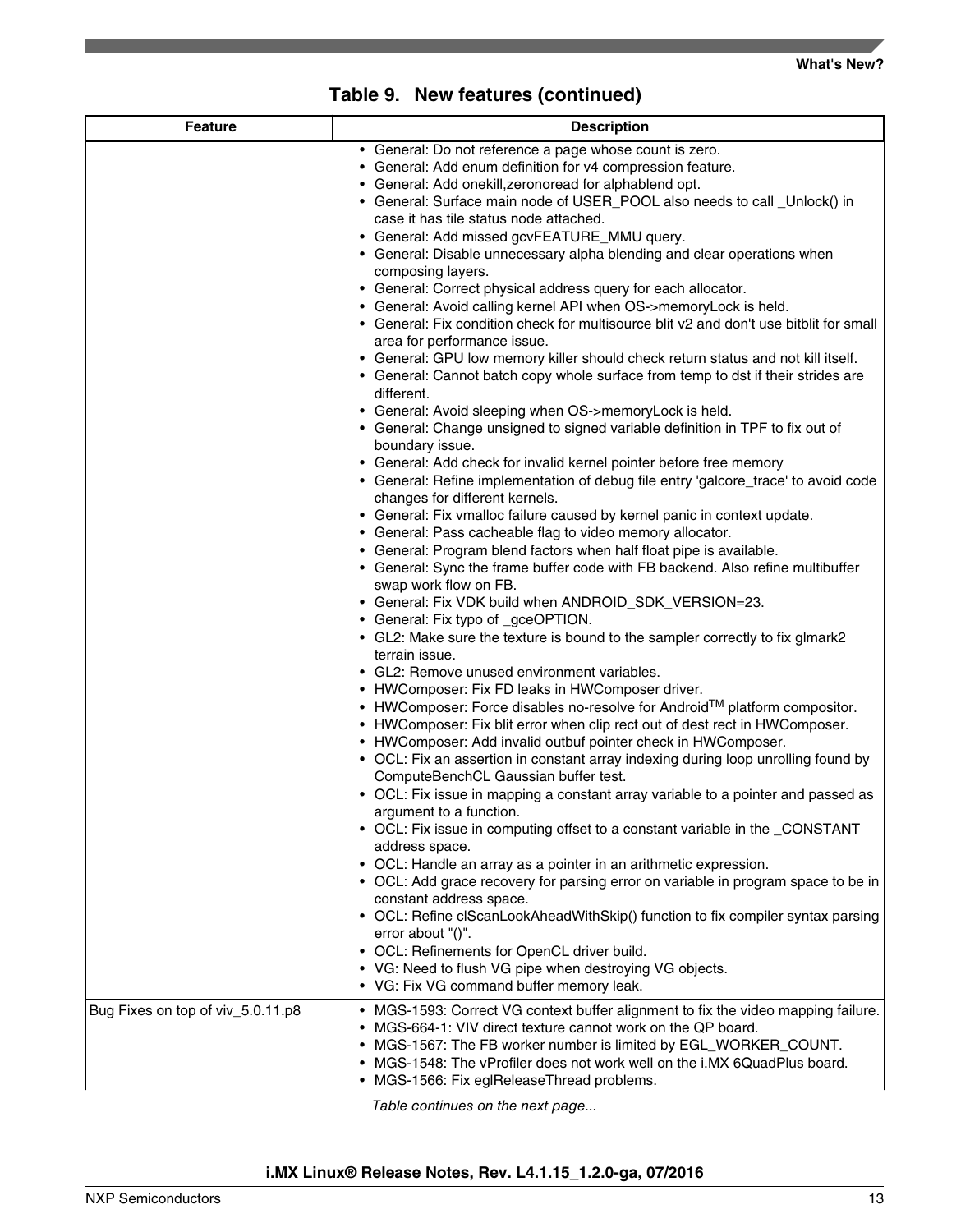<span id="page-13-0"></span>

| <b>Feature</b>    | <b>Description</b>                                                                                                                                                                                                                                                                                                                                                                                                                                                                                                                                                                                                                                                                                                                                                                                                 |  |
|-------------------|--------------------------------------------------------------------------------------------------------------------------------------------------------------------------------------------------------------------------------------------------------------------------------------------------------------------------------------------------------------------------------------------------------------------------------------------------------------------------------------------------------------------------------------------------------------------------------------------------------------------------------------------------------------------------------------------------------------------------------------------------------------------------------------------------------------------|--|
|                   | • MGS-1552-2: The GLSL compiler preprocessor fails to parse function-like<br>macros with zero parameter.<br>• MGS-1560: Fix the GPU kernel crash with the invalid pointer.<br>• MGS-404: Make sure that pixmap rendering is complete before CPU operation.<br>• MGS-404: Correct EGL error handling.<br>• MGS-1391: Fix OpenVG Wayland show blank on display on i.MX 6SoloLite.<br>• MGS-1414: GPU hung in the webGL comformance test.<br>• MGS-1536: Support GL_BGRA_EXT format in glCopyTexImage2D.<br>• MGS-1535: Update 5.0.11.p8 driver copyright.<br>• MA-7492: Fix DEQP gles2.0 CTS failure on Android platform 6.0.<br>• MA-6208: Fix com.drawelements.deqp.gles3 cts failure.<br>• MGS-1411: EGLCreateContext fails with error EGL_BAD_CONFIG when<br>looping switching applications on Android platform. |  |
| Conformance Tests | • OpenGL ES 2.0/3.0: GPU Drivers are conformant to Khronos Conformance<br>Test release version: 20150622.                                                                                                                                                                                                                                                                                                                                                                                                                                                                                                                                                                                                                                                                                                          |  |

### **Table 9. New features (continued)**

## **3 BSP Supported Features**

The following table describes the features that are supported in this BSP release. In this table, if no board is explicitly stated, the feature is shared across all boards listed in Supported Hardware in the Release contents section; otherwise, the feature is only supported on the boards listed.

| <b>Feature</b>                                                    | <b>Supported</b><br>board              | <b>Comment</b>                                                                                                                                                                       |
|-------------------------------------------------------------------|----------------------------------------|--------------------------------------------------------------------------------------------------------------------------------------------------------------------------------------|
|                                                                   |                                        | Kernel                                                                                                                                                                               |
| Kernel                                                            | All i.MX                               | Kernel version: 4.1.15                                                                                                                                                               |
| File System                                                       | All i.MX                               | EXT2/EXT3/EXT4 are used as the file system in MMC/SD Hard Disk.                                                                                                                      |
|                                                                   |                                        | On i.MX 6SABRE-AI and 7D-SABRE-SD,<br>• UBIFS is used for NAND.<br>• JFFS2/UBIFS is used for Parallel NOR, QSPI NOR.                                                                 |
| <b>Bootloader</b>                                                 |                                        |                                                                                                                                                                                      |
| U-Boot                                                            | All i.MX                               | U-Boot delivery is based on U-Boot version v2015.04.                                                                                                                                 |
|                                                                   |                                        | Clock, Anatop regulator, ENET, UART, MMC/SD, eMMC4.3/4.4.                                                                                                                            |
|                                                                   | High Assurance Boot, ROM Plug-in Mode. |                                                                                                                                                                                      |
| SPI-NOR, Parallel NOR, SATA, NAND, QuadSPI-NOR, USB Mass Storage. |                                        |                                                                                                                                                                                      |
|                                                                   |                                        | Review Table 2 in Section 1.1 for U-Boot configurations supported on each board for<br>SPI_NOR, NAND, Parallel NOR, QuadSPI-NOR, and SATA. These are not supported<br>on all boards. |
|                                                                   |                                        | i.MX 6QuadPlus/Quad/DualLite SABRE-SD and SABRE-AI support DDR3 528 MHz @<br>64 bit.                                                                                                 |
|                                                                   |                                        | i.MX 6SoloX SABRE-SD and SABRE-AI support LDDR3 400 MHz @ 32 bit                                                                                                                     |

### **Table 10. Supported features**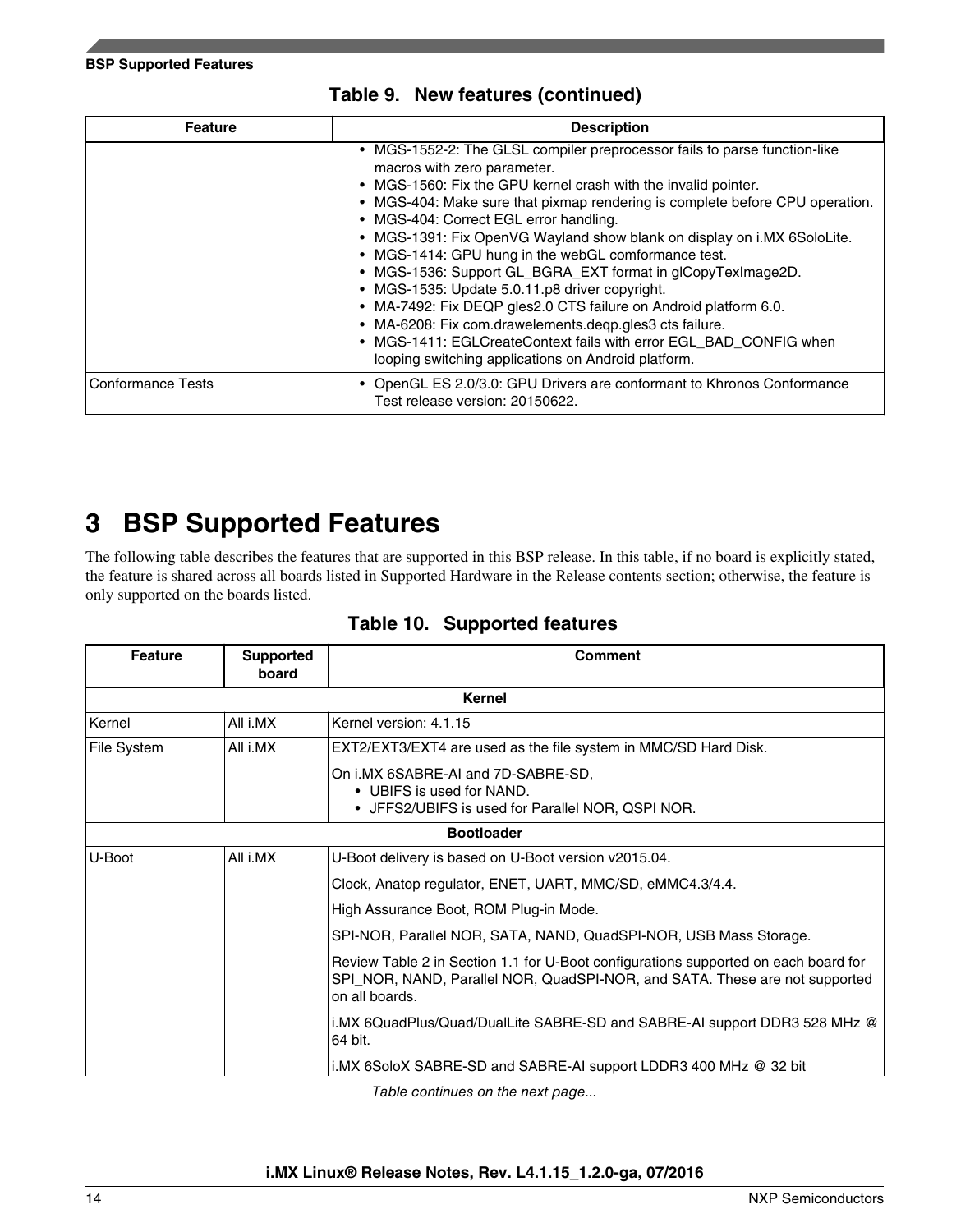| Table 10. Supported features (continued) |  |  |  |  |
|------------------------------------------|--|--|--|--|
|------------------------------------------|--|--|--|--|

| <b>Feature</b>        | <b>Supported</b><br>board | <b>Comment</b>                                                                                                                                      |  |
|-----------------------|---------------------------|-----------------------------------------------------------------------------------------------------------------------------------------------------|--|
|                       |                           | i.MX 6SoloLite EVK supports LPDDR2 400 MHz @ 32 bit and boot using L2Cache as<br><b>OCRAM</b>                                                       |  |
|                       |                           | i.MX 7Dual SABRE-SD supports DDR3 533 MHz @ 32 bit and boot using L2Cache as<br><b>OCRAM</b>                                                        |  |
|                       |                           | i.MX 6UltraLite EVK supports DDR3 400 Mhz @ 16 bit                                                                                                  |  |
|                       |                           | <b>Machine-specific layer</b>                                                                                                                       |  |
| ARM <sup>®</sup> Core | All i.MX                  | 6SABRE-SD, 6SABRE-AI, 6SoloLite, 6SoloX-SD, and 6SoloX-AI support the ARM<br>Cortex-A9 processor.                                                   |  |
|                       |                           | 7D-SABRE-SD supports the ARM Cortex-A7 processor.                                                                                                   |  |
|                       |                           | 6UltraLite EVK supports the ARM Cortex-A7 processor.                                                                                                |  |
|                       |                           | Supports reboot and power-off.                                                                                                                      |  |
| Memory                | All i.MX                  | The user/kernel space is split 2G/2G.                                                                                                               |  |
| Interrupt             | All i.MX                  | GIC.                                                                                                                                                |  |
| <b>Clock</b>          | All i.MX                  | Controls the system frequency and clock tree distribution.                                                                                          |  |
| Timer (GPT)           | All i.MX                  | System timer tick support.                                                                                                                          |  |
| GPIO/EDIO             | All i.MX                  | GPIO is initialized in earlier phase according to hardware design.                                                                                  |  |
| <b>IOMUX</b>          | All i.MX                  | Provides the interfaces for I/O configuration. IOMUX-V3 version is used.                                                                            |  |
| <b>DMA</b> engine     |                           |                                                                                                                                                     |  |
| <b>SDMA</b>           | All i.MX                  | Conforms to the DMA engine framework.                                                                                                               |  |
| APBH-Bridge-DMA       | 6SABRE-AI                 | Conforms to the DMA engine framework. This feature requires a NAND U-Boot.                                                                          |  |
|                       |                           | <b>Character device drivers</b>                                                                                                                     |  |
| <b>MXC UART</b>       | All i.MX                  | i.MX 6 SABRE-SD, and SoloLite EVK support console through internal Debug UART1.                                                                     |  |
|                       |                           | i.MX 6SoloX SABRE-SD and SABRE-AI support Cortex-A9 processor through UART1<br>and Cortex-M4 processor through UART2.                               |  |
|                       |                           | i.MX 7Dual SABRE-SD Cortex-A7 processor through UART1 and Cortex-M4<br>processor through UART2.                                                     |  |
|                       |                           | i.MX 6UltraLite EVK Cortex-A7 processor through UART1.                                                                                              |  |
|                       |                           | i.MX 6 SABRE-AI supports console through internal Debug UART 4.                                                                                     |  |
|                       |                           | <b>Power Management Drivers</b>                                                                                                                     |  |
| Anatop Regulator      | All i.MX                  | Supports Anatop regulator management.                                                                                                               |  |
| Lower Power mode      | All i.MX                  | Supports standby mode and dormant (mem) mode.                                                                                                       |  |
| <b>CPUIdle</b>        | All i.MX                  | 2 levels CPUIdle supported: purely WFI and WFI with wait mode enabled.                                                                              |  |
| CPUFreq               | All i.MX                  | CPUFreq can be used for CPU frequency adjustment. The Interactive governor is<br>added and enabled by default.                                      |  |
| <b>BusFreg</b>        | All i.MX                  | Supports the system bus clock frequency scaling.                                                                                                    |  |
| Battery charging      | All i.MX                  |                                                                                                                                                     |  |
|                       |                           | <b>Networking drivers</b>                                                                                                                           |  |
| <b>ENET</b>           | All i.MX                  | i.MX 6Quad/SoloX board supports AR8031 PHY, i.MX 6UltraLite EVK board supports<br>KSZ8081 PHY, and i.MX 7Dual SABRE-SD board supports BCM54220 PHY. |  |
|                       |                           | i.MX 6SoloX SABRE-SD, SABRE-AI, and i.MX 7Dual SABRE-SD support AVB<br>Features.                                                                    |  |

*Table continues on the next page...*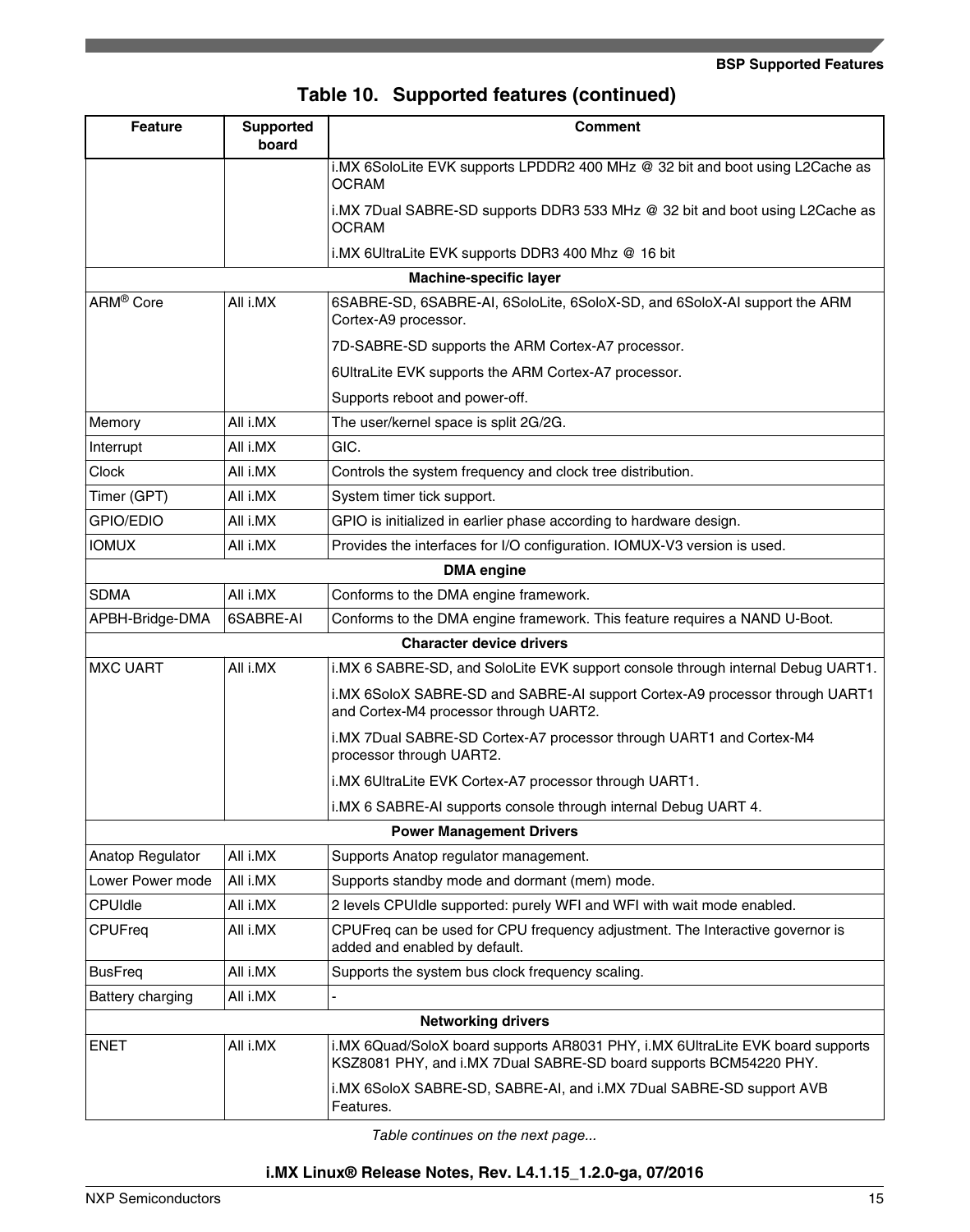| <b>Feature</b>                  | <b>Supported</b><br>board | <b>Comment</b>                                                                                                                                        |
|---------------------------------|---------------------------|-------------------------------------------------------------------------------------------------------------------------------------------------------|
| IEEE <sup>®</sup> 1588          | All i.MX                  | Supports Linuxptp stack.                                                                                                                              |
|                                 |                           | Features:                                                                                                                                             |
|                                 |                           | • Supports IPv4, IPv6, IEEE 802.3 transport.                                                                                                          |
|                                 |                           | • Supports E2E, P2P transparent clock.<br>• Supports IEEE802.1AS-2011 in the role of end station.                                                     |
|                                 |                           |                                                                                                                                                       |
|                                 |                           | Note:                                                                                                                                                 |
|                                 |                           | Linuxptp stack is open source.                                                                                                                        |
|                                 |                           | Command instance:                                                                                                                                     |
|                                 |                           | $ptp41 - A - 4 - H - m - i eth0$                                                                                                                      |
| PCIe                            | 6SABRE-SD                 |                                                                                                                                                       |
|                                 | 6SABRE-AI                 |                                                                                                                                                       |
|                                 | 6SoloX-SD                 |                                                                                                                                                       |
|                                 | 6SoloX-AI                 |                                                                                                                                                       |
|                                 | 7D-SABRE-SD               |                                                                                                                                                       |
| PCIe EP/RC<br>validation system | i.MX 6Quad<br><b>SD</b>   | Two of the same i.MX 6Quad SD boards, i.MX 7Dual SABRE-SD boards, or i.MX<br>6SoloX SDB boards. One is used as RC, and the other is used as EP.       |
|                                 | i.MX 6SoloX-              | • EP can be initialized/enumerated by RC.                                                                                                             |
|                                 | <b>SD</b>                 | • EP can access the memory of RC.<br>• RC can access the memory of EP.                                                                                |
|                                 | 7D-SABRE-SD               | • EP can trigger MSI, and the triggered MSI can be captured by RC.                                                                                    |
| MediaLB                         | 6SABRE-AI                 | On i.MX 6SABRE-AI, CPU1 supports MLB 150 and MLB 25/50. On i.MX 6SABRE-AI,                                                                            |
|                                 | 6SoloX-AI                 | CPU2 and i.MX 6QuadPlus SABRE-AI supports MLB 25/50 only.                                                                                             |
| FlexCAN                         | 6SABRE-AI                 | On i.MX 6SoloX-AI, it supports MLB 25/50.                                                                                                             |
|                                 | 6SoloX-SD                 | Supports one CAN with the default device tree on i.MX 6SABRE-AI. Supports both<br>CANs using the flexcan device tree but has a pin conflict with FEC. |
|                                 | 6SoloX-AI                 | Supports with default device tree on i.MX 6SoloX-SD and i.MX 6SoloX-AI.                                                                               |
|                                 | 7D-SABRE-SD               | Supports with the default device tree on i.MX 7Dual SABRE-SD.                                                                                         |
|                                 | 6UltraLite EVK            | Supports with default device tree on i.MX 6UltreLite EVK.                                                                                             |
|                                 |                           | <b>Security drivers</b>                                                                                                                               |
| CAAM                            |                           | All i.MX except Security drivers                                                                                                                      |
|                                 | 6SoloLite                 |                                                                                                                                                       |
| <b>SNVS</b>                     | All i.MX                  |                                                                                                                                                       |
| SIM <sub>v2</sub>               | 6UltraLite                | <b>Smart Card Interface</b>                                                                                                                           |
|                                 | 7D-SABRE-SD               |                                                                                                                                                       |
|                                 |                           | <b>Sound drivers</b>                                                                                                                                  |
| <b>WM8962/SSI</b>               | 6SABRE-SD                 | Supports playback.                                                                                                                                    |
| <b>WM8960/SSI</b>               | 6SoloLite                 |                                                                                                                                                       |
|                                 | 6SoloX-SD                 |                                                                                                                                                       |
|                                 | 7D-SABRE-SD               |                                                                                                                                                       |
|                                 | 6UltraLite EVK            |                                                                                                                                                       |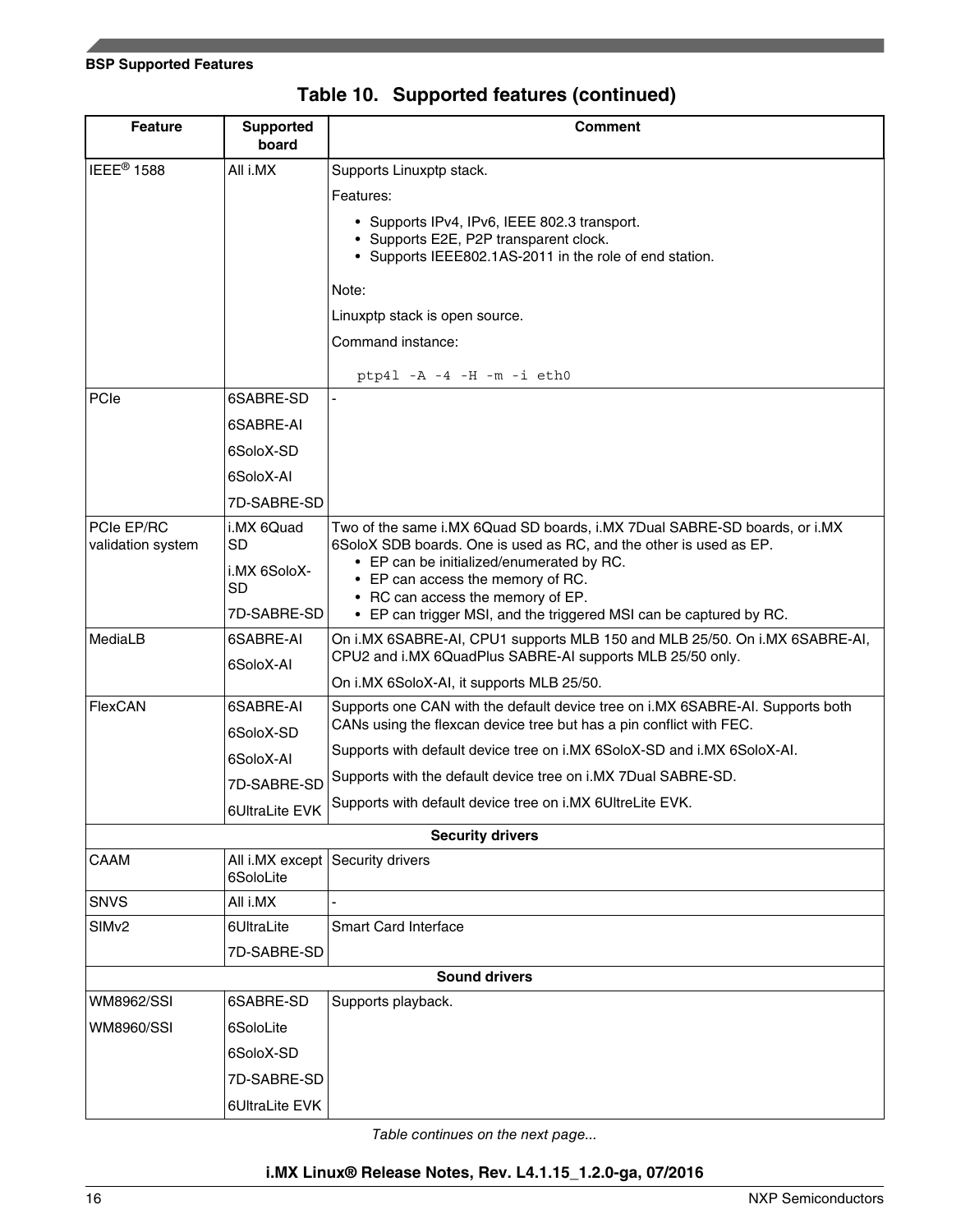|  |  |  | Table 10. Supported features (continued) |
|--|--|--|------------------------------------------|
|--|--|--|------------------------------------------|

| <b>Feature</b>      | <b>Supported</b><br>board | <b>Comment</b>                                                                                                                |
|---------------------|---------------------------|-------------------------------------------------------------------------------------------------------------------------------|
| S/PDIF              | 6SABRE-SD                 | Supports 16 bit and 24 bit stereo playback from 32 KHz to 48 KHz sample rate.                                                 |
|                     | 6SABRE-AI                 | Supports 24 bit stereo record from 16 KHz to 96 KHz.                                                                          |
|                     | 6SoloX-AI                 |                                                                                                                               |
| <b>ASRC</b>         | 6SABRE-AI                 | Supports sample rates conversion from 5 KHz to 192 KHz and output sample rates                                                |
|                     | 6SoloX-SD                 | from 32 KHz to 192 KHz.                                                                                                       |
|                     | 6UltraLite EVK            | Supports ALSA plug-in library playback.                                                                                       |
| <b>ESAI/CS42888</b> | 6SABRE-AI<br>6SoloX-AI    | Supports 16 bit, 24 bit PCM format, channel from 2 to 6, and sample rate from 8 KHz<br>to 192 KHz for playback with ASRC P2P. |
|                     |                           | Supports sample rate from 8 KHz to 96 KHz for record and playback without ASRC.                                               |
|                     |                           | Supports 4 channels input and 8 channels output.                                                                              |
|                     |                           | Supports full duplex operations.                                                                                              |
|                     |                           | Supports amixer alsamixer control from user space.                                                                            |
| SAI/MQS             | 6SoloX-SD                 | Supports 16 bit, 24 bit, and 32 bit PCM format.                                                                               |
|                     | 7D-SABRE-SD               | Supports sample rate from 8 KHz to 96 KHz for record and playback.                                                            |
|                     | 6UltraLite EVK            | Supports full duplex operations.                                                                                              |
|                     |                           | Supports amixer alsamixer control from user space.                                                                            |
|                     |                           | Supports clock control.                                                                                                       |
| <b>HDMI Audio</b>   | 6SABRE-SD                 | Supported on i.MX 6Dual/Quad and i.MX 6DualLite for SABRE-SD and SABRE-AI                                                     |
|                     | 6SABRE-AI                 | Supported on i.MX 7Dual SABRE-SD board.                                                                                       |
|                     | 7D-SABRE-SD               |                                                                                                                               |
|                     |                           | Input device drivers                                                                                                          |
| <b>USB</b> devices  | All i.MX                  | Supports USB mouse and USB keypad via USB ports.                                                                              |
| Touch panel         | All i.MX                  | 6SABRE-SD, 6SABRE-AI. Supports EGalaxy capacitive touch screen.                                                               |
|                     |                           | 6SoloLite supports E Ink® touch screen on DC2/DC3 add-on card.                                                                |
|                     |                           | 7Dual SABRE-SD supports E Ink® touch screen with a separate package download.                                                 |
|                     |                           | 6SoloX SABRE-SD and SABRE-AI support LVDS panel.                                                                              |
| Keypad              | 6SoloLite                 | 6UltraLite EVK and 7D SABRE-SD support the resistive touch panel. 6SoloLite<br>supports 4x4 keypads on DC2/DC3 add-on card.   |
|                     |                           | <b>MTD driver</b>                                                                                                             |
| QuadSPI-NOR         | 6SoloX-SD                 | i.MX 6SoloX SABRE-AI supports QSPI1. i.MX 6SoloX SABRE-SD supports QSPI2.                                                     |
|                     | 6SoloX-AI                 | i.MX 6UltraLite EVK supports QSPI1.                                                                                           |
|                     | 7D-SABRE-SD               | i.MX 7Dual SABRE-SD supports QSPI1.                                                                                           |
|                     | 6UltraLite EVK            |                                                                                                                               |
| SPI-NOR             | 6SABRE-AI                 | Supports M25P32                                                                                                               |
|                     | 6SoloLite                 | On i.MX 6SABRE-SD DualQuad/DualLite there is a pin conflict for supporting SPI-<br><b>NOR</b>                                 |
| <b>NAND</b>         | 6SABRE-AI                 | Normal NAND and ONFI NAND asynchronous mode with BCH40.                                                                       |
|                     | 6SoloX-Al                 |                                                                                                                               |

*Table continues on the next page...*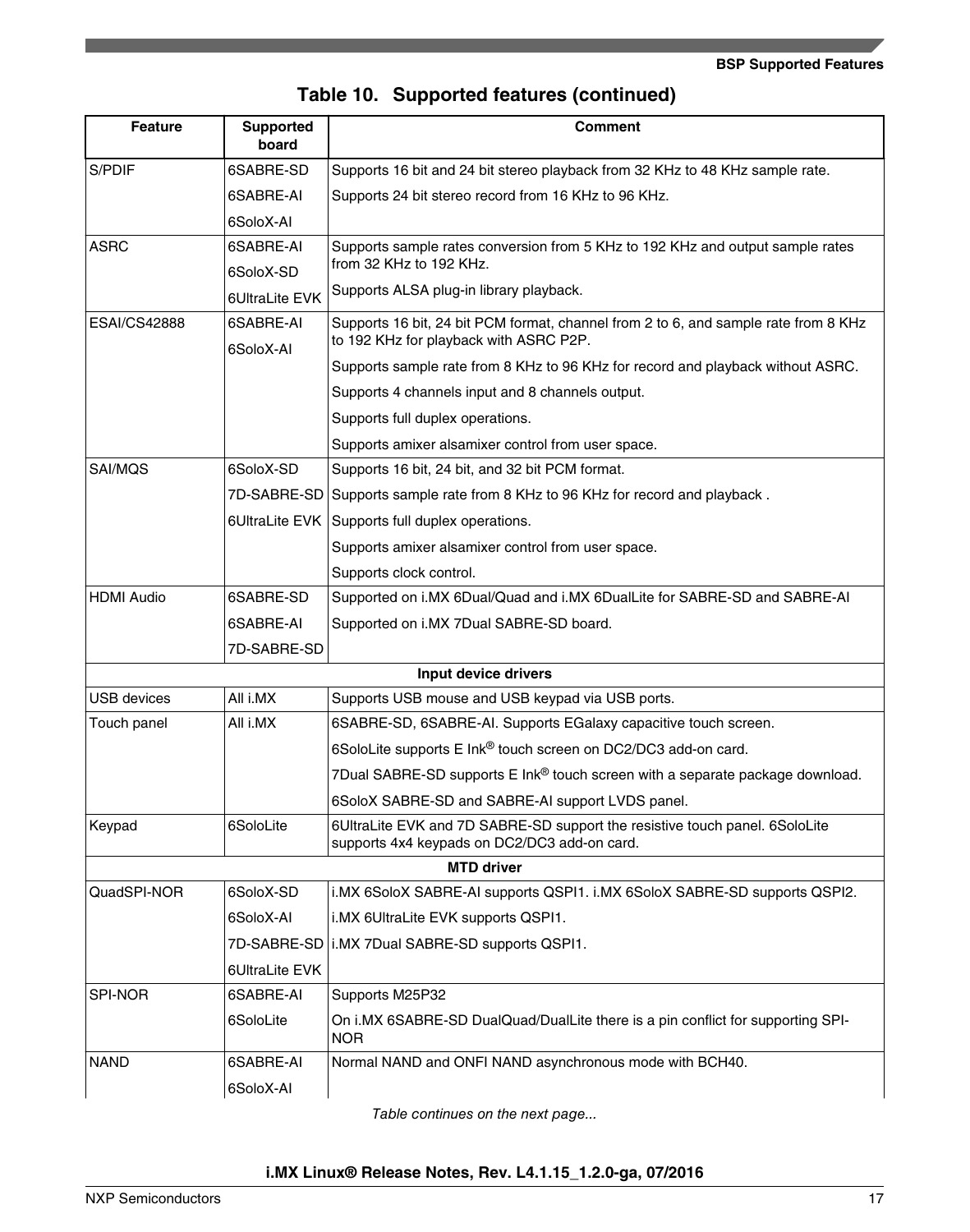|  | Table 10. Supported features (continued) |  |  |
|--|------------------------------------------|--|--|
|--|------------------------------------------|--|--|

| <b>Feature</b>      | <b>Supported</b><br>board | <b>Comment</b>                                                                                                                                                                                                                    |
|---------------------|---------------------------|-----------------------------------------------------------------------------------------------------------------------------------------------------------------------------------------------------------------------------------|
|                     | 7D-SABRE-SD               |                                                                                                                                                                                                                                   |
| Parallel NOR        | 6SABRE-AI                 | Supports Parallel NOR by using the EIM interface.                                                                                                                                                                                 |
| <b>SATA</b>         | 6SABRE-SD                 | Serial ATA 2.0 supports only i.MX 6DualQuad SABRE-SD and SABRE-AI and i.MX 6                                                                                                                                                      |
|                     | 6SABRE-AI                 | QuadPlus SABRE_SD and SABRE-AI.                                                                                                                                                                                                   |
|                     |                           | <b>USB drivers</b>                                                                                                                                                                                                                |
| <b>USB Host</b>     | 6SABRE-AI                 | Supports USB HOST1 and USB OTG host.                                                                                                                                                                                              |
|                     | 6SoloLite                 |                                                                                                                                                                                                                                   |
|                     | 6SoloX-SD                 |                                                                                                                                                                                                                                   |
|                     | 6SoloX-AI                 |                                                                                                                                                                                                                                   |
|                     | 7D-SABRE-SD               |                                                                                                                                                                                                                                   |
|                     | 6UltraLite EVK            |                                                                                                                                                                                                                                   |
| <b>USB Device</b>   | All i.MX                  | Supports USBOTG device mode.                                                                                                                                                                                                      |
| <b>USB</b>          | All i.MX                  | Supports USB OTG2.0 and USB Host2.0 ports.                                                                                                                                                                                        |
|                     |                           | USB Host mode: MSC, HID, UVC, USB audio.                                                                                                                                                                                          |
|                     |                           | USB device mode: MSC, Ethernet, Serial.                                                                                                                                                                                           |
|                     |                           | USB OTG pin detect support for HNP and SRP on OTG.                                                                                                                                                                                |
|                     |                           | <b>Graphics drivers</b>                                                                                                                                                                                                           |
| GPU                 | All i.MX 6                | <b>Graphics Chips Details</b>                                                                                                                                                                                                     |
|                     | except<br>6UltraLite      | GC2000, GC355 and GC320 on 6Dual/6Quad                                                                                                                                                                                            |
|                     |                           | GC2000+, GC355, and GC320 on 6QuadPlus                                                                                                                                                                                            |
|                     |                           | GC880 and GC320 on 6Solo/DualLite                                                                                                                                                                                                 |
|                     |                           | GC400T on 6SoloX                                                                                                                                                                                                                  |
|                     |                           | The GPU on the chips listed above supports these features which include 2D and 3D<br>hardware acceleration:                                                                                                                       |
|                     |                           | • Supports EGL 1.4 for fbdev, X11, Wayland<br>• Supports OpenGL ES1.1<br>• Supports OpenGL ES2.0 (WebGL 1.0.1 compatible on X11)<br>Supports OpenGL ES3.0<br>• Supports OpenVG1.1<br>• Supports OpenCL1.1<br>• Supports OpenGL2.1 |
|                     |                           | GC355 and GC320 on 6SoloLite, which includes only 2D hardware acceleration                                                                                                                                                        |
|                     |                           | • Supports EGL 1.4 for fbdev, X, Wayland<br>• Supports OpenVG1.1                                                                                                                                                                  |
| Frame Buffer Driver | All i.MX                  | MXC Frame buffer driver for IPU V3 on i.MX 6SABRE-SD and i.MX 6SABRE-AI.                                                                                                                                                          |
|                     |                           | MXC Frame buffer driver for PXP on i.MX 6SoloLite, i.MX 6SoloX SABRE-SD/SABRE-<br>AI, i.MX 6UltraLite EVK and i.MX 7Dual SABRE-SD.                                                                                                |
| <b>VDOA</b>         | 6SABRE-SD                 | Supports Video Data Order Adapter.                                                                                                                                                                                                |
|                     | 6SABRE-AI                 |                                                                                                                                                                                                                                   |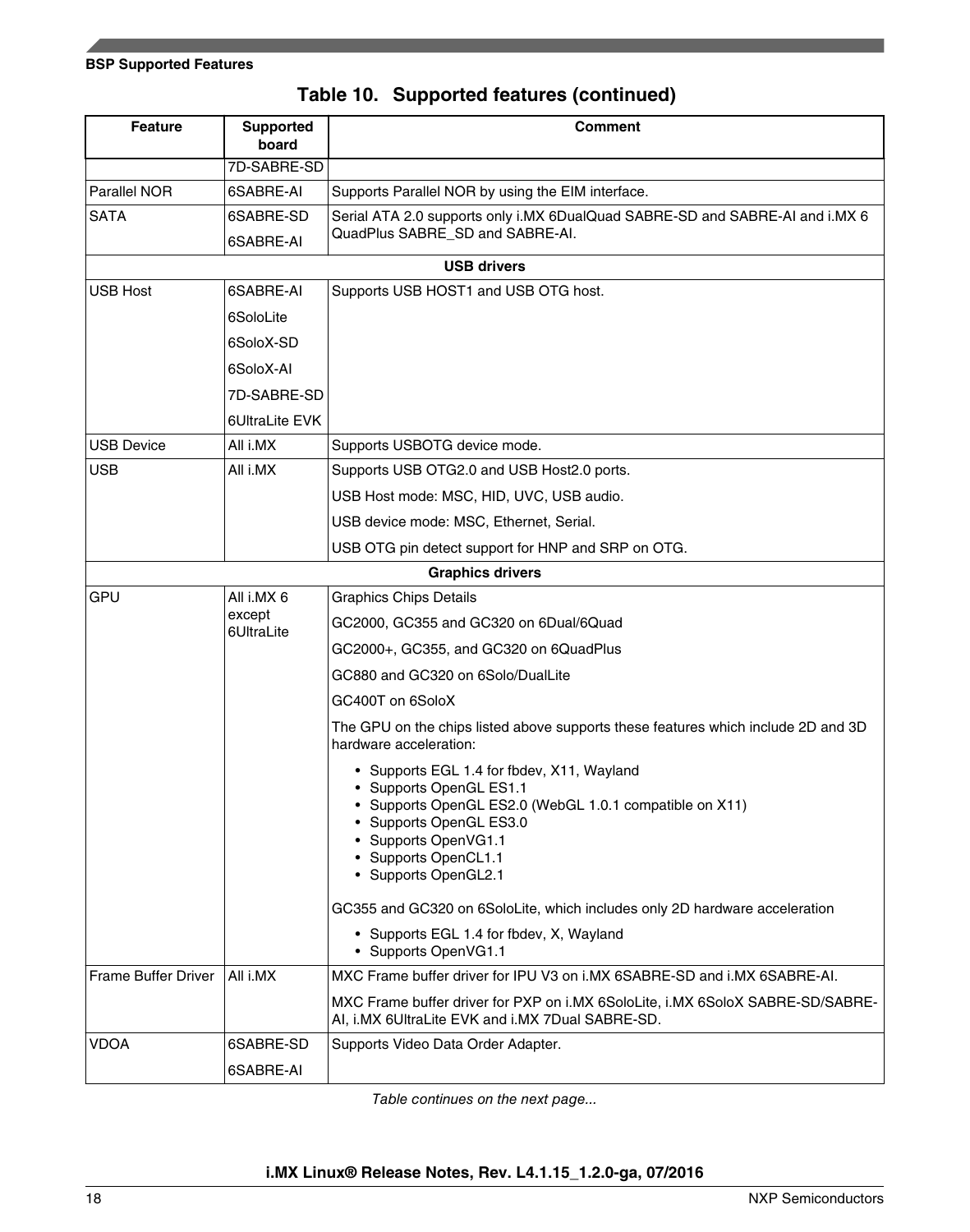| <b>Feature</b>      | <b>Supported</b><br>board | <b>Comment</b>                                                                                        |
|---------------------|---------------------------|-------------------------------------------------------------------------------------------------------|
| LVDS                | 6SABRE-SD                 | Supports HannStar LVDS panel. It's the default display if no other video option is                    |
|                     | 6SABRE-AI                 | setup.                                                                                                |
|                     | 6SoloX-SD                 | On the SABRE-AI there are 2 ports. Port 0 is the default.                                             |
|                     | 6SoloX-AI                 |                                                                                                       |
| <b>HDMI</b>         | 6SABRE-SD                 | i.MX 6SABRE-SD and SABRE-AI support on-chip DesignWare HDMI hardware                                  |
|                     | 6SABRE-AI                 | module.                                                                                               |
|                     | 6SoloLite                 | i.MX 7D-SABRE-SD supports on-chip DesignWare HDMI hardware module.                                    |
|                     | 6SoloX-SD                 | i.MX 6SoloLite and i.MX 6SoloX SABRE-SD and SABRE-AI support external HDMI.                           |
|                     | 6SoloX-AI                 |                                                                                                       |
|                     | 7D-SABRE-SD               |                                                                                                       |
| <b>HDCP</b>         | 6SABRE-SD                 | Supports HDCP v1.2 specifications.                                                                    |
| <b>WVGA</b> panel   | All i.MX                  | Supports SEIKO WVGA panel.                                                                            |
|                     |                           | For i.MX 6UltraLite and i.MX 7Dual SABRE-SD, it supports Embest LCD8000-43T<br>LCD panel.             |
| PxP                 | 6DualLite-SD              | Enables PXP Driver for EPDC on i.MX 6SoloLite and i.MX 6DualLite SABRE-SD.                            |
|                     | 6SoloLite                 | Enables PXP driver for EPDC on i.MX 7Dual SABRE-SD.                                                   |
|                     | 6SoloX-SD                 | Conforms to DMA engine framework.                                                                     |
|                     | 6SoloX-AI                 |                                                                                                       |
|                     | 7D-SABRE-SD               |                                                                                                       |
|                     | 6UltraLite EVK            |                                                                                                       |
| <b>MIPI Display</b> | 6SABRE-SD                 | Supports MIPI DSI driver through MIPI daughter card.                                                  |
|                     | 7D-SABRE-SD               |                                                                                                       |
| <b>EPDC</b>         | 6DualLite-SD              | Supports RGB565 frame buffer format.                                                                  |
|                     | 6SoloLite                 | Supports Y8 frame buffer format.                                                                      |
|                     |                           | 7D-SABRE-SD Supports full and partial EPD screen updates.                                             |
|                     |                           | Supports up to 256 panel-specific waveform modes.                                                     |
|                     |                           | Supports automatic optimal waveform selection for a given update.                                     |
|                     |                           | Supports synchronization by waiting for a specific update request to complete.                        |
|                     |                           | Supports screen updates from an alternate (overlay) buffer.                                           |
|                     |                           | Supports automated collision handling.                                                                |
|                     |                           | Supports 64 simultaneous update regions.                                                              |
|                     |                           | Supports pixel inversion in a Y8 frame buffer format.                                                 |
|                     |                           | Supports posterization of the update contents (driving all pixels to either solid black or<br>white). |
|                     |                           | Supports use of a color map to remap Y8 frame buffer contents.                                        |
|                     |                           | Supports 90, 180, and 270 degree HW-accelerated frame buffer rotation.                                |
|                     |                           | Supports panning (y-direction only).                                                                  |
|                     |                           | Table continues on the next page                                                                      |

|  | Table 10. Supported features (continued) |  |  |
|--|------------------------------------------|--|--|
|--|------------------------------------------|--|--|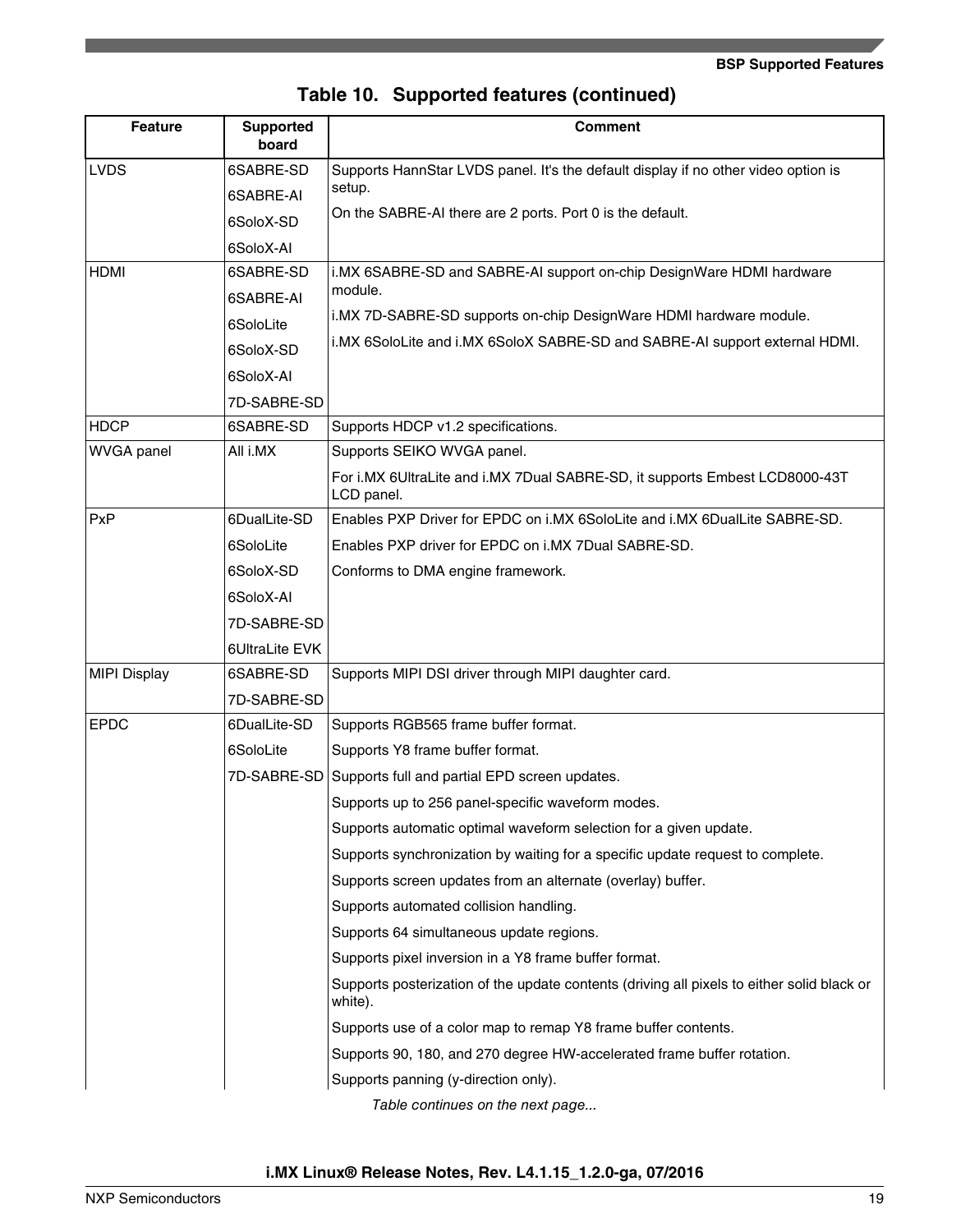| <b>Feature</b> | <b>Supported</b><br>board    | <b>Comment</b>                                                                                                                                           |
|----------------|------------------------------|----------------------------------------------------------------------------------------------------------------------------------------------------------|
|                |                              | Supports three EPDC driver display update schemes: Snapshot, Queue, and Queue<br>and Merge.                                                              |
|                |                              | Supports user control of the delay between completing all updates and powering down<br>the EPDC.                                                         |
|                |                              | Supports dithering.                                                                                                                                      |
|                |                              | i.MX 7Dual supports E Ink® but requires a separate download. Contact Marketing<br>representative.                                                        |
|                |                              | <b>Multimedia Drivers</b>                                                                                                                                |
| IPU V3 driver  | 6SABRE-SD<br>6SABRE-AI       | On i.MX 6SABRE-SD and i.MX 6SABRE-AI provides interfaces to access IPU V3<br>modules.                                                                    |
| PRE/PRG driver | 6QuadPlus-SD<br>6QuadPlus-Al | On i.MX 6QuadPlus provides interfaces to support prefetch linear frames or resolve<br>tiled frames for display.                                          |
| V4L2 Output    | All i.MX                     | On i.MX 6SABRE-SD and i.MX 6SABRE-AI uses the IPU post-processing functions for<br>video output.                                                         |
|                |                              | On i.MX 6SoloLite i.MX 6SoloX SABRE-SD and AI, i.MX 6UltraLite EVK and i.MX 7D<br>SABRE-SD, they use the PXP post-processing functions for video output. |
| V4L2 Capture   | All i.MX                     | Supports dual camera on i.MX 6SABRE-SD and SABRE-AI.                                                                                                     |
|                |                              | Supports single camera on i.MX 6SoloLite and i.MX 6SoloX SABRE-SD, i.MX<br>6UltraLite EVK, and 7D-SABRE-SD.                                              |
| <b>VPU</b>     | 6SABRE-SD                    | Encoder: MPEG-4, H.263, H.264(AVC/MVC), MJPEG                                                                                                            |
|                | 6SABRE-AI                    | Decoder: MPEG-4, H.263, H.264(AVC/MVC), VC-1, MPEG-2, MJPEG, AVS, VP8.                                                                                   |
| <b>MIPI</b>    | 6SABRE-SD                    | Supports 2 lanes CSI and DSI. Supports OV5640 camera sensor                                                                                              |
|                | 7D-SABRE-SD                  |                                                                                                                                                          |
| Parallel CSI   | 6SABRE-SD                    | Supports OV5640 camera sensor.                                                                                                                           |
|                | 6SoloLite                    |                                                                                                                                                          |
|                | 6SoloX-SD                    |                                                                                                                                                          |
|                | 6UltraLite EVK               |                                                                                                                                                          |
| <b>TV-IN</b>   | 6SABRE-AI                    | Supports TV-IN via ADV7180 on the 6SABRE-AI.                                                                                                             |
|                |                              | Supports bt656, NTSC, and PAL.                                                                                                                           |
|                |                              | <b>General drivers</b>                                                                                                                                   |
| <b>uSDHC</b>   | All i.MX                     | Supports SD2.0 and SDXC.                                                                                                                                 |
|                |                              | Supports SD3.0 on all i.MX except 6SABRE-SD.                                                                                                             |
|                |                              | Supports eMMC 1bit/4bit/8bit SDR/DDR mode. i.MX 6SABRE-SD is soldered, i.MX<br>6SABRE-AI uses the daughter card, i.MX 6SoloX-SD is not soldered.         |
|                |                              | Supports eMMC4.5 on i.MX 6SoloLite and i.MX 6SoloX-SD.                                                                                                   |
|                |                              | Supports eMMC5.0 on i.MX 7Dual SABRE-SD.                                                                                                                 |
| Watchdog       | All i.MX                     | Supports Watchdog reset.                                                                                                                                 |
| 12C            | All i.MX                     | Supports I2C master.                                                                                                                                     |
| <b>SPI</b>     | All i.MX                     | Supports SPI master mode.                                                                                                                                |
| <b>PWM</b>     | All i.MX                     | Supports the backlight driver via PWM.                                                                                                                   |

**Table 10. Supported features (continued)**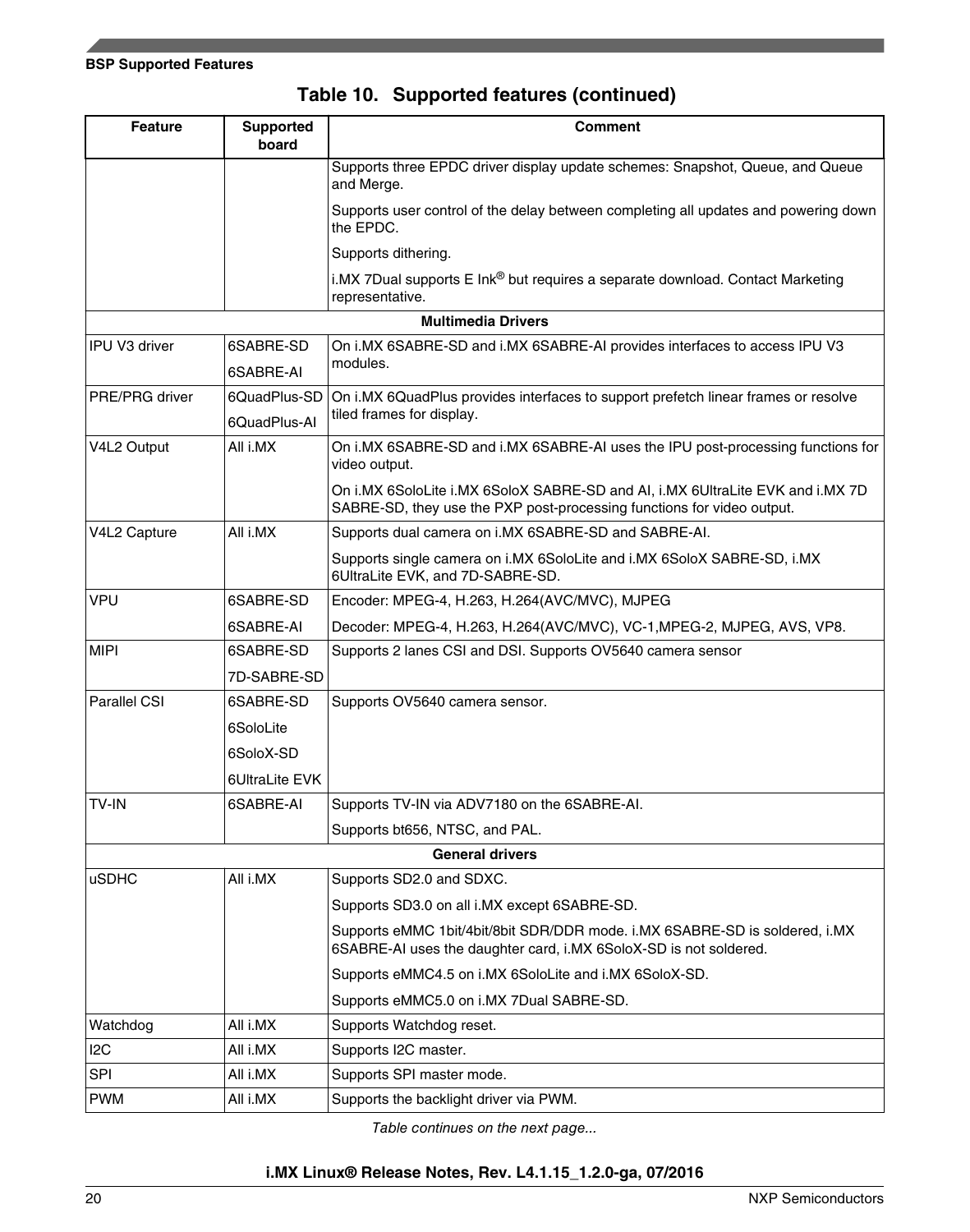|  | Table 10. Supported features (continued) |  |  |
|--|------------------------------------------|--|--|
|--|------------------------------------------|--|--|

| <b>Feature</b>                          | <b>Supported</b><br>board     | <b>Comment</b>                                                                                                                                                                                                                   |
|-----------------------------------------|-------------------------------|----------------------------------------------------------------------------------------------------------------------------------------------------------------------------------------------------------------------------------|
| <b>ADC</b>                              | 6SoloX-SD                     | Supports ADC driver.                                                                                                                                                                                                             |
|                                         | 6SoloX-AI                     |                                                                                                                                                                                                                                  |
|                                         | 7D-SABRE-SD                   |                                                                                                                                                                                                                                  |
|                                         | 6UltraLite EVK                |                                                                                                                                                                                                                                  |
| Temperature<br>monitor                  | All i.MX                      | Pre-calibrated. See the "Thermal Driver" chapter in i.MX 6 Linux <sup>®</sup> Reference Manual<br>(IMXLXRM) for more information.                                                                                                |
| Accelerometer                           | 6SABRE-SD                     | Supports MMA8451 sensor on i.MX 6SABRE-SD.                                                                                                                                                                                       |
|                                         | 6SoloLite                     | Supports MMA8451 sensor on i.MX 6SoloX-SABRE-SD and SABRE-AI.                                                                                                                                                                    |
|                                         | 6SoloX-SD                     | Supports MMA8450 sensor on i.MX 6SoloLite.                                                                                                                                                                                       |
|                                         | 6SoloX-AI                     | Supports FXLS8471Q sensor on 6UltraLite EVK.                                                                                                                                                                                     |
|                                         | 7D-SABRE-SD                   | Supports FXOS8700CQR1 sensor on 7D-SABRE-SD.                                                                                                                                                                                     |
|                                         | 6UltraLite EVK                |                                                                                                                                                                                                                                  |
| Wi-Fi                                   | 6SABRE-SD                     | Supports the Broadcom/Murata BCM4339 Bluetooth/Wi-Fi module.                                                                                                                                                                     |
|                                         | 6SoloLite                     |                                                                                                                                                                                                                                  |
|                                         | 6SoloX-SD                     |                                                                                                                                                                                                                                  |
|                                         | 7D-SABRE-SD                   |                                                                                                                                                                                                                                  |
|                                         | 6UltraLite EVK                |                                                                                                                                                                                                                                  |
| <b>Bluetooth wireless</b><br>technology | 6SABRE-SD<br>6SoloX-SD        | Supports Broadcom BCM4339 Bluetooth module on i.MX 6 boards. The default<br>Bluetooth software stack is BlueZ but Broadcom provides a Bluetooth stack that<br>supports additional Bluetooth profiles if using Broadcom hardware. |
|                                         | 6UltraLite EVK<br>7D-SABRE-SD | For Bluetooth A2DP, if Yocto project has no frame buffer, for example, the 6UltraLite<br>G1 part chip has no LCDIF, it needs the user to run the pulseaudio manually with the<br>command:                                        |
|                                         |                               | /usr/bin/pulseaudio --start --log-target=syslog                                                                                                                                                                                  |
| <b>GPIO Expander</b>                    | 6SABRE-SD                     | Supports MAX7310 GPIO expander on i.MX 6 SABRE-SD and SABRE-AI.                                                                                                                                                                  |
|                                         | 6SABRE-AI                     | Supports 74LV595 GPIO expander on i.MX 7Dual SABRE-SD.                                                                                                                                                                           |
|                                         | 7D-SABRE-SD                   |                                                                                                                                                                                                                                  |
| <b>SNVS RTC</b>                         | All i.MX                      | Low power section only.                                                                                                                                                                                                          |
| <b>Ambient Light</b>                    | 6SABRE-SD                     | Supports ISL29023 sensor on i.MX 6 boards.                                                                                                                                                                                       |
| Sensor                                  | 6SABRE-AI                     |                                                                                                                                                                                                                                  |
|                                         | 6SoloX-SD                     |                                                                                                                                                                                                                                  |
|                                         | 6SoloX-AI                     |                                                                                                                                                                                                                                  |
| Magnetometer                            | 6SABRE-SD                     | Supports MAG3110FCR2 sensor on i.MX 6 boards.                                                                                                                                                                                    |
| Sensor                                  | 6SABRE-AI                     | Supports FXLS8471 sensor on i.MX 6UltraLite EVK board.                                                                                                                                                                           |
|                                         | 6SoloX-SD                     | Supports MPL3115A2, FXOS8700CQR1, and FXAS21002CQR1 sensors on the i.MX                                                                                                                                                          |
|                                         | 6SoloX-AI                     | 7Dual SDB board.                                                                                                                                                                                                                 |
|                                         | 6UltraLite EVK                |                                                                                                                                                                                                                                  |
|                                         | 7D-SABRE-SD                   |                                                                                                                                                                                                                                  |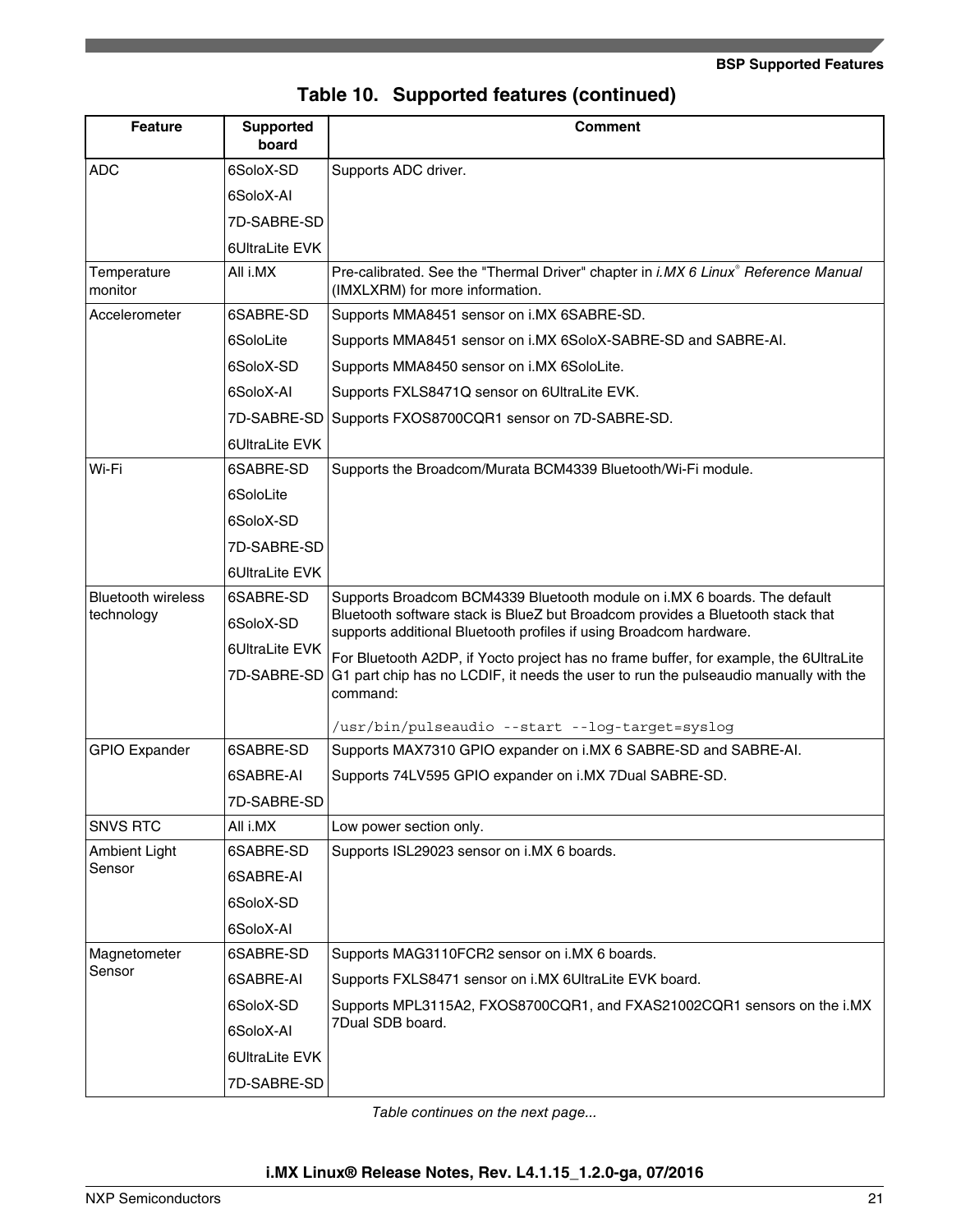|  |  |  | Table 10. Supported features (continued) |
|--|--|--|------------------------------------------|
|--|--|--|------------------------------------------|

<span id="page-21-0"></span>

| <b>Feature</b> | <b>Supported</b><br>board | <b>Comment</b>                                                        |
|----------------|---------------------------|-----------------------------------------------------------------------|
| AM/FM module   | 6SABRE-AI                 | Supports SI4763 AM/FM module. Supports FM by using the SSI interface. |

## **4 Kernel Boot Parameters**

Depending on the booting/usage scenario, you may need different kernel boot parameters.

The following table describes different boot parameters.

To force the i.MX 6SABRE-AI board to disable SMP to remove overhead, add boot parameters "nosmp". Disabling CONFIG\_SMP configuration can remove further overhead for single core.

| <b>Kernel</b><br>parameter | <b>Description</b>                                                          | <b>Typical value</b>                                         | <b>Used when</b>                                                                                                                                                                               |
|----------------------------|-----------------------------------------------------------------------------|--------------------------------------------------------------|------------------------------------------------------------------------------------------------------------------------------------------------------------------------------------------------|
| console                    | Where to output the                                                         | console=ttymxc0,115200                                       | All use cases                                                                                                                                                                                  |
|                            | kernel logging by<br>printk.                                                | For 6SABRE-AI, console=ttymxc3,115200                        |                                                                                                                                                                                                |
|                            |                                                                             | For 6SoloX-AI, console=ttymxc0,115200                        |                                                                                                                                                                                                |
| nosmp                      | A command-line<br>option of 'nosmp'<br>disables SMP<br>activation entirely. | nosmp                                                        | CONFIG_SMP is defined. Any platform<br>needs to remove SMP activation<br>overhead for single core, for example,<br>the i.MX 6Solo. Disabling the<br>CONFIG_SMP can remove further<br>overhead. |
| ip                         | Tell kernel how or                                                          | ip=none                                                      | "ip=dhcp" or                                                                                                                                                                                   |
|                            | whether to get an IP<br>address.                                            | ip=dhcp                                                      | "ip=static_ip_address" is mandatory in                                                                                                                                                         |
|                            |                                                                             | ip=static_ip_address                                         | "boot from TFTP/NFS."                                                                                                                                                                          |
| nfsroot                    | Location of the NFS<br>server/directory.                                    | nfsroot= <ip_address>:<rootfs path=""></rootfs></ip_address> | Used in "boot from tftp/NFS" together<br>with "root=/dev/nfs."                                                                                                                                 |
| root                       | Location of the root<br>file system.                                        | $root = /dev/nfs$<br>or                                      | Used in "boot from tftp/NFS" (that is,<br>root=/dev/nfs);                                                                                                                                      |
|                            |                                                                             | root=/dev/mmcblk0p2                                          | Used in "boot from SD" (that is,<br>root=/dev/mmcblk0p2).                                                                                                                                      |
|                            |                                                                             |                                                              | root is set by default by U-Boot to the<br>SD/MMC slot that U-Boot is booting<br>from.                                                                                                         |
| rootfstype                 | Indicates the file<br>system type of the<br>root file system.               | rootfstype=ext4                                              | Used in "boot from SD" together with<br>"root=/dev/mmcblkXpY" (X is the MMC<br>device number while Y is the rootfs<br>partition number.)                                                       |
| rootwait                   | Waits (indefinitely) for<br>the root device to<br>show up.                  | rootwait                                                     | Used when mounting SD root file<br>system.                                                                                                                                                     |

**Table 11. Common kernel boot parameters**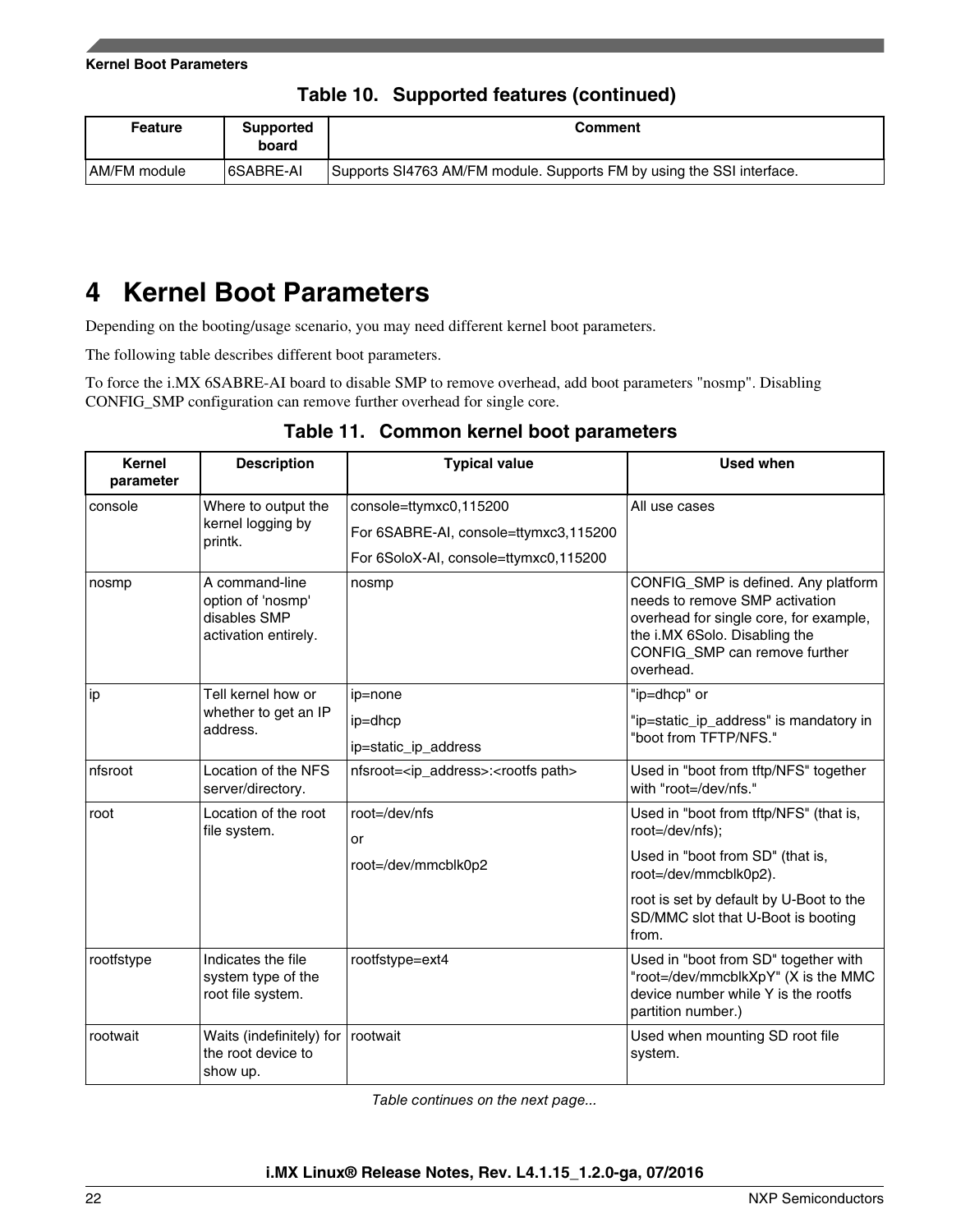#### **Kernel Boot Parameters**

| Kernel<br>parameter   | <b>Description</b>                                                                                                                                                                                                                                                                       | <b>Typical value</b>                                                                                                                                                                                                                                                                                                                                                                    | <b>Used when</b>                                                                                                                                                                                                                                                                                                                                                                                                                                                                                                                                                                                                                                                                                                                                                                                                                 |  |
|-----------------------|------------------------------------------------------------------------------------------------------------------------------------------------------------------------------------------------------------------------------------------------------------------------------------------|-----------------------------------------------------------------------------------------------------------------------------------------------------------------------------------------------------------------------------------------------------------------------------------------------------------------------------------------------------------------------------------------|----------------------------------------------------------------------------------------------------------------------------------------------------------------------------------------------------------------------------------------------------------------------------------------------------------------------------------------------------------------------------------------------------------------------------------------------------------------------------------------------------------------------------------------------------------------------------------------------------------------------------------------------------------------------------------------------------------------------------------------------------------------------------------------------------------------------------------|--|
| mem                   | Tell the kernel how<br>much memory can be<br>used.                                                                                                                                                                                                                                       | None or<br>$m$ em=864M                                                                                                                                                                                                                                                                                                                                                                  | Note: MemTotal- <mem> -<br/><gpu_memory> is reserved.</gpu_memory></mem>                                                                                                                                                                                                                                                                                                                                                                                                                                                                                                                                                                                                                                                                                                                                                         |  |
| max17135              | Configure the<br>maximum of 17135<br>EPD PMIC pass<br>number and VCOM<br>voltage.                                                                                                                                                                                                        | max17135:pass=[pass_num],vcom=[vcom<br>_uV]<br>For 7D-SABRE-SD (EPDC panel upgrade<br>to $DC4$ :<br>max17135:pass=2,vcom=-2370000                                                                                                                                                                                                                                                       | Used when enabling EPDC. pass_num<br>should equal 2 for all IMXEBOOKDC2<br>cards. vcom_uV, in microvolts, should<br>be equal to the value printed on the<br>cable connector that is attached the E<br>Ink panel being used.                                                                                                                                                                                                                                                                                                                                                                                                                                                                                                                                                                                                      |  |
| fec.macaddr           | <b>Tells the Ethernet</b><br>MAC address.                                                                                                                                                                                                                                                | fec.macaddr=0x00,0x04,0x9f,<br>0x01,0x30,0x05                                                                                                                                                                                                                                                                                                                                           | Changes the FEC MAC address.                                                                                                                                                                                                                                                                                                                                                                                                                                                                                                                                                                                                                                                                                                                                                                                                     |  |
| maxcpus               | [SMP] Maximum<br>number of processors<br>that SMP kernel<br>should use.                                                                                                                                                                                                                  | maxcpus=1                                                                                                                                                                                                                                                                                                                                                                               | maxcpus= $n : n >= 0$ limits the kernel to<br>using 'n' processors. n=0 is a special<br>situation. It is equivalent to "nosmp".                                                                                                                                                                                                                                                                                                                                                                                                                                                                                                                                                                                                                                                                                                  |  |
| epdc                  | <b>Enables EPDC</b>                                                                                                                                                                                                                                                                      | video=mxcepdcfb:E060SCM,bpp=16<br>For 7D-SABRE-SD (EPDC panel upgrade<br>to DC4): video=mxcepdcfb:ED060XC8                                                                                                                                                                                                                                                                              | Adds to kernel options only if E Ink is<br>the primary display panel. If other<br>display panel is primary, this option<br>may result in a pixel clock conflict and<br>improper display function.                                                                                                                                                                                                                                                                                                                                                                                                                                                                                                                                                                                                                                |  |
| video on<br>6SABRE-SD | Tells the kernel/driver<br>which resolution/<br>depth and refresh<br>rate should be used<br>for display port 0 or 1.<br>See the parameter<br>information under<br>Documentation/fb/<br>modedb.txt<br>Tells the kernel/driver<br>which IPU display<br>interface format<br>should be used. | 1. video=mxcfb0:dev=hdmi,<br>1920x1080M@60,if=RGB24<br>video=mxcfb1:dev=ldb,if=RGB666<br>2. video=mxcfb0:dev=ldb,if=RGB666<br>video=mxcfb1:dev=hdmi,<br>1920x1080M@60,if=RGB24<br>3. video=mxcfb0:dev=hdmi,<br>1920x1080M@60,if=RGB24<br>4. video=mxcfb0:dev=ldb,if=RGB666<br>5. video=mxcfb0:dev=lcd,CLAA-<br>WVGA, if=RGB656<br>6. video=mxcfb0:dev=mipi_dsi,TRULY-<br>WVGA, if=RGB24 | 1. Used when primarily displaying<br>on HDMI with 1080P60 mode.<br>Secondarily displaying on LVDS<br>with XGA mode.<br>2. Used when primarily displaying<br>on LVDS with XGA mode.<br>Secondarily displaying on HDMI<br>with 1080P60 mode.<br>3. Used when primary displaying on<br>HDMI with 1080P60 mode.<br>4. Used when primary displaying on<br>the HannStar LVDS1.<br>5. Used when primary displaying on<br>the CLAA-WVGA dumb parallel<br>LCD panel.<br>6. Used when primary displaying on<br>the TRULY-WVGA MIPI DSI<br>LCD panel.<br>NOTE: GBR24/RGB565/YUV444<br>represents the display HW interface<br>format. Typical values for certain<br>different display devices are as follows:<br>TVOUT: YUV444<br>VGA: GBR24<br>HDMI&DVI: RGB24<br>CLAA WVGA LCD: RGB565<br>Typical values for dev= are shown as<br>follows: |  |

## **Table 11. Common kernel boot parameters (continued)**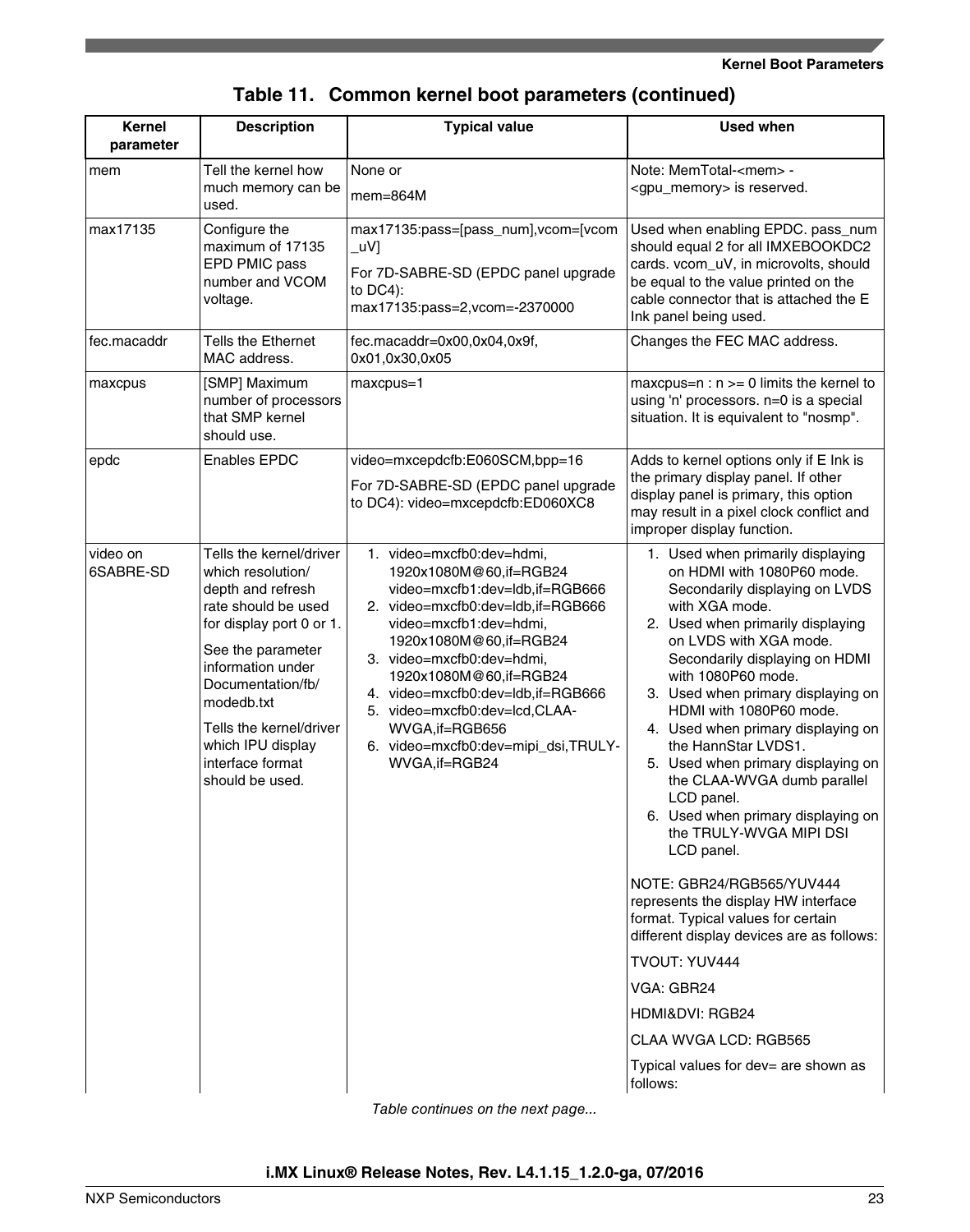#### **Kernel Boot Parameters**

| <b>Kernel</b><br>parameter | <b>Description</b>                                                                                                                                                                                                                                                                       | <b>Typical value</b>                                                                                                                                                                                                                                                                                                              | <b>Used when</b>                                                                                                                                                                                                                                                                                                                                                                                                                                                                                                                                                                                                                                                                                                                                                                                                                                                                                                                    |
|----------------------------|------------------------------------------------------------------------------------------------------------------------------------------------------------------------------------------------------------------------------------------------------------------------------------------|-----------------------------------------------------------------------------------------------------------------------------------------------------------------------------------------------------------------------------------------------------------------------------------------------------------------------------------|-------------------------------------------------------------------------------------------------------------------------------------------------------------------------------------------------------------------------------------------------------------------------------------------------------------------------------------------------------------------------------------------------------------------------------------------------------------------------------------------------------------------------------------------------------------------------------------------------------------------------------------------------------------------------------------------------------------------------------------------------------------------------------------------------------------------------------------------------------------------------------------------------------------------------------------|
|                            |                                                                                                                                                                                                                                                                                          |                                                                                                                                                                                                                                                                                                                                   | Icd: LCD interface                                                                                                                                                                                                                                                                                                                                                                                                                                                                                                                                                                                                                                                                                                                                                                                                                                                                                                                  |
|                            |                                                                                                                                                                                                                                                                                          |                                                                                                                                                                                                                                                                                                                                   | Idb: LVDS                                                                                                                                                                                                                                                                                                                                                                                                                                                                                                                                                                                                                                                                                                                                                                                                                                                                                                                           |
|                            |                                                                                                                                                                                                                                                                                          |                                                                                                                                                                                                                                                                                                                                   | hdmi: HDMI on chip or sii902x                                                                                                                                                                                                                                                                                                                                                                                                                                                                                                                                                                                                                                                                                                                                                                                                                                                                                                       |
|                            |                                                                                                                                                                                                                                                                                          |                                                                                                                                                                                                                                                                                                                                   | dvi: DVI port                                                                                                                                                                                                                                                                                                                                                                                                                                                                                                                                                                                                                                                                                                                                                                                                                                                                                                                       |
|                            |                                                                                                                                                                                                                                                                                          |                                                                                                                                                                                                                                                                                                                                   | vga: VGA through TVE                                                                                                                                                                                                                                                                                                                                                                                                                                                                                                                                                                                                                                                                                                                                                                                                                                                                                                                |
|                            |                                                                                                                                                                                                                                                                                          |                                                                                                                                                                                                                                                                                                                                   | tve: TVOUT                                                                                                                                                                                                                                                                                                                                                                                                                                                                                                                                                                                                                                                                                                                                                                                                                                                                                                                          |
| video on<br>6SABRE-AI      | Tells the kernel/driver<br>which resolution/<br>depth and refresh<br>rate should be used<br>for display port 0 or 1.<br>See the parameter<br>information under<br>Documentation/fb/<br>modedb.txt<br>Tells the kernel/driver<br>which IPU display<br>interface format<br>should be used. | 1. video=mxcfb0:dev=hdmi,<br>1920x1080M@60,if=RGB24video=m<br>xcfb1:dev=ldb,if=RGB666<br>2. video=mxcfb0:dev=ldb,if=RGB666vi<br>deo=mxcfb1:dev=hdmi,<br>1920x1080M@60,if=RGB24<br>3. video=mxcfb0:dev=hdmi,<br>1920x1080M@60,if=RGB24<br>4. video=mxcfb0:dev=ldb,if=RGB666<br>5. video=mxcfb0:dev=hdmi,<br>1920x1080M@60,if=RGB24 | 1. Used when primarily displaying<br>on HDMI with 1080P60 mode.<br>Secondarily displaying on LVDS<br>with XGA mode.<br>2. Used when primarily displaying<br>on LVDS with XGA mode.<br>Secondarily displaying on HDMI<br>with 1080P60 mode.<br>3. Used when primary displaying on<br>HDMI with 1080P60 mode.<br>4. Used when primary displaying on<br>the HannStar LVDS0.<br>5. Used when enabling HDMI<br>1080P60 mode and LVDS0. To<br>enable second display, run "echo<br>0 > /sys/class/graphics/fb2/blank"<br>NOTE: GBR24/RGB565/YUV444<br>represents the display HW interface<br>format. Typical values for certain<br>different display devices are shown as<br>follows:<br>TVOUT: YUV444<br>VGA: GBR24<br>HDMI&DVI: RGB24<br>CLAA WVGA LCD: RGB565<br>Typical values for dev= are shown<br>below:<br>Icd: LCD interface<br>Idb: LVDS<br>hdmi: HDMI on chip or sii902x<br>dvi: DVI port<br>vga: VGA through TVE<br>tve: TVOUT |
| video on<br>6SoloLite      | Tells the EPDC FB<br>driver which E Ink<br>panel is in use and                                                                                                                                                                                                                           | video=mxcepdcfb:E060SCM,bpp=16                                                                                                                                                                                                                                                                                                    | Used when enabling EPDC to select<br>the correct E Ink panel parameters to<br>use.                                                                                                                                                                                                                                                                                                                                                                                                                                                                                                                                                                                                                                                                                                                                                                                                                                                  |
|                            | what bpp should be                                                                                                                                                                                                                                                                       |                                                                                                                                                                                                                                                                                                                                   | bpp=16 selects RGB565 FB pix format                                                                                                                                                                                                                                                                                                                                                                                                                                                                                                                                                                                                                                                                                                                                                                                                                                                                                                 |
|                            | used for the Frame<br>Buffer.                                                                                                                                                                                                                                                            |                                                                                                                                                                                                                                                                                                                                   | bpp=8 selects Y8 FB pixel format                                                                                                                                                                                                                                                                                                                                                                                                                                                                                                                                                                                                                                                                                                                                                                                                                                                                                                    |

## **Table 11. Common kernel boot parameters (continued)**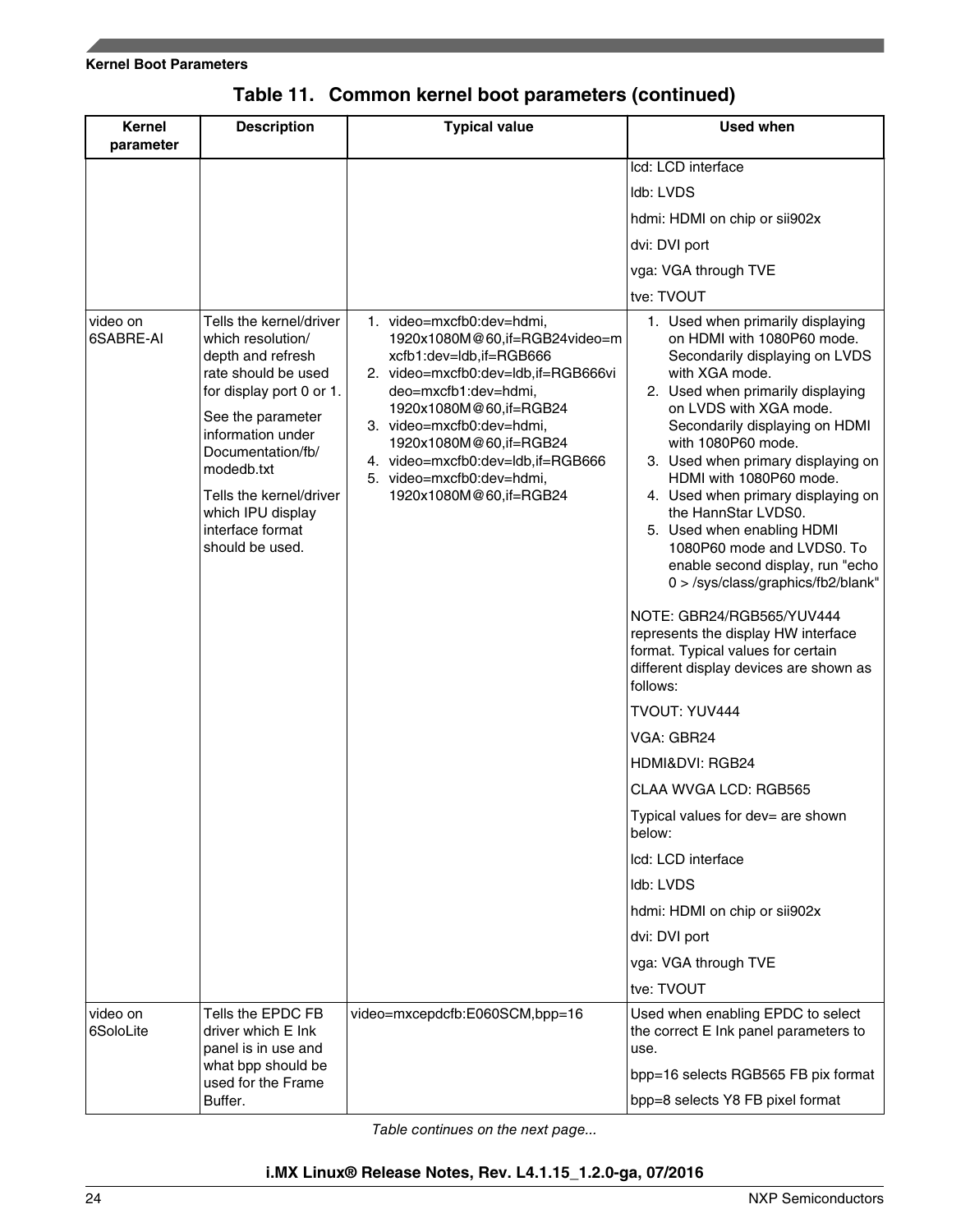#### **Known Issues/Limitations**

<span id="page-24-0"></span>

| Kernel<br>parameter                                                                                                    | <b>Description</b>                                                                                                     | <b>Typical value</b>                                                  | <b>Used when</b>                                                                                                                                                                                                                                             |
|------------------------------------------------------------------------------------------------------------------------|------------------------------------------------------------------------------------------------------------------------|-----------------------------------------------------------------------|--------------------------------------------------------------------------------------------------------------------------------------------------------------------------------------------------------------------------------------------------------------|
| video on<br>6SoloLite                                                                                                  | Tells the ELCDIF FB<br>driver which LCD                                                                                | video=mxc_elcdif_fb:SEIKO-<br>WVGA,bpp=16                             | Used when enabling LCDIF to select<br>the correct panel parameters to use.                                                                                                                                                                                   |
|                                                                                                                        | panel is in use and<br>which bpp should be                                                                             |                                                                       | bpp=16 selects RGB565 FB pix format                                                                                                                                                                                                                          |
|                                                                                                                        | used for the Frame<br>Buffer.                                                                                          |                                                                       | Note: if only use EPDC FB, then turn<br>off ELCDIF FB by<br>"video=mxc_elcdif_fb:off"                                                                                                                                                                        |
| video on 7D<br>SABRE-SD                                                                                                | Tells the ELCDIF FB<br>driver which LCD<br>panel is in use and<br>which bpp should be<br>used for the Frame<br>Buffer. | video=mxcfb0:dev=mipi_dsi,TRULY-<br>WVGA, if=RGB24                    | Used when primary displaying on the<br>TRULY-WVGA MIPI DSI LCD panel.                                                                                                                                                                                        |
| dmfc                                                                                                                   | Tells the kernel/driver<br>how to set the IPU                                                                          | None<br>Or                                                            | "dmfc=1" means<br>DMFC_HIGH_RESOLUTION_DC.                                                                                                                                                                                                                   |
|                                                                                                                        | DMFC segment size.                                                                                                     | $dmfc=3$                                                              | "dmfc=2" means<br>DMFC_HIGH_RESOLUTION_DP.                                                                                                                                                                                                                   |
|                                                                                                                        |                                                                                                                        |                                                                       | "dmfc=3" means<br>DMFC_HIGH_RESOLUTION_ONLY_<br>DP.                                                                                                                                                                                                          |
|                                                                                                                        |                                                                                                                        |                                                                       | DMFC_HIGH_RESOLUTION_ONLY_<br>DP can only be set by the command<br>line. It is recommended to set this<br>when no IPU connects the two panels.<br>When it is set, each IPU can only<br>connect one panel.                                                    |
| mtdparts on<br>6SABRE-AI                                                                                               | Tells the kernel mtd<br>partition information.                                                                         | mtdparts=gpmi-nand:16m(boot),<br>16m(kernel), 1024m(rootfs), - (user) | When to enable NAND. The partition:<br>16m (boot), 16m (kernel), 1024m (rootfs)<br>is an example, you can change it<br>according to your needs.                                                                                                              |
| uart clock from<br>osc for 6SoloX<br>low power idle<br>and scenario of<br>Linux OS and<br>FreeRTOS<br>running together | Chooses the UART's<br>clock parent.                                                                                    | uart_from_osc                                                         | This is necessary for low power idle<br>and all use cases with the FreeRTOS<br>running on ARM Cortex-M4 processor.<br>When setting this parameter, UART<br>sources clock from OSC instead of<br>PLL3_80M, and then all PLLs can be<br>off in low power idle. |

### **Table 11. Common kernel boot parameters (continued)**

## **5 Known Issues/Limitations**

Read through all hardware-related reference material and ensure that the necessary hardware modifications have been made before using the software.

The following tables list some key known issues.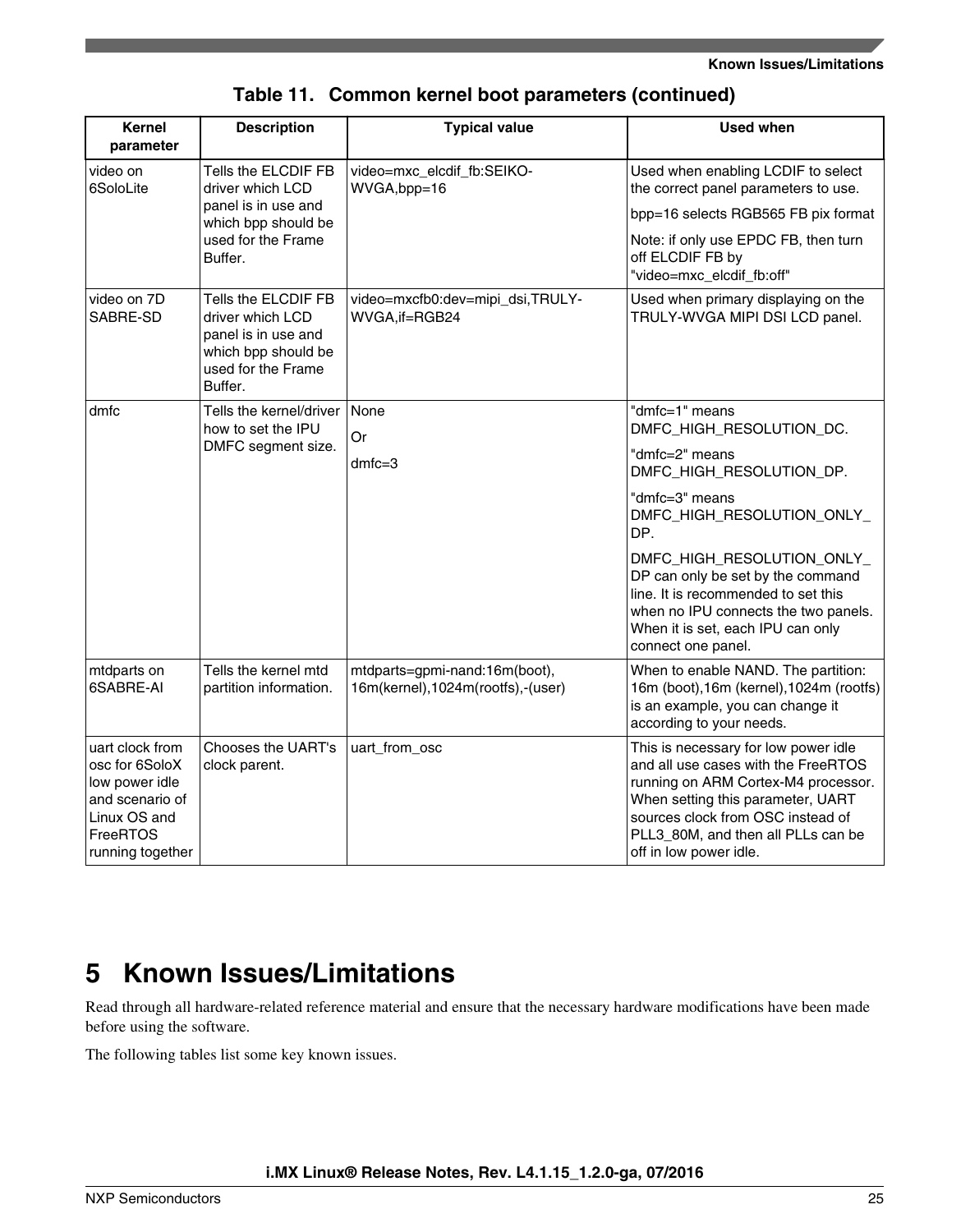| <b>Module</b> | <b>Source</b> | <b>Description</b>                                                                                                                                                                    | Workaround                                                                                                                                                          |
|---------------|---------------|---------------------------------------------------------------------------------------------------------------------------------------------------------------------------------------|---------------------------------------------------------------------------------------------------------------------------------------------------------------------|
| Thermal       | Hardware      | The Temperature Monitor should only be<br>enabled for chips that have undergone proper<br>thermal sensor calibration. MC marked<br>devices have undergone temperature<br>calibration. | Ensure proper temperature calibration before<br>using the temperature monitor. See the<br>Thermal Driver" Chapter in the i.MX Linux®<br>Reference Manual (IMXLXRM). |

### **Table 12. Common known issues and workarounds**

### **Table 13. Known issues and workarounds for i.MX 6 SABRE-SD and i.MX 6 SABRE-AI**

| <b>Module</b>     | <b>Source</b>                                                                                                                                                      | <b>Description</b>                                                                                                                                                                                                                                                                                                                                                                                                                                                                                                                                         | Workaround                                                                                                                                                    |
|-------------------|--------------------------------------------------------------------------------------------------------------------------------------------------------------------|------------------------------------------------------------------------------------------------------------------------------------------------------------------------------------------------------------------------------------------------------------------------------------------------------------------------------------------------------------------------------------------------------------------------------------------------------------------------------------------------------------------------------------------------------------|---------------------------------------------------------------------------------------------------------------------------------------------------------------|
| ARM core          | Software                                                                                                                                                           | smp_wmb performance is very low.                                                                                                                                                                                                                                                                                                                                                                                                                                                                                                                           | This is the common side-effect of<br>SMP. No fix plan.                                                                                                        |
| <b>IPU</b>        | Software<br>The framebuffer driver and v4I2 output<br>driver share the same fb device.For<br>example, /dev/video16 also uses<br>the /dev/fb0 to do video playback. |                                                                                                                                                                                                                                                                                                                                                                                                                                                                                                                                                            | Frame Buffer operations should<br>be banned during video playback<br>on the same FB device.                                                                   |
| IPU               | Hardware                                                                                                                                                           | Currently, only supports 4-stripe and 2-<br>stripe split mode. When doing large ratio<br>up-scaling from low resolution frames to<br>high resolution frames, for example,<br>64x64 to 1920x1080, the requirement<br>cannot be covered by the current split<br>mode solution, that is, each stripe would<br>exceed 1024 pixels for width. Therefore,<br>the video cannot display a full screen.                                                                                                                                                             | No.                                                                                                                                                           |
| IPU               | Hardware                                                                                                                                                           | CSI_SMFC_MEM capture channel<br>cannot support 32 pixel IDMAC burst size<br>for non-interleaved and partial-interleaved<br>YUV pixel formats with non-16byte-<br>aligned UV stride line. Little horizontal<br>stripes can be seen on the capture<br>frames.                                                                                                                                                                                                                                                                                                | The current workaround is to<br>change 32 pixel burst size to 16<br>pixel burst size, which would<br>bring considerable capture<br>performance penalty.       |
| <b>PRE</b>        | Hardware                                                                                                                                                           | When the software write<br>(hw_pre_ctrl_pio_write) and the hardware<br>write (hw_pre_ctrl_enable_enable) are in<br>the same clock cycle, the hardware write<br>is ignored, because the software write<br>has a higher priority. It causes the PRE to<br>stop working unless the whole PRE+PRG<br>+ IPU corresponding channel is restarted.<br>This issue is tracked by the PDM ticket<br>TKT275991. The relevant framebuffer<br>pan display or set par operations may<br>cause the PRE to stop working due to<br>accidentally triggering the hardware bug. | Currently no workaround.                                                                                                                                      |
| PCIe              | Hardware/Software                                                                                                                                                  | PCIe does not support Hot Plug and<br>Power Management.                                                                                                                                                                                                                                                                                                                                                                                                                                                                                                    | No.                                                                                                                                                           |
| Memory Management | Software                                                                                                                                                           | The system reports page allocation<br>failure: order:9, mode:0xd0 when the<br>system does not have sufficient physical<br>continuous memory to allocate.                                                                                                                                                                                                                                                                                                                                                                                                   | This may be caused by the<br>kernel page reclaiming issue.<br>One workaround for this: echo 1<br>>/proc/sys/vm/drop_caches<br>before you run the application. |

*Table continues on the next page...*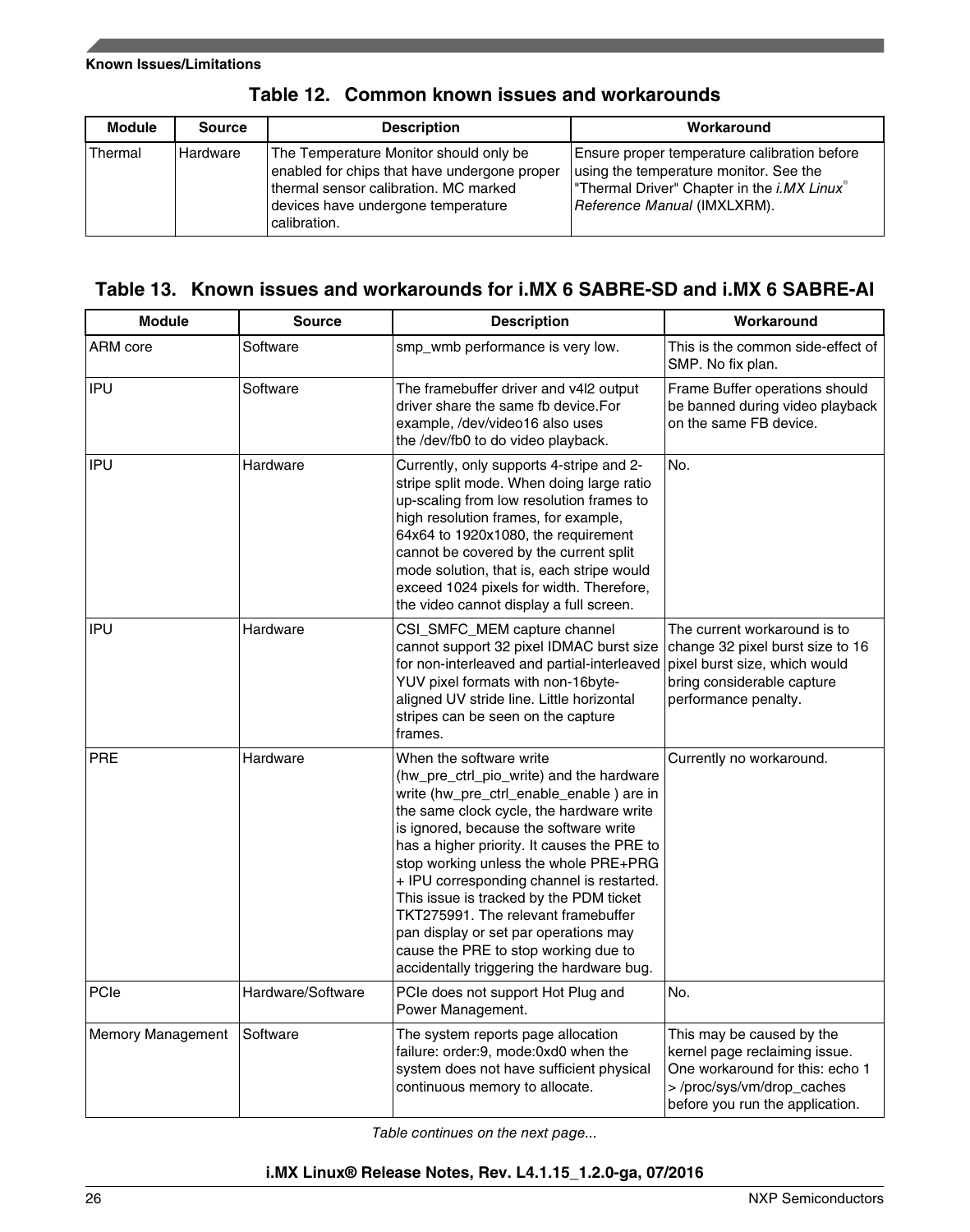### **Table 13. Known issues and workarounds for i.MX 6 SABRE-SD and i.MX 6 SABRE-AI (continued)**

| <b>Module</b> | <b>Source</b> | <b>Description</b>                                                                                                                   | Workaround                                                                                                                                                                                                                                                                                                                             |
|---------------|---------------|--------------------------------------------------------------------------------------------------------------------------------------|----------------------------------------------------------------------------------------------------------------------------------------------------------------------------------------------------------------------------------------------------------------------------------------------------------------------------------------|
| <b>HDMI</b>   | Software      | ENGR00290866 HDMI cannot be set to<br>1080p@60hz with kernel configuration<br>settings.                                              | Use the xrandr application to<br>configure the HDMI resolution<br>from user-space.                                                                                                                                                                                                                                                     |
| <b>ASRC</b>   | Hardware      | Two ASRC M2M instances and one P2P<br>instance conversion simultaneously meet<br>serious noise on 176 K and 192 K<br>sampling rates. | When there are three instances.<br>the total MIPS consumption<br>should not exceed the ASRC<br>master clock (132 M). In this<br>situation, the total MIPS<br>consumption is more than 120 M,<br>and it is close to the threshold<br>(132 M) in theory. Therefore, this<br>is a capability issue of ASRC,<br>and the noise is expected. |

### **Table 14. Known issues and workarounds for i.MX 6 SABRE-SD**

| <b>Module</b>          | <b>Source</b> | <b>Description</b>                                                                                                                                                                                                                                                                                                                                                                         | Workaround                                                                                                                                                                             |
|------------------------|---------------|--------------------------------------------------------------------------------------------------------------------------------------------------------------------------------------------------------------------------------------------------------------------------------------------------------------------------------------------------------------------------------------------|----------------------------------------------------------------------------------------------------------------------------------------------------------------------------------------|
| <b>SPI NOR</b><br>boot | Hardware      | SPI NOR boot is not supported by the SABRE-<br>SD board.                                                                                                                                                                                                                                                                                                                                   | Current SD board uses KEY relative PINs as<br>SPI interface. However, this set of PINs are not<br>supported by ROM. Therefore, SPI NOR boot is<br>not supported by the SABRE-SD board. |
| CPU hotplug            | Software      | System hangs after conducting CPU hot plug<br>many times during heavy interrupt.                                                                                                                                                                                                                                                                                                           | Known ARM Linux OS limitation. No<br>workaround as of yet.                                                                                                                             |
| <b>VPU</b>             | Software      | Cannot support the "-x 1" option for unit test<br>program mxc_vpu_test.out, because the IPU<br>library is removed.                                                                                                                                                                                                                                                                         | To avoid this issue, do not use "-x 1", since "-x<br>1" means enable for IPU library.                                                                                                  |
| <b>IPU</b>             | Hardware      | Currently, only supports 4-stripe and 2-stripe<br>split mode. When doing large ratio up-scaling<br>from low resolution frames to high resolution<br>frames, for example, 64x64 to 1920x1080, the<br>requirement cannot be covered by the current<br>split mode solution, that is, each stripe would<br>exceed 1024 pixels for width. Therefore, the<br>video cannot display a full screen. | No.                                                                                                                                                                                    |

### **Table 15. Known issues and workarounds specifically for i.MX 6Dual/6Quad SABRE-SD**

| Module                    | <b>Source</b>         | <b>Description</b>                                                                              | Workaround                        |
|---------------------------|-----------------------|-------------------------------------------------------------------------------------------------|-----------------------------------|
| <b>SATA Boot</b>          | Hardware              | The system cannot boot from SATA on the Rev.B   Remove R7.<br>board.                            |                                   |
| l Boot                    | Hardware              | The system cannot boot sometimes when it ist<br>powered on the Rev. B board for the first time. | Add 2.2M ohm resistor to 24M OSC. |
| Suspend/<br><b>Resume</b> | Hardware/<br>Software | Suspend/Resume failure if board rework "Add"<br>2.2M ohm resistor to 24M OSC".                  | Remove rework.                    |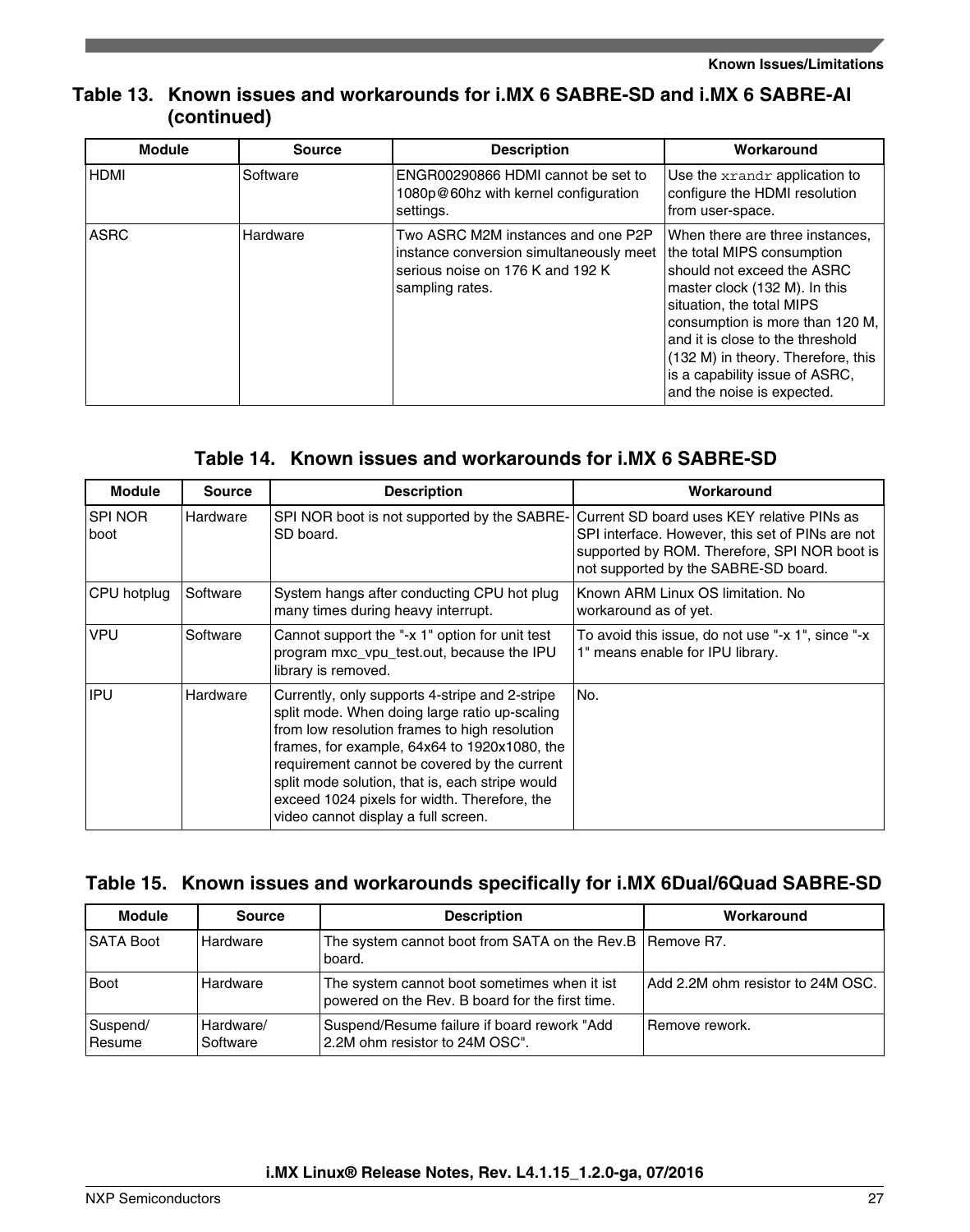#### **Known Issues/Limitations**

|  |  |  |  | Table 16. Known issues and workarounds specifically for i.MX 6Solo/6DualLite SABRE-SD |  |
|--|--|--|--|---------------------------------------------------------------------------------------|--|
|--|--|--|--|---------------------------------------------------------------------------------------|--|

| <b>Module</b> | <b>Source</b> | <b>Description</b>                                                                                                                                                                                | Workaround                                                                                                   |
|---------------|---------------|---------------------------------------------------------------------------------------------------------------------------------------------------------------------------------------------------|--------------------------------------------------------------------------------------------------------------|
| <b>PMIC</b>   | Hardware      | The i.MX 6DualLite SD board depopulates the<br>resistor R30 and takes away the ability of the<br>processor to turn off the PMIC in hardware.                                                      | i.MX 6DualLite uses dumb mode by default.                                                                    |
| <b>EPDC</b>   | Software      | Enabling E Ink Auto-update mode (Device<br>Drivers > Graphics Support > E Ink Auto-<br>update Mode Support) causes E Ink panel<br>updates to be distorted and flaky.                              | Disable the E Ink Auto-update Mode feature in<br>the menuconfig.                                             |
| <b>EPDC</b>   | Hardware      | The three boards cannot boot with EPDC DC2   This occurs when the SW3 (KEYPAD_LOCK)<br>attached while they boot normally without DC2 switch on the EBOOK DC2 board is switched<br>daughter cards. | "ON", which affects the boot bin "EIM_DA7"<br>(BT_CFG1_7). You need to set the SW3 in DC2<br>board to "OFF." |

### **Table 17. Known issues and workarounds for i.MX 6Dual/6Quad SABRE-AI**

| <b>Module</b> | <b>Source</b> | <b>Description</b>                                                                                                                                     | Workaround                                                                                                                                                                                                |
|---------------|---------------|--------------------------------------------------------------------------------------------------------------------------------------------------------|-----------------------------------------------------------------------------------------------------------------------------------------------------------------------------------------------------------|
| ARM core      | Software      | CONFIG_SMP should be disabled for the i.MX<br>6Solo chip.                                                                                              | To remove overhead caused by SMP for better<br>performance, CONFIG_SMP is expected to be<br>disabled for single core. Complete support with<br>SMP disabled is provided with future Linux BSP<br>release. |
| <b>IPU</b>    | Hardware      | Default 24bpp on the second display used by<br>HDMI. IPU keeps printing error for hardware<br>bandwidth limitation as described in CR<br>ENGR00293432. | No.                                                                                                                                                                                                       |
| eCompass      | Hardware      | eCompass cannot work after EIM-NOR or SPI-<br>NOR are enabled on the kernel.                                                                           | No.                                                                                                                                                                                                       |
| <b>USB</b>    | Software      | USB OTG and USB host cannot work after<br>EIM-NOR or SPI-NOR are enabled on kernel.                                                                    | No.                                                                                                                                                                                                       |
| <b>TV-IN</b>  | Software      | Error messages may be expected along with<br>bad quality at first frames on the TV-IN<br>interface. This may occur on a hot plug<br>connection.        | No.                                                                                                                                                                                                       |
| U-Boot        | Hardware      | ENGR00236878: eMMC 4.4 fails to boot on<br>SABRE-AI boards.                                                                                            | No.                                                                                                                                                                                                       |
| <b>MLB</b>    | Software      | The SYNC mode cannot work stably in the<br>test.                                                                                                       | <b>No</b>                                                                                                                                                                                                 |
| SDIO3.0       | Software      | No available device to do the SDIO 3.0 test.                                                                                                           |                                                                                                                                                                                                           |

### **Table 18. Known issues and workarounds specifically for i.MX 6QuadPlus**

| <b>Module</b> | <b>Source</b> | <b>Description</b>                                                                                                                                                                                                                                                                                                               | Workaround               |
|---------------|---------------|----------------------------------------------------------------------------------------------------------------------------------------------------------------------------------------------------------------------------------------------------------------------------------------------------------------------------------|--------------------------|
| <b>PRE</b>    | Hardware      | When the software write(hw_pre_ctrl_pio_write) and the hardware<br>write(hw_pre_ctrl_enable_enable) are in the same clock cycle, the<br>hardware write is ignored, because the software write has a higher<br>priority. It causes the PRE to stop working unless the whole PRE<br>+PRG + IPU corresponding channel is restarted. | Currently no workaround. |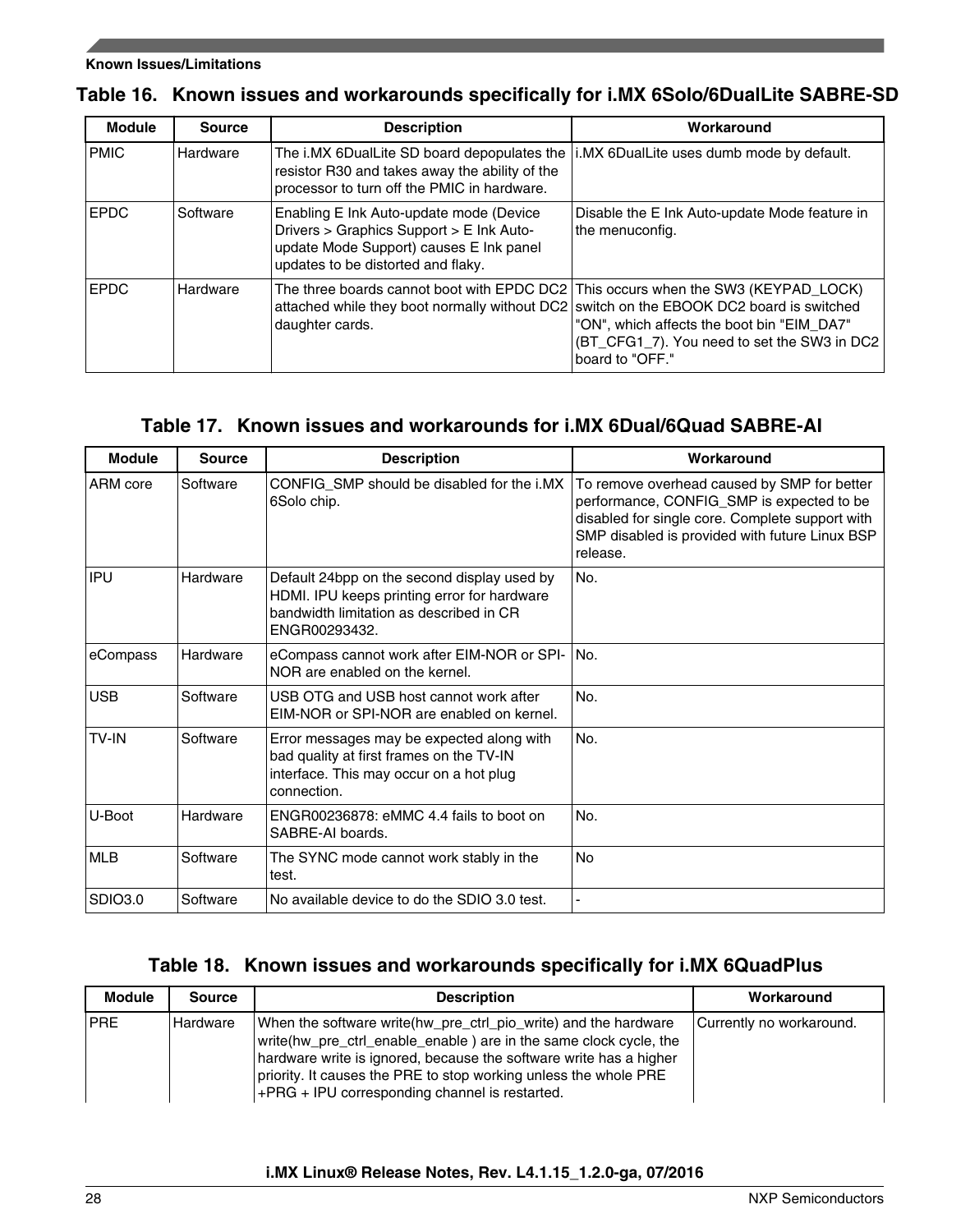### **Table 18. Known issues and workarounds specifically for i.MX 6QuadPlus**

| Module | <b>Source</b> | <b>Description</b>                                                                                                                                                                                                          | Workaround |
|--------|---------------|-----------------------------------------------------------------------------------------------------------------------------------------------------------------------------------------------------------------------------|------------|
|        |               | This issue is tracked by the PDM ticket TKT275991. The relevant<br>framebuffer pan display or set par operations are likely to cause the<br><b>PRE</b> to stop working due to accidentally triggering the hardware<br>Ibuq. |            |

### **Table 19. Known issues and workarounds specifically for i.MX 6Solo/6DualLite SABRE-AI**

| <b>Module</b>           | <b>Source</b> | <b>Description</b>                                                                                         | Workaround                                                                                                                                                        |
|-------------------------|---------------|------------------------------------------------------------------------------------------------------------|-------------------------------------------------------------------------------------------------------------------------------------------------------------------|
| Hardware<br>manufacture | Hardware      | HDMI, SD3 card detection, and eGalax<br>touch screens are found to fail on some<br>boards.                 | This is because some PINs are not soldered well.<br>If any basic feature, which is announced to be<br>supported, does not work on your board, check<br>the board. |
| CPU hotplug             | Software      | plug many times during heavy interrupt.                                                                    | System hangs after conducting CPU hot   Known ARM Linux OS limitation. No workaround<br>as of vet.                                                                |
| <b>VPU</b>              | Software      | Cannot support "-x 1" option for unit test<br>program mxc_vpu_test.out, because<br>IPU library is removed. | To avoid this issue, do not use "-x 1", because "-x  <br>1" means enabled for IPU library.                                                                        |

### **Table 20. Known issues and workarounds for i.MX 6SoloLite**

| <b>Module</b>       | <b>Source</b>         | <b>Description</b>                                                                                                                                                   | Workaround                                                                                                                                                                                                   |
|---------------------|-----------------------|----------------------------------------------------------------------------------------------------------------------------------------------------------------------|--------------------------------------------------------------------------------------------------------------------------------------------------------------------------------------------------------------|
| <b>EPDC</b>         | Software              | Enabling E Ink Auto-update mode (Device<br>Drivers > Graphics Support > E Ink Auto-<br>update Mode Support) causes E Ink panel<br>updates to be distorted and flaky. | Disable the E Ink Auto-update Mode feature<br>in the menuconfig.                                                                                                                                             |
| System              | Hardware              | Reboot may not work on the EVK board.                                                                                                                                | Reboot function should be always okay if<br>the hardware can trigger PMIC reset, which<br>ensures RESET key and watchdog reset<br>can control PMIC_ON_REQ pin.                                               |
| <b>CSI/EPDC</b>     | Hardware              | Cannot be used simultaneously, because<br>these two modules share the same pins on<br>the EVK board.                                                                 | The board file in BSP configures these pins<br>for proper function through DTS. Use<br>imx6sl-evk.dts for EPDC, and imx6sl-evk-<br>csi.dts for CSI.                                                          |
| X-Acceleration      | Hardware/<br>Software | Out of memory error during the x11perf<br>test.                                                                                                                      | It is a system limitation since the x11perf<br>needs a lot of memory. No work-around on<br>the EVK board (only with LPDDR2 memory<br>of 512 MB). Users may use a larger memory<br>to work around this issue. |
| Mfgtool2            | Software              | Mfgtool2 may fail to execute the frf<br>command if there is no send or pipe<br>command executed prior to it.                                                         | Remove the frf command from ucl2.xml to<br>fix this issue.                                                                                                                                                   |
| <b>FUSE for RTC</b> | Hardware              | SEC_CONFIG[0] fuse bit is not burned,<br>which leads the RTC not to be functional.                                                                                   | In U-Boot prompt, run the command "imxotp"<br>blow --force 4 0x2".                                                                                                                                           |
| <b>SDIO3.0</b>      | Software              | No available device to do the SDIO 3.0<br>test.                                                                                                                      |                                                                                                                                                                                                              |
| <b>HDMI</b>         | Software              | ENGR00298771, i.MX 6SoloLite EVK: on<br>some special resolutions, such as                                                                                            | No. Only found on 1400x1050 mode until<br>now.                                                                                                                                                               |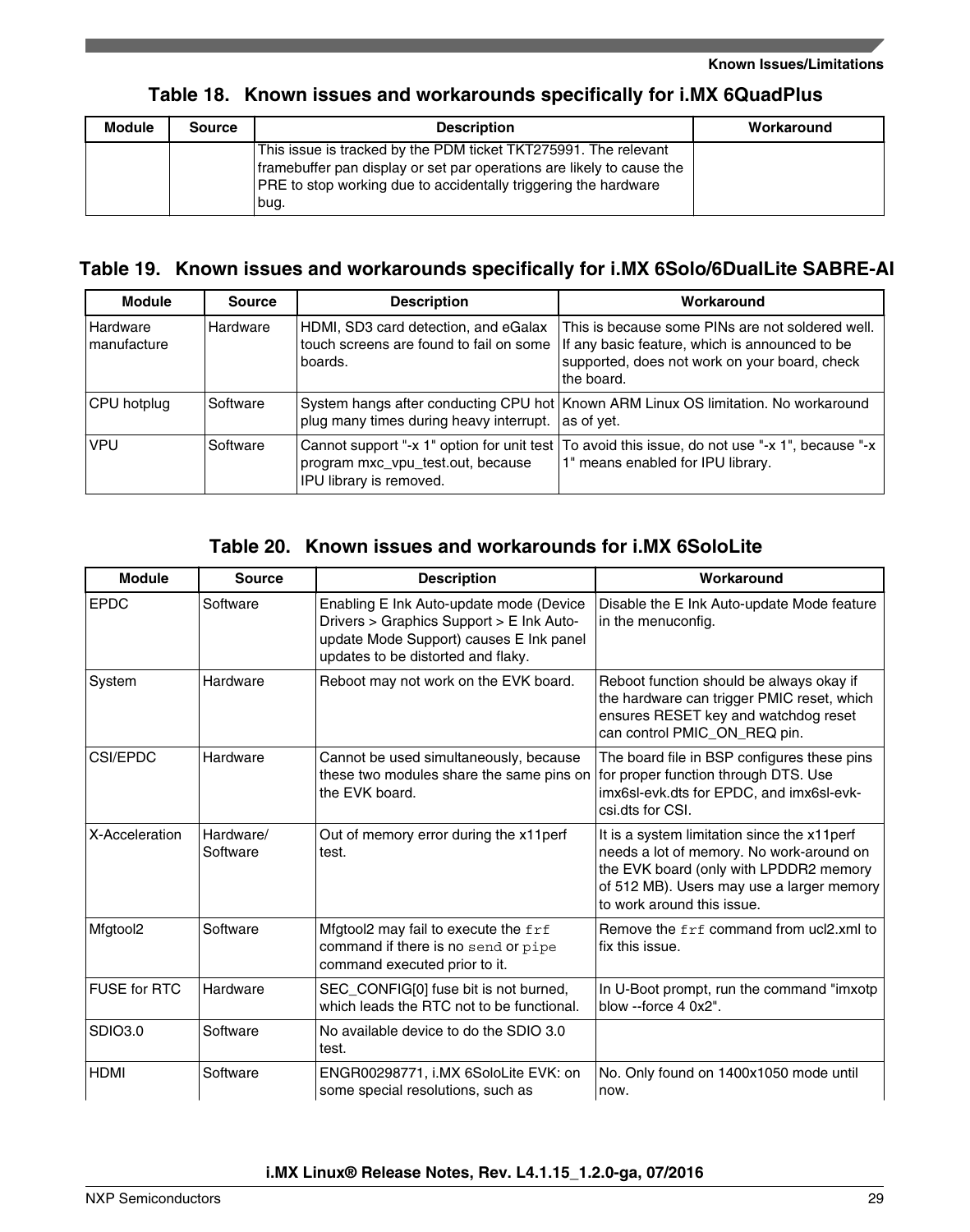| <b>Module</b> | <b>Source</b> | <b>Description</b>                                                                                                                                                                                                                                                                                                                           | Workaround |
|---------------|---------------|----------------------------------------------------------------------------------------------------------------------------------------------------------------------------------------------------------------------------------------------------------------------------------------------------------------------------------------------|------------|
|               |               | 1400x1050, the Yocto Project GUI display<br>on HDMI is distorted. This is caused by<br>xrandr and tries to expand the frame buffer<br>size to 1408x1050 to align with 16 bytes.<br>However, i.MX 6SoloLite ELCDIF does not<br>support stride buffer and cannot crop<br>1400x1050 from the buffer 1408x1050.<br>which then causes distortion. |            |

**Table 20. Known issues and workarounds for i.MX 6SoloLite**

## **Table 21. Known issues and workarounds for i.MX 6SoloX**

| <b>Module</b> | <b>Source</b>         | <b>Description</b>                                                                                                                                                                                                                                                                                                                                                                                                                                                                                                                                                                                                     | Workaround                                                                                                                                                                                                                                                                                                                            |
|---------------|-----------------------|------------------------------------------------------------------------------------------------------------------------------------------------------------------------------------------------------------------------------------------------------------------------------------------------------------------------------------------------------------------------------------------------------------------------------------------------------------------------------------------------------------------------------------------------------------------------------------------------------------------------|---------------------------------------------------------------------------------------------------------------------------------------------------------------------------------------------------------------------------------------------------------------------------------------------------------------------------------------|
| Video         | Software              | The video display has a green line at<br>bottom during gplay.                                                                                                                                                                                                                                                                                                                                                                                                                                                                                                                                                          | No workaround.                                                                                                                                                                                                                                                                                                                        |
| CAAM          | Software              | The system reboots after the CAAM<br>RNG test is suspended and resumed.                                                                                                                                                                                                                                                                                                                                                                                                                                                                                                                                                | There is hardware function conflict between the<br>Mega/Fast mix off feature and CAAM. To use<br>CAAM after kernel bootup, the user should<br>enable the CAAM wakeup function to avoid<br>Mega mix off in DSM. Workaround: echo<br>enabled > /sys/bus/platform/devices/<br>2100000.aips-bus/2100000.caam/2101000.jr0/<br>power/wakeup |
| <b>VADC</b>   | Software              | Sometimes VADC cannot correctly<br>detect the video standard. CSI works in<br>NTSC mode but the VADC input is PAL.                                                                                                                                                                                                                                                                                                                                                                                                                                                                                                     | The VADC auto standard detect function is not<br>required. VADC input device does not change in<br>product. Hard code VADC input standard in the<br>VADC driver.                                                                                                                                                                      |
| <b>MLB</b>    | Software              | SYNC mode is not stable.                                                                                                                                                                                                                                                                                                                                                                                                                                                                                                                                                                                               | No workaround.                                                                                                                                                                                                                                                                                                                        |
| QSPI-NOR      | Hardware              | PMIC needs to be reset to reset the<br>QSPI-NOR flash on the board to the<br>default 3 bytes mode.                                                                                                                                                                                                                                                                                                                                                                                                                                                                                                                     | The hardware workaround is required.                                                                                                                                                                                                                                                                                                  |
| PCIe          | Hardware/<br>Software | When the extremely power save mode is<br>enabled on i.MX 6SoloX PCIe, the i.MX<br>6 SoloX PCIe phy/controller would be<br>powered off completely, all the TLPs on<br>the PCIe link would be discarded, and<br>link would be down in suspend. The i.MX<br>6 SoloX PCIe and the PCIe link would be<br>re-initialized completely during resume<br>operations. There is one known issue<br>when the pcie2usb device is used during<br>suspend/resume. The development node<br>of the pcie2usb device maybe changed,<br>since the pcie2usb device is reset when<br>the i.MX 6SoloX PCIe is re-initialized<br>during resume. | No.                                                                                                                                                                                                                                                                                                                                   |
| <b>MMC</b>    | Software              | Hynix eMMC times out when the rootfs<br>automatically mounts the RPMB partition<br>on i.MX 6SoloX SD.                                                                                                                                                                                                                                                                                                                                                                                                                                                                                                                  | Rootfs should not automatically mount the<br>RPMB partition, because it is a secure partition.                                                                                                                                                                                                                                        |
| CSI/LCD       | Hardware              | CSI and LCD cannot be used<br>simultaneously since the two modules                                                                                                                                                                                                                                                                                                                                                                                                                                                                                                                                                     | No.                                                                                                                                                                                                                                                                                                                                   |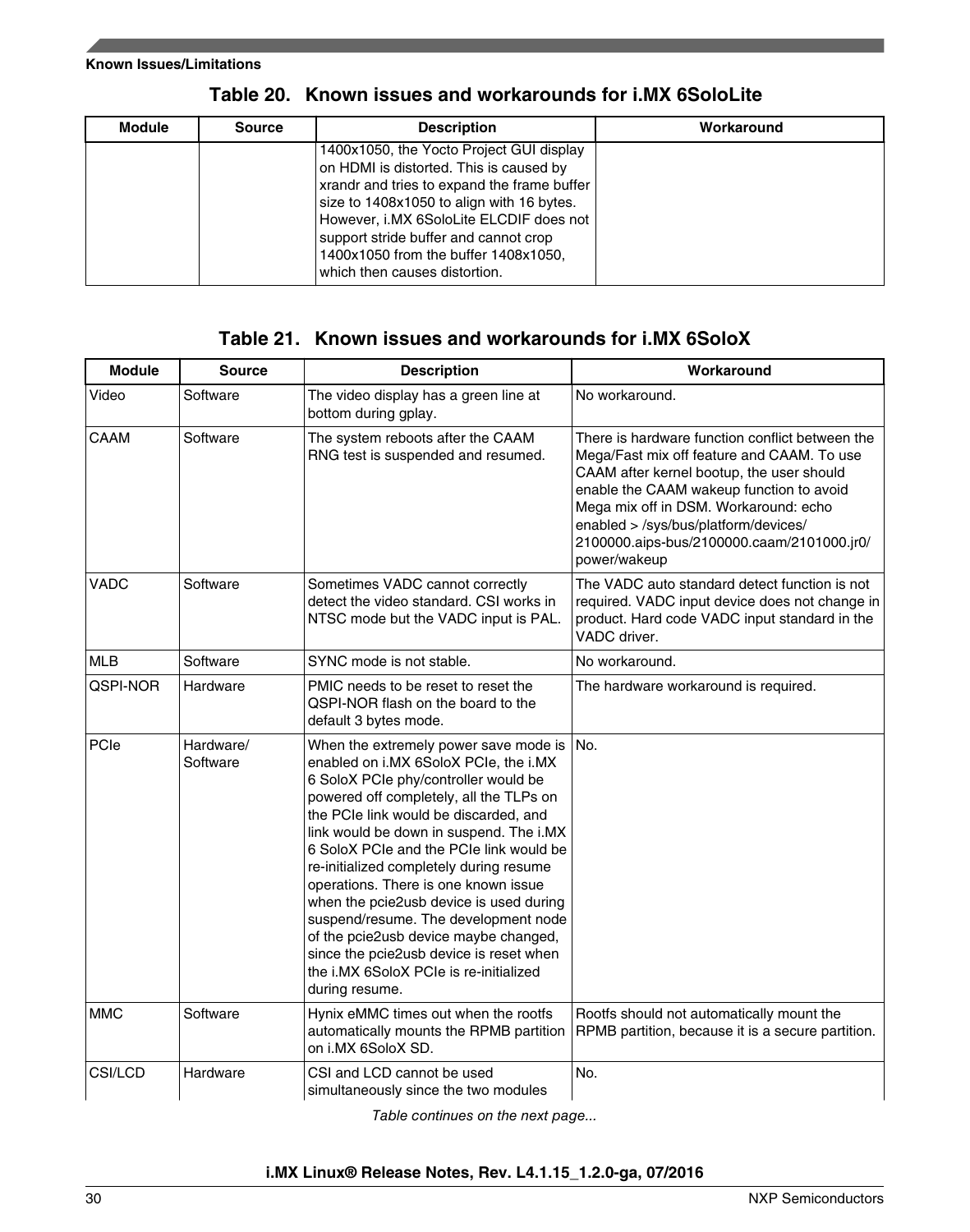| <b>Module</b> | <b>Source</b> | <b>Description</b>                                                                                                                             | Workaround |
|---------------|---------------|------------------------------------------------------------------------------------------------------------------------------------------------|------------|
|               |               | share the same pins on the i.MX 6SoloX<br>SABRE-SD board.                                                                                      |            |
| <b>UART</b>   | Hardware      | UART cannot wake up with the RTS pin<br>programmed with hard flow control<br>enabled. And there is limitation of the<br>framesize to about 16. | ⊥No.       |

### **Table 21. Known issues and workarounds for i.MX 6SoloX (continued)**

### **Table 22. Known issues and workarounds for i.MX 6UltraLite EVK**

| <b>Module</b> | <b>Source</b> | <b>Description</b>                                                                                                                                                                                     | Workaround |
|---------------|---------------|--------------------------------------------------------------------------------------------------------------------------------------------------------------------------------------------------------|------------|
| <b>USB</b>    | Hardware      | On the i.MX 6UltraLite EVK board, because No.<br>the VBUS enable pin is controlled by the ID<br> pin automatically, the HNP and SRP are not  <br>supported, and only dual-role switch is<br>supported. |            |

### **Table 23. Known issues and workarounds for i.MX 7Dual SABRE-SD**

| <b>Module</b> | <b>Source</b> | <b>Description</b>                                                                              | Workaround                                                                                                                                                                                                                                                                                                                                                                                                                                                                            |
|---------------|---------------|-------------------------------------------------------------------------------------------------|---------------------------------------------------------------------------------------------------------------------------------------------------------------------------------------------------------------------------------------------------------------------------------------------------------------------------------------------------------------------------------------------------------------------------------------------------------------------------------------|
| <b>EPDC</b>   | Software      | EPDC does not function for REGAL/-D<br>due to license issue.                                    | Ask for FAE/AE support to get the proper<br>waveform.                                                                                                                                                                                                                                                                                                                                                                                                                                 |
| <b>HDMI</b>   | Software      | HDMI supports only one startup<br>resolution mode 1280x720 when<br>booting to X backend rootfs. | For i.MX 7Dual, it cannot port Vivante or<br>Freescale EXA driver to it, because the EXA<br>driver depends on Vivante's 2D library and there<br>is no GPU hardware on i.MX 7Dual. Therefore,<br>a default software version driver (FBDEV) is<br>used for i.MX 7Dual. The FB video mode is<br>changed by FB command, but the UI cannot get<br>the video mode changed event, because i.MX<br>7Dual has no GPU hardware and still draws the<br>UI to original video mode. No workaround. |
| <b>HDMI</b>   | Software      | After booting up, it connects to the<br>HDMI cable. The X backend desktop<br>cannot display.    | i.MX 7Dual, it cannot port Vivante or Freescale<br>EXA driver to it, because the EXA driver<br>depends on Vivante's 2D library and there is no<br>GPU hardware on i.MX 7Dual. Therefore, a<br>default software version driver (FBDEV) is used<br>for i.MX 7Dual. It is expected, because FB video<br>mode is changed after the DHMI cable is<br>plugged in, and the UI cannot handle the HDMI<br>cable plugin event or change the UI to new<br>video mode. No workaround.             |
| Wi-Fi         | Software      | Wi-Fi does not support suspend/<br>resume when doing IPERF.                                     | BroadCom Wi-Fi is not supported.                                                                                                                                                                                                                                                                                                                                                                                                                                                      |
| PCIe          | Hardware      | Cannot probe up PCIe devices on<br>Rev. C board.                                                | Hardware rework is required. Rework: Change<br>C459&C458 caps to 0 ohm resistors.                                                                                                                                                                                                                                                                                                                                                                                                     |
| eMMC          | Software      | eMMC fast boot fails with plug-in U-<br>Boot.                                                   | 1. Use U-Boot SPL to replace the plug-in<br>boot, which supports the uSDHC driver.<br>SPL can read the remaining U-Boot from<br>eMMC by itself without using ROM's API.                                                                                                                                                                                                                                                                                                               |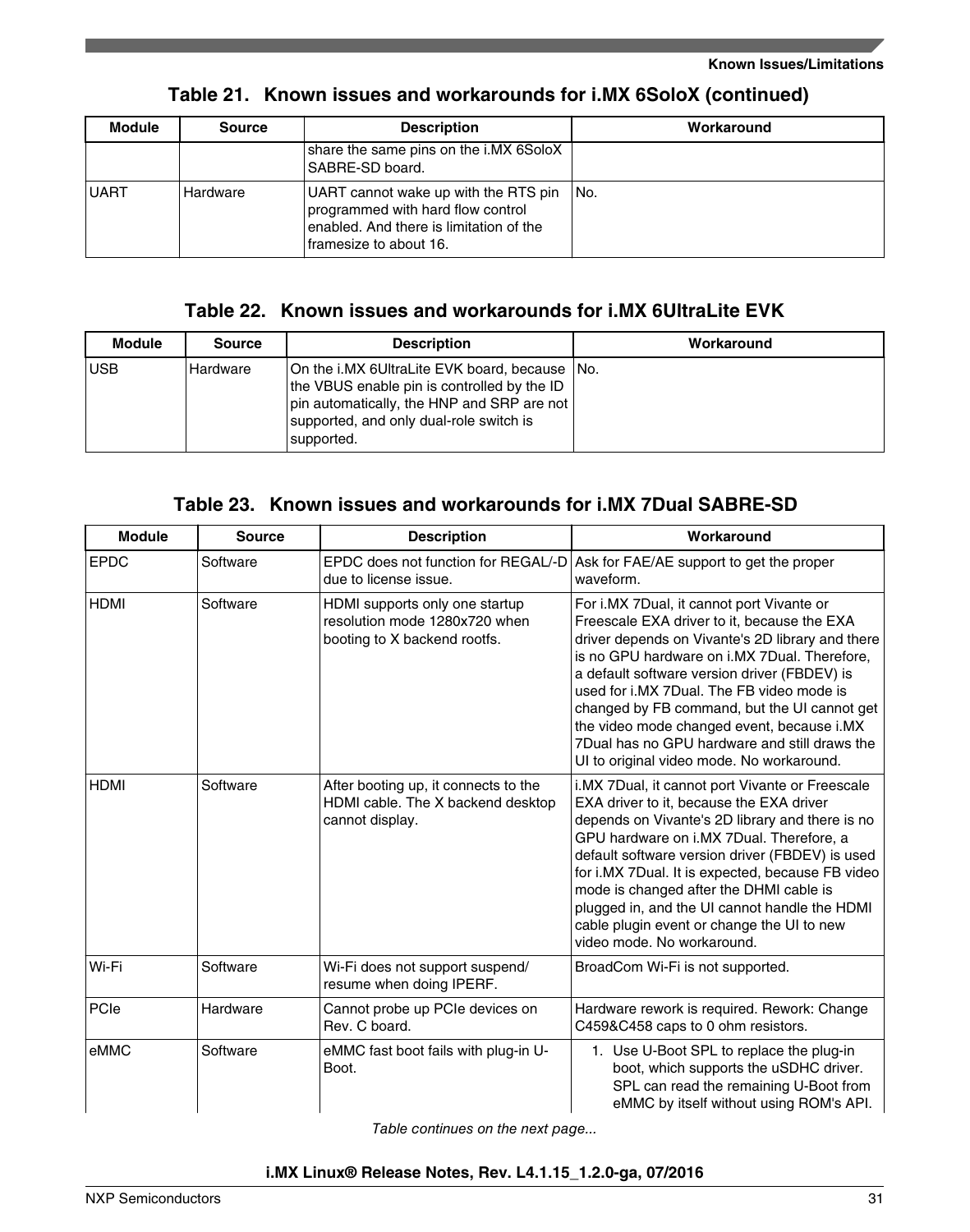#### <span id="page-31-0"></span>**Multimedia**

| <b>Module</b> | <b>Source</b> | <b>Description</b>                                                                                                                                                      | Workaround                                                                       |
|---------------|---------------|-------------------------------------------------------------------------------------------------------------------------------------------------------------------------|----------------------------------------------------------------------------------|
|               |               |                                                                                                                                                                         | 2. Plug-in implements its own eMMC read<br>routine to read the remaining U-Boot. |
| Low power     | Hardware      | TKT291710 low-power idle stress test<br>fails in the Linux OS kernel, with<br>identical hardware settings. CPU #0<br>runs into exception, and CPU #1 is<br>∣successful. |                                                                                  |

### **Table 23. Known issues and workarounds for i.MX 7Dual SABRE-SD (continued)**

## **6 Multimedia**

This chapter contains the information on the 4.0.9 multimedia component of the BSP.

The versions of the GStreamer releases are listed below:

GStreamer 1.0:

- gstreamer (version 1.6.0)
- gstreamer-plugins-base (version 1.6.0)
- gstreamer-plugins-good (version 1.6.0)
- gstreamer-plugins-bad (version 1.6.0)
- gstreamer-libav (version 1.6.0)

## **6.1 Freescale GStreamer plugins**

### **Table 24. Freescale GStreamer 1.0 plugins**

| Plugin        | <b>Features</b>                                                                                                                                                                                |
|---------------|------------------------------------------------------------------------------------------------------------------------------------------------------------------------------------------------|
| Audio decoder | beepdec: unified audio decoder plugin                                                                                                                                                          |
|               | Supports MP3, AAC, AAC+, WMA, AC3, Vorbis, DD+, AMR, RA                                                                                                                                        |
| Audio encoder | imxmp3enc: MP3 encoder plugin                                                                                                                                                                  |
| Video decoder | • vpudec: VPU-based video decoder plugin<br>Software video decoder plugins: use gst-libav plugins                                                                                              |
| Video encoder | • vpuenc_h264: VPU-based AVC/H264 video encoder<br>• vpuenc h263: VPU-based H263 video encoder<br>• vpuenc_mpeg4: VPU-based MPEG4 video encoder<br>• vpuenc jpeg: VPU-based JPEG video encoder |
| Demux         | aiurdemux: aiur universal demuxer plugin supporting<br>Supports AVI, MKV, MP4, MPEG2, ASF, OGG, FLV, WebM, RMVB                                                                                |
| Video render  | • imxv4l2sink: V4L2-based video sink plugin<br>overlaysink: G2D-based video sink plugin                                                                                                        |
| Video source  | imxv4l2src: V4L2 based camera/TVin source plugin                                                                                                                                               |
| Video convert | imxvideoconvert_g2d: GPU2D-based video convert plugin, to perform video color<br>$\bullet$<br>space conversion, resize, rotate                                                                 |

*Table continues on the next page...*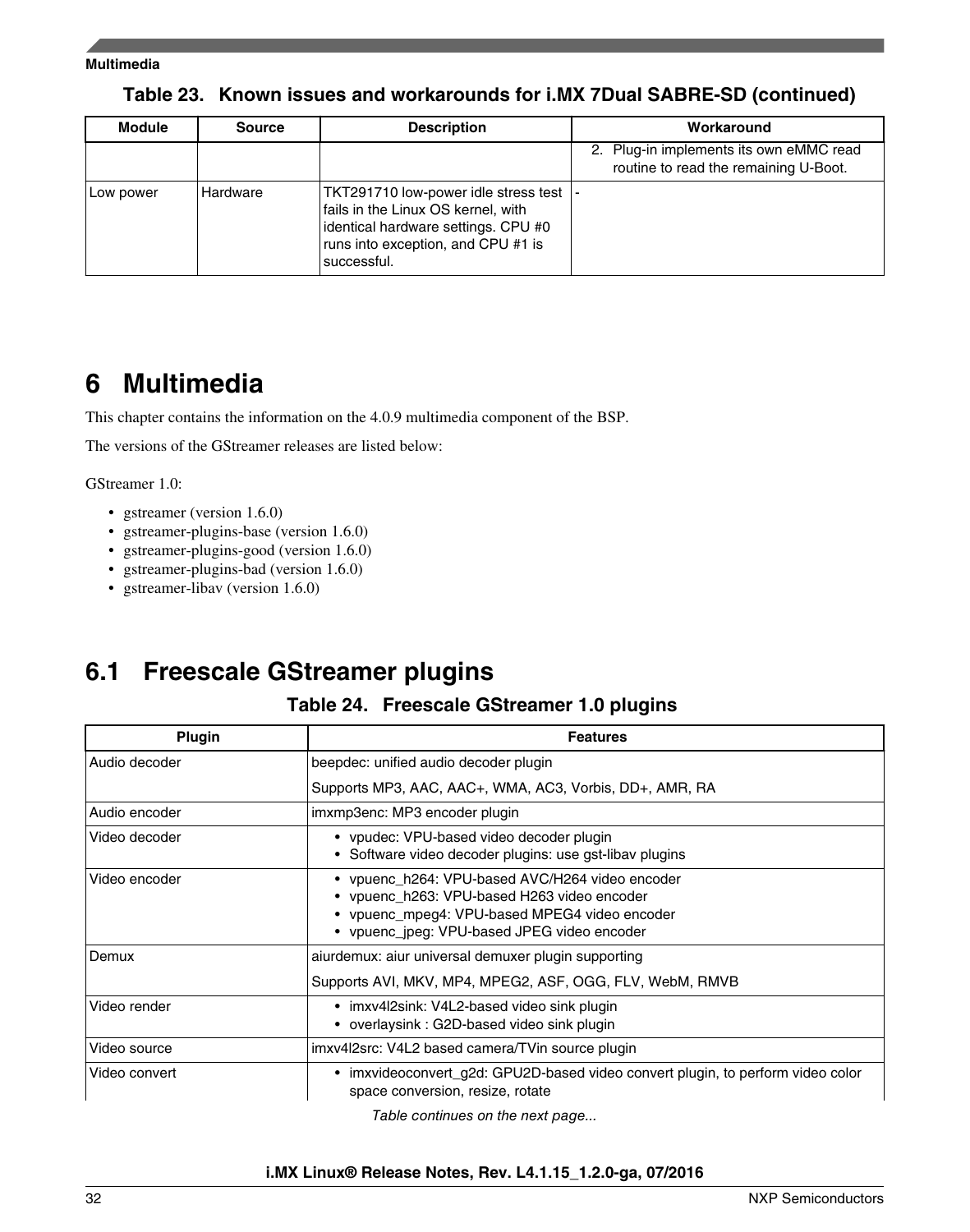| <b>Plugin</b>       | <b>Features</b>                                                                                                                                                                                                                                                                                                                                                                  |
|---------------------|----------------------------------------------------------------------------------------------------------------------------------------------------------------------------------------------------------------------------------------------------------------------------------------------------------------------------------------------------------------------------------|
|                     | imxvideoconvert_ipu: IPU-based video convert plugin, to perform video color space<br>conversion, resize, rotate, deinterlacing<br>• imxvideoconvert_pxp: PXP-based video convert plugin, to perform video color<br>space conversion, resizing, and rotation                                                                                                                      |
| OpenGL (ES) Plugins | glimagesink: OpenGL (ES)-based video sink plugin, supported in X11, Wayland,<br>and FB backends<br>• gleffects: GL Shading Language effects plugin                                                                                                                                                                                                                               |
| Video compositor    | imxcompositor_g2d: GPU2D-based video compositor plugin<br>imxcompositor_ipu: IPU-based video compositor plugin<br>imxcompositor_pxp: PXP-based video compositor plugin<br>• Video compositor plugins can compose multiple videos into one, support color<br>space conversion, resize, rotate, alpha, z-order and keep aspect ratio feature at the<br>same time while composition |

### **Table 24. Freescale GStreamer 1.0 plugins (continued)**

#### **NOTE**

- To support WMA, WMV, AAC+, AC3, DD+, rmvb decoding, and WMA encoding, you need to install special and excluded packages.
- vpudec plugins are only for SoCs with the VPU hardware.
- imxvideoconvert\_g2d can only perform color space converting to RGB space.
- OpenGL (ES) plugins are from the gst-plugins-bad package, accelerated with Vivante private APIs.
- Video overlay composition meta (meta:GstVideoOverlayComposition) is supported in imx video sinks, convert and compositor. This feature accelerates the text image (such as subtitle, timestamp) blending with video in these plugins with hardwares.

## **6.2 Freescale playback engine API**

Freescale provides a high-level API set for easier-making playback-related applications based on the GStreamer framework. This API set is based on playbin, it can be found from gst1.0-fsl-plugin/tools/gplay/playengine.h. This API set can provide the following functions.

| <b>Function</b>        | <b>Feature</b>                                                                                                                     |
|------------------------|------------------------------------------------------------------------------------------------------------------------------------|
| Playback               | • Play, Stop<br>• Pause, Resume<br>• Fast seek, Accurate seek<br>• Playback rate control (fast forward, fast rewind, slow forward) |
| Media Info             | • Media meta data (artist, year, etc.)<br>• Video Thumbnail<br>• Audio Album Art                                                   |
| Subtitle               | Supports internal and external subtitle                                                                                            |
| <b>Track Selection</b> | • Audio Track Selection<br>• Video Track Selection<br>• Subtitle Selection                                                         |
| Display Control        | • Resize<br>• Rotate                                                                                                               |

**Table 25. Freescale playback engine API functions**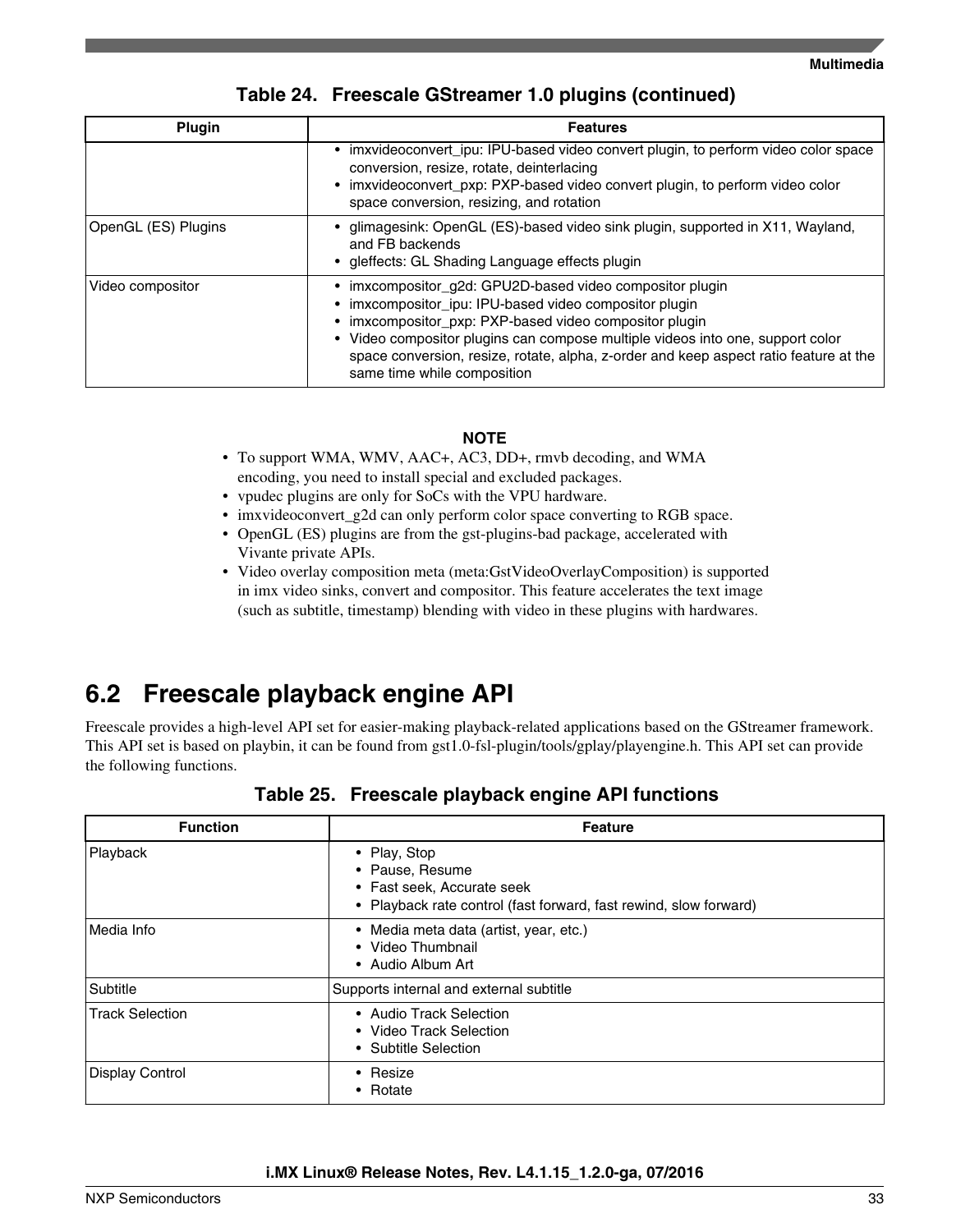## **6.3 Freescale recording engine API**

Freescale provides a high-level API set for easier-making camera-related applications based on the GStreamer framework. This API set is based on the camerabin, which is from the gst-plugins-bad package.

This API can be found from gst1.0-fsl-plugin/tools/grecorder/recorder\_engine.h.

This API set can provide the following functions.

| <b>Function</b>   | <b>Feature</b>                                                                                                                                                              |
|-------------------|-----------------------------------------------------------------------------------------------------------------------------------------------------------------------------|
| Image capture     | Captures images from the camera with different resolutions and saves them to JPEG files.                                                                                    |
| Video recording   | Records audi and video into various file formats, supporting the following formats:                                                                                         |
|                   | (MP3) x (H264, MPEG4, H263, MJPEG) x (MP4, MKV, AVI, FLV, TS)                                                                                                               |
| Meta data         | Adds the time and date information to the captured image or recorded video.                                                                                                 |
| Endless recording | Records to multiple file segments, specifies the total file segment count and each file's maximum<br>size. It can record a file endlessly, saving to file segments in loop. |
|                   | This function can only work with the TS file format.                                                                                                                        |
| Web camera        | Records audio and video, and sends them out through RTP.                                                                                                                    |
|                   | This function can only work with the TS file format.                                                                                                                        |
| Graphic effect    | Supports adding the graphic effect in the video and record into the file.                                                                                                   |
| Device selection  | Supports selecting different camera and audio sources.                                                                                                                      |

**Table 26. Recording engine functions**

#### **NOTE**

This recording engine is only available in platforms with VPU.

## **6.4 Freescale Qt Applications**

Freescale provides the following applications based on Qt to demonstrate the multimedia features on the X11 backend.

### **Table 27. Qt applications**

| Application      | <b>Feature</b>                                                                                 |  |  |  |
|------------------|------------------------------------------------------------------------------------------------|--|--|--|
| <b>IMXPlayer</b> | Based on the playback engine, it provides all the features supported in the playback engine.   |  |  |  |
| <b>IMXCamera</b> | Based on the recording engine, it provides all the features supported in the recording engine. |  |  |  |

#### **NOTE**

The demo applications are only available in platforms with VPU and in an X11 environment.

## **6.5 Multimedia feature matrix**

This section provides feature matrix details of various codecs used for play back.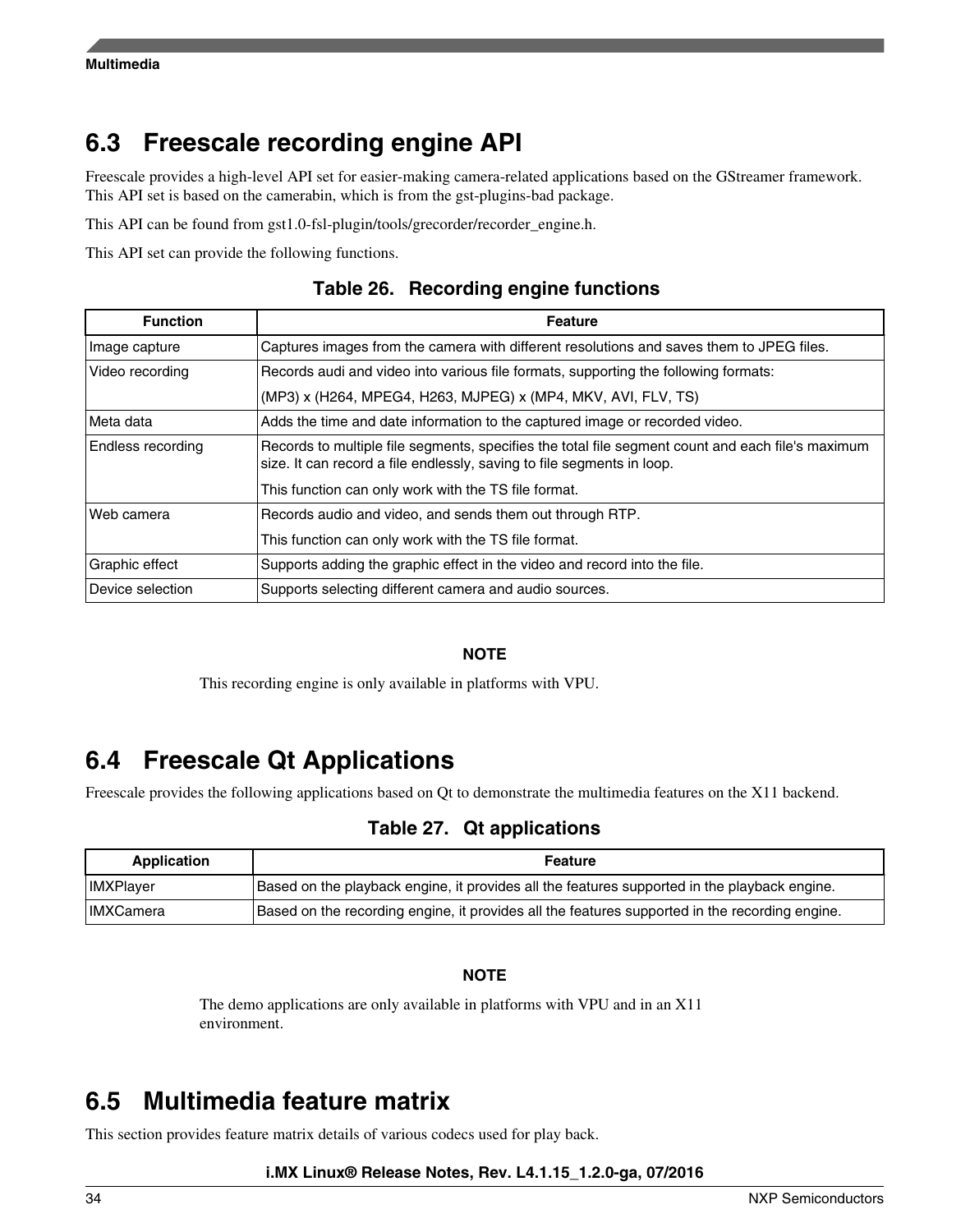## **6.5.1 Parser/Demuxer specifications**

The demuxer support of a particular audio or video type requires the availability of the codec.

|       | <b>Demuxer</b><br>feature | <b>ASF</b>     | <b>AVI</b>                   | MP4            | <b>OGG</b>     | <b>FLV</b>     | MPG <sub>2</sub> | <b>MKV</b> | <b>RMVB</b>              |
|-------|---------------------------|----------------|------------------------------|----------------|----------------|----------------|------------------|------------|--------------------------|
| Video | H <sub>264</sub>          | ä,             | Y                            | Y              | ä,             | Ÿ              | Y                | Y          | L                        |
|       | MPEG <sub>2</sub>         | ä,             | Y                            | ÷,             | ä,             | ÷,             | Y                | Y          | $\overline{a}$           |
|       | MPEG4                     | Y              | Y                            | Υ              |                | L.             | $\overline{a}$   | Y          | $\overline{a}$           |
|       | H <sub>263</sub>          | ÷,             | Υ                            | Υ              | ä,             | Υ              | ä,               | Υ          | $\overline{a}$           |
|       | <b>MJPEG</b>              | ä,             | Y                            | Υ              | ä,             | $\overline{a}$ | $\overline{a}$   | Y          | ÷,                       |
|       | VC1                       | Y              | Y                            | ÷.             | ä,             | $\blacksquare$ | L,               | Υ          | $\overline{\phantom{0}}$ |
|       | <b>DivX</b>               | Y              | Y                            | Y              | $\overline{a}$ | ÷.             |                  | Υ          | $\overline{a}$           |
|       | Xvid                      | $\blacksquare$ | Y                            | $\blacksquare$ | $\overline{a}$ | $\blacksquare$ | ä,               | Y          | ä,                       |
|       | VP8                       | $\overline{a}$ | $\overline{a}$               | ä,             | ä,             | L.             |                  | Y          | $\overline{a}$           |
|       | VP <sub>6</sub>           | $\blacksquare$ | $\blacksquare$               | ä,             | $\overline{a}$ | Y              | ÷,               | Y          | ä,                       |
|       | Theora                    | L,             | ä,                           | ÷,             | Υ              | $\overline{a}$ | ÷,               | ÷,         |                          |
|       | RV                        | ä,             | $\overline{a}$               | ä,             | ä,             | ÷,             | L,               | Υ          | Υ                        |
| Audio | <b>AAC</b>                | $\blacksquare$ | Υ                            | Υ              | ä,             | Υ              | Υ                | Υ          | Υ                        |
|       | MP3                       | Y              | Y                            | Υ              | ä,             | Υ              | Υ                | Υ          | ÷,                       |
|       | <b>WMA</b>                | Y              | Y                            | ÷.             | $\overline{a}$ | $\overline{a}$ | L.               | Υ          | ä,                       |
|       | AC <sub>3</sub>           | ä,             | Y                            | Y              | $\blacksquare$ | ÷,             | Y                | Y          | ÷,                       |
|       | PCM/ADPCM                 | İΥ.            | Y                            | Y              | ä,             | Υ              | Y                | Y          | $\overline{a}$           |
|       | AMR                       | $\mathbf{r}$   | ÷,                           | Y              | ä,             | L.             | $\overline{a}$   | Y          | $\overline{a}$           |
|       | Vorbis                    | ÷,             | Υ                            | Υ              | Υ              | $\overline{a}$ |                  | Y          | L                        |
|       | <b>SPEEX</b>              | $\mathbb{Z}^2$ | $\overline{a}$               | ÷.             | Υ              | Υ              | ä,               | Υ          | ä,                       |
|       | <b>DTS</b>                | ÷,             | $\overline{a}$               | ÷.             | $\frac{1}{2}$  | ÷,             | Υ                | Υ          | ÷,                       |
|       | <b>FLAC</b>               | $\blacksquare$ | $\blacksquare$               | ä,             | Υ              | ä,             | L,               | Υ          | ÷,                       |
|       | $DD+$                     | Υ              | ä,                           | Υ              | ä,             | L.             | Υ                | Υ          | ÷,                       |
|       | RA                        | ä,             | $\qquad \qquad \blacksquare$ | ٠              |                | $\blacksquare$ |                  | ٠          | Υ                        |

### **Table 28. Parser/Demuxer supported audio/video**

## **6.5.2 Video codec specifications**

The tables in this section show the video codec specs with and without VPU acceleration. Check Section [BSP Supported](#page-13-0) [Features](#page-13-0) to determine if your board supports VPU.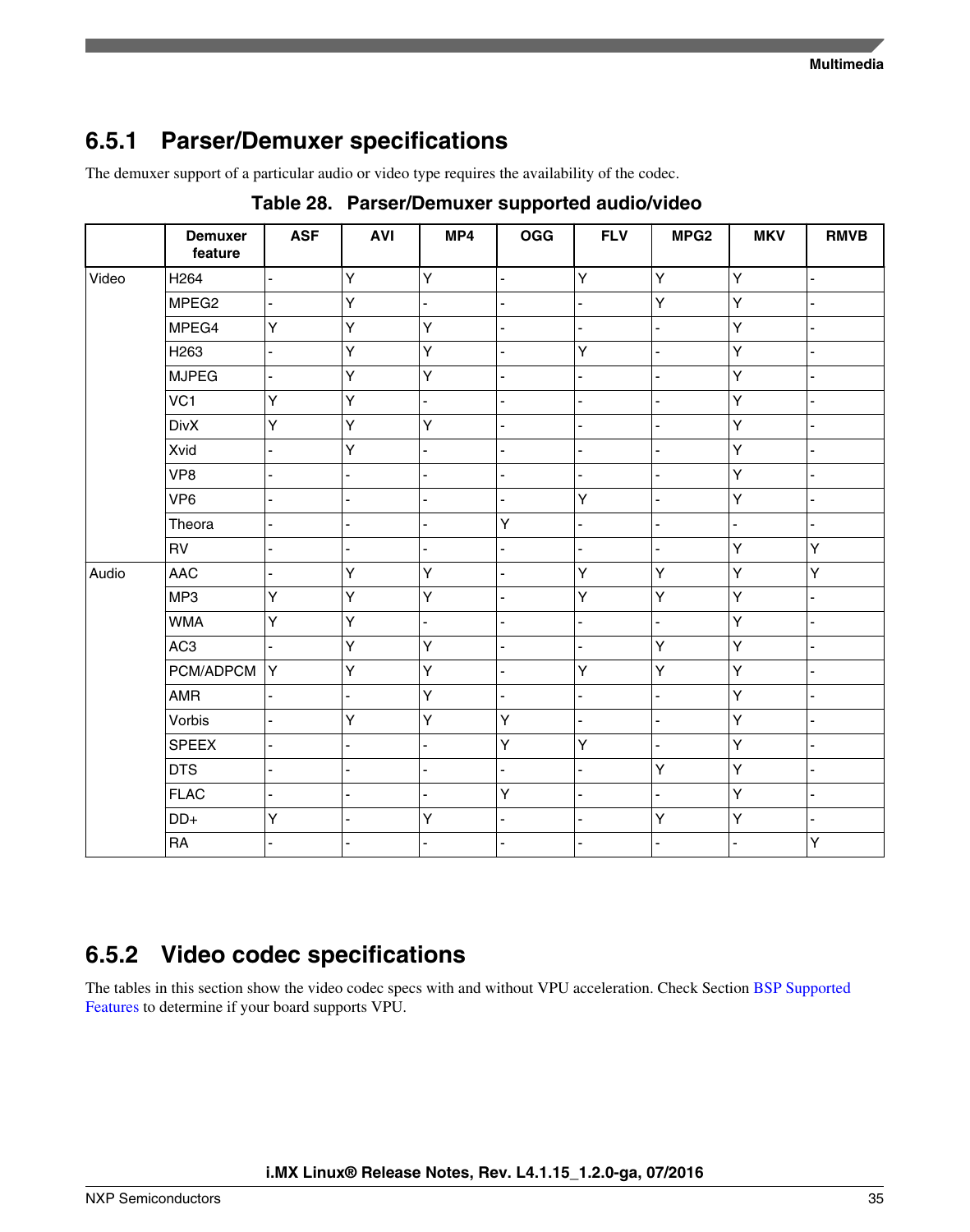|         | <b>Feature</b>    | <b>Profile</b> | Max.<br>resolution | Min.<br>resolution | Max.<br>framerate | H/W or S/W | <b>Bitrate</b> | <b>Comment</b>    |
|---------|-------------------|----------------|--------------------|--------------------|-------------------|------------|----------------|-------------------|
| Video   | MPEG <sub>2</sub> | <b>MP</b>      | 1920 * 1080        | 64 * 64            | 30 fps            | H/W        | 50 Mbps        |                   |
| decoder | MPEG4             | <b>SP</b>      | 1920 * 1080        | 64 * 64            | 30 fps            | H/W        | 40 Mbps        |                   |
|         | MPEG4             | <b>ASP</b>     | 1920 * 1080        | 64 * 64            | 30 fps            | H/W        | 40 Mbps        |                   |
|         | H.263             | P <sub>3</sub> | 1920 * 1080        | 64 * 64            | 30 fps            | H/W        | 20 Mbps        |                   |
|         | H.264             | <b>BP</b>      | 1920 * 1080        | 64 * 64            | 30 fps            | H/W        | 50 Mbps        |                   |
|         | H.264             | <b>MP</b>      | 1920 * 1080        | 64 * 64            | 30 fps            | H/W        | 50 Mbps        |                   |
|         | H.264             | <b>HP</b>      | 1920 * 1080        | 64 * 64            | 30 fps            | H/W        | 50 Mbps        |                   |
|         | $VC-1$            | <b>SP</b>      | 1920 * 1080        | 64 * 64            | 30 fps            | H/W        | 45 Mbps        | ۰                 |
|         | $VC-1$            | <b>MP</b>      | 1920 * 1080        | 64 * 64            | 30 fps            | H/W        | 45 Mbps        |                   |
|         | $VC-1$            | AP             | 1920 * 1080        | 64 * 64            | 30 fps            | H/W        | 45 Mbps        |                   |
|         | VP8               |                | 1280 * 720         | 64 * 64            | 30 fps            | H/W        | 20 Mbps        | i.MX<br>6DualLite |
|         | VP8               |                | 1920 * 1080        | 64 * 64            | 30 fps            | H/W        | 20 Mbps        | i.MX 6Quad        |
|         | <b>MJPEG</b>      |                | 1920 * 1080        | 64 * 64            | 30 fps            | H/W        | 120 Mpixl      |                   |
|         | <b>RV</b>         | 8/9/10         | 1920 * 1080        | 64 * 64            | 30 fps            | H/W        | 40 Mbps        |                   |

**Table 29. Video codec specification for hardware with VPU acceleration**

**Table 30. Video codec specification for hardware without VPU acceleration**

|                     | <b>Feature</b> | <b>Profile</b> | Max.<br>resolution | Min.<br>resolution | Max.<br>framerate | H/W or S/W | <b>Comment</b>              |
|---------------------|----------------|----------------|--------------------|--------------------|-------------------|------------|-----------------------------|
| Video decoder H.264 |                | BP/MP/HP       | 720 * 480          | 64 * 64            | 30 fps            | S/W        | Supported<br>with gst-libav |

GStreamer 1.x uses the gst-libav plugin, which is not included in the release image and needs to be build into the image separately. For how to include it, see the *i.MX Linux® User's Guide* (IMXLUG).

## **6.5.3 Audio codec specification**

|  |  |  | Table 31. Audio codec specification |
|--|--|--|-------------------------------------|
|--|--|--|-------------------------------------|

| <b>Decoder</b> | <b>Feature/Profile</b>               | <b>Channel</b> | Sample rate<br>(KHz) | Bit rate (kbps) | H/W or S/W | <b>Comment</b> |
|----------------|--------------------------------------|----------------|----------------------|-----------------|------------|----------------|
| IMP3           | MPEG-1 (Layer-1/<br>Layer-2/Layer-3) | stereo/mono    | $\leq$ 48            | $8 - 448$       | l S/W      |                |
|                | MPEG-2 (Layer-1/<br>Layer-2/Layer-3) |                |                      |                 |            |                |
|                | MPEG-2.5 (Layer-3)                   |                |                      |                 |            |                |
| <b>AACLC</b>   | MPEG-2 AACLC                         | $\leq$ 5.1     | $8 - 96$             | $8 - 256$       | l S/W      |                |
|                | <b>MPEG-4 AACLC</b>                  |                |                      |                 |            |                |
| HE-AAC         | <b>HE-AAC V1</b>                     | stereo/mono    | 8 - 96               | Mono: 8 - 384   | l S/W      |                |

*Table continues on the next page...*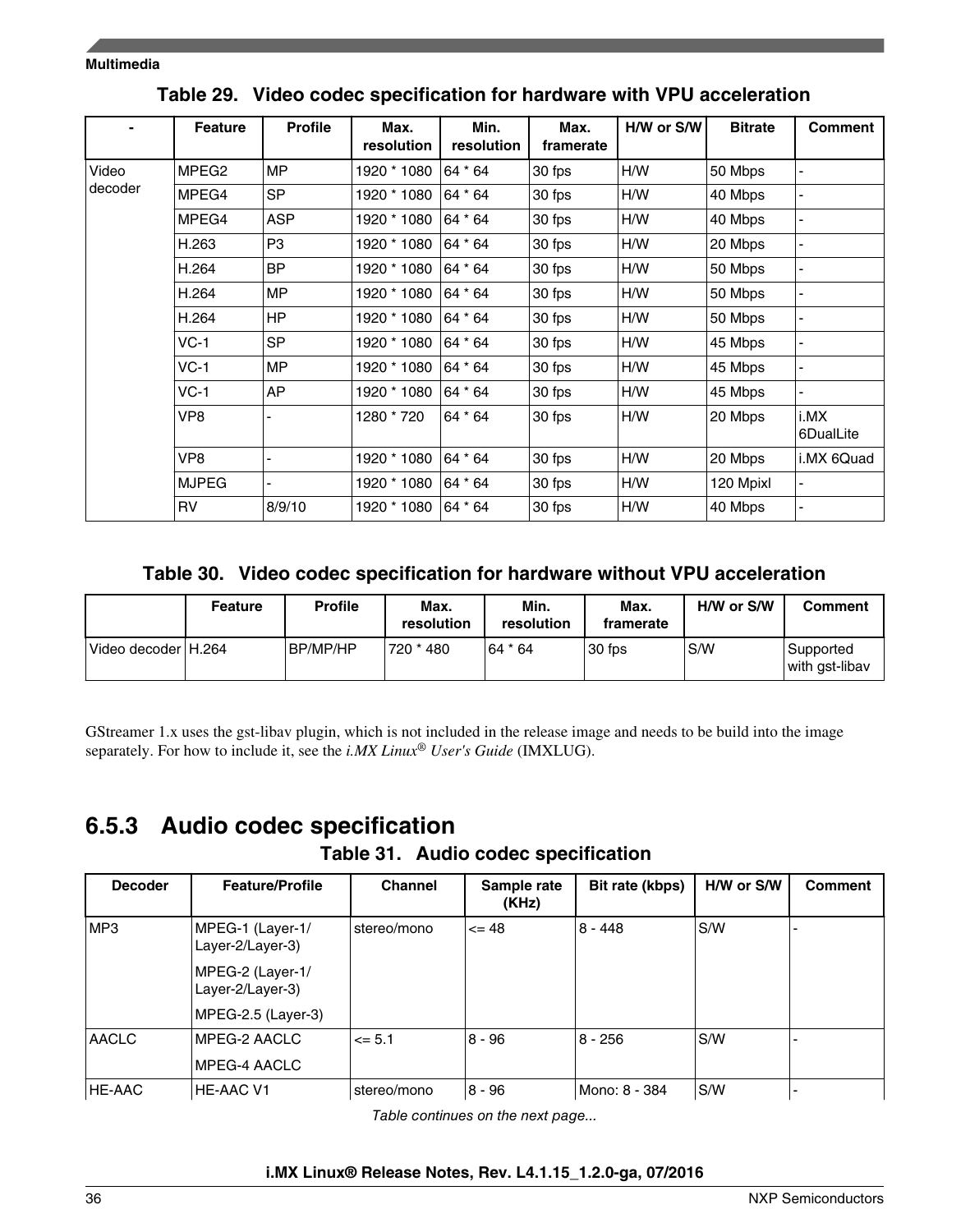| <b>Decoder</b> | <b>Feature/Profile</b> | <b>Channel</b> | Sample rate<br>(KHz)          | Bit rate (kbps)  | H/W or S/W | <b>Comment</b>     |
|----------------|------------------------|----------------|-------------------------------|------------------|------------|--------------------|
|                | HE-AAC V2              |                |                               | stereo: 16 - 768 |            |                    |
| WMA10 Std      | L1@QLI                 | stereo/mono    | 44.1                          | $64 - 161$       | S/W        |                    |
|                | L2 @ QL1               | stereo/mono    | $= 48$                        | $= 161$          | S/W        |                    |
|                | L3 @ QL1               | stereo/mono    | $= 48$                        | $\leq$ 385       | S/W        |                    |
| WMA10 Pro      | M0a @ QL2              | stereo/mono    | $= 48$                        | 48 - 192         | S/W        |                    |
|                | M0b @ QL2              | stereo/mono    | $= 48$                        | $\leq$ 192       | S/W        |                    |
|                | M1 @ QL2               | $= 5.1$        | $= 48$                        | $\leq$ 384       | S/W        |                    |
|                | M2 @ QL2               | $= 5.1$        | $= 96$                        | $= 768$          | S/W        |                    |
|                | M3 @ QL2               | $= 7.1$        | $= 96$                        | $\leq$ 1500      | S/W        | ÷,                 |
| WMA 9          | N <sub>1</sub>         | stereo/mono    | $= 48$                        | $\leq$ 3000      | S/W        |                    |
| Lossless       | N <sub>2</sub>         | $= 5.1$        | $= 96$                        | $\leq$ 3000      | S/W        |                    |
|                | N3                     | $=7.1$         | $= 96$                        | $\leq$ 3000      | S/W        |                    |
| $AC-3$         |                        | $5 - 5.1$      | $= 48$                        | $32 - 640$       | S/W        |                    |
| <b>FLAC</b>    |                        | $=7.1$         | $8 - 192$                     |                  | N/A        |                    |
| <b>BSAC</b>    |                        | $= 5.1$        | $= 48$                        | 64 per channel   | N/A        | Core codec<br>only |
| Ogg Vorbis     | $q1 - q10$             | Stereo         | $8 - 192$                     | $\leq$ 500       | S/W        |                    |
| DD-plus        |                        | $=7.1$         | 32, 44.1, 48                  | $= 6.144$ Mbps   | S/W        |                    |
|                |                        |                | 64, 88.2, 96                  |                  |            |                    |
| RA             | cook                   | stero/mono     | 8k, 11.025k,<br>22.05k, 44.1k |                  | S/W        |                    |

### **Table 31. Audio codec specification (continued)**

#### **NOTE**

- The bitrate (bps) supported for MP3 encoder: 32 k, 48 k, 56 k, 64 k, 80 k, 96 k, 112 k, 128 k, 160 k, 192 k, 224 k, 256 k, 320 k
- The sample and supported bitrate (bps) combinations for WMA8 encoder:
	- For mono output:
		- 22050 Hz: 20 k, 16 k, 22 k, 17.6 k
		- 32000 Hz: 20 k, 22 k
		- 44100 Hz: 32 k, 35.2 k, 48 k, 52.8 k
	- For Stereo output:
		- 22050 Hz: 35.2 k, 32 k, 22 k, 20 k
		- 32000 Hz: 52.8 k, 48 k, 44 k, 40 k, 35.2 k, 32 k
		- 44100 Hz: 211.2 k, 192 k, 176 k, 160 k, 140.8 k, 128 k, 105.6 k, 96 k, 88 k, 80 k, 70.4 k, 64 k
		- 48000 Hz: 211.2 k, 192 k, 176 k, 160 k, 140.8 k, 128 k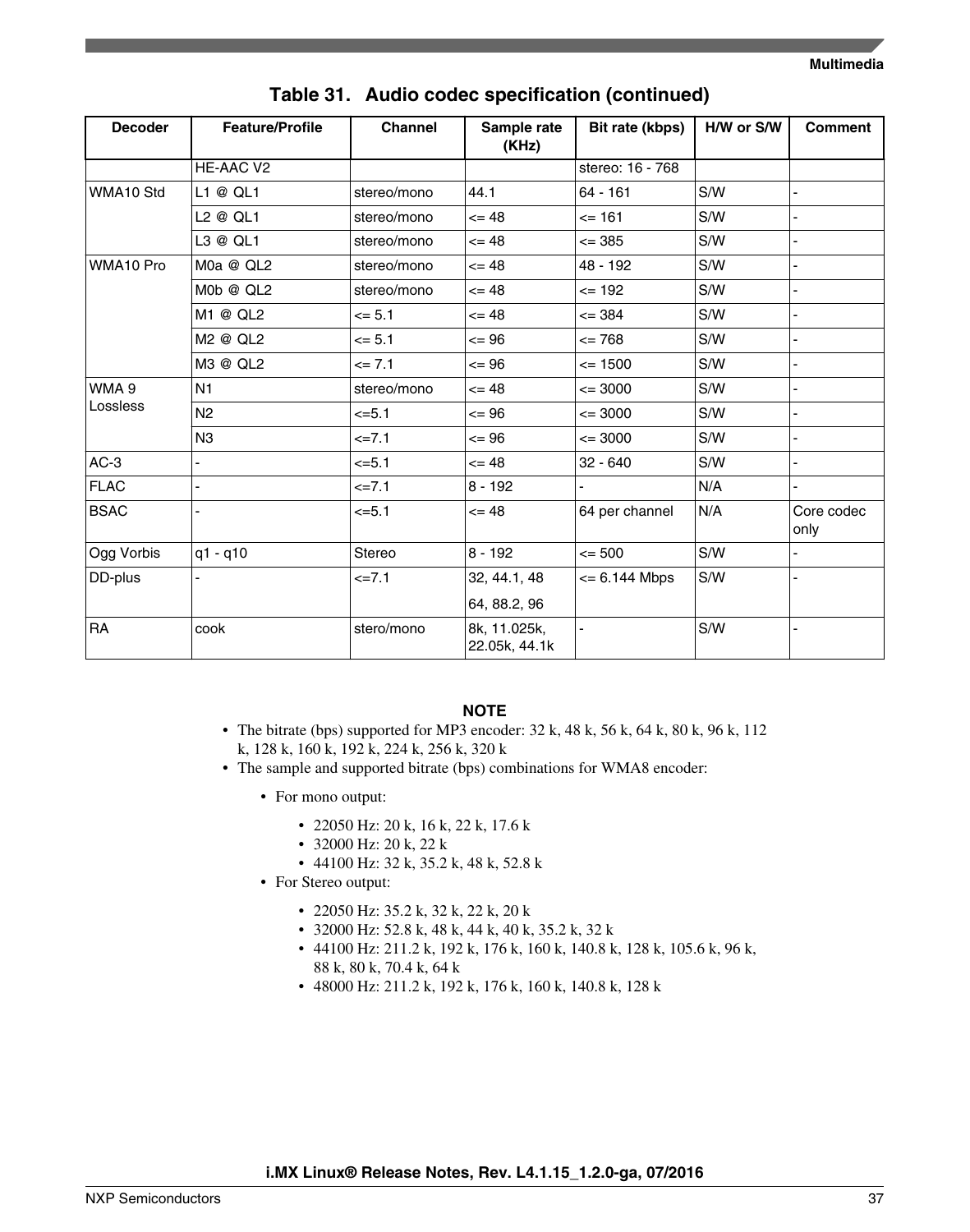## **6.5.4 Image codec specification**

|  | Table 32. Image codec specification |  |
|--|-------------------------------------|--|
|--|-------------------------------------|--|

|               | <b>Feature</b> | <b>Profile</b> | <b>Max.</b> resolution | H/W or S/W |
|---------------|----------------|----------------|------------------------|------------|
| Image decoder | <b>JPEG</b>    | Baseline       | Memory-related         | S/W        |
|               | PNG            | IN/A           | Memory-related         | S/W        |
|               | GIF            | N/A            | Memory-related         | S/W        |
|               | <b>BMP</b>     | N/A            | Memory-related         | S/W        |
| Image encoder | <b>JPEG</b>    | Baseline       | Memory-related         | S/W        |

## **6.5.5 Speech codec specification**

### **Table 33. Speech codec specification**

|              | <b>Feature</b> | Sample rate | Bit rate (kbps)                                                  | H/W or S/W |
|--------------|----------------|-------------|------------------------------------------------------------------|------------|
| Speech codec | G.711          | 8 KHz       | 64                                                               | S/W        |
|              | G.723.1        | 8 KHz       | 5.3, 6.3                                                         | S/W        |
|              | G.726          | 8 KHz       | 16, 24, 32, 40                                                   | S/W        |
|              | G.729ab        | 8 KHz       | 8                                                                | S/W        |
|              | AMR NB         | 8 KHz       | 12.2, 10.2, 7.9, 7.4, 6.7, S/W<br>5.9, 5.15, 4.75                |            |
|              | AMR WB         | 16 KHz      | 23.85, 23.05, 19.85,<br>18.25, 15.85, 14.25,<br>12.65, 8.85, 6.6 | S/W        |

## **6.5.6 Streaming protocol specification**

### **Table 34. Streaming protocol specification**

| <b>Protocol</b> | Feature                           |
|-----------------|-----------------------------------|
| <b>HTTP</b>     | <b>HTTP</b> progressive streaming |
| <b>IRTSP</b>    | <b>IRTP, SDP</b>                  |
| <b>RTP/UDP</b>  | <b>RTP/UDP MPEGTS streaming</b>   |

## **6.5.7 RTSP streaming server specification**

To support the RTSP server, the gst-rtsp-server open source package needs to be installed. See Section "RTSP Streaming Server" in the *i.MX Linux® User's Guide* (IMXLUG) for information on how to build and install it.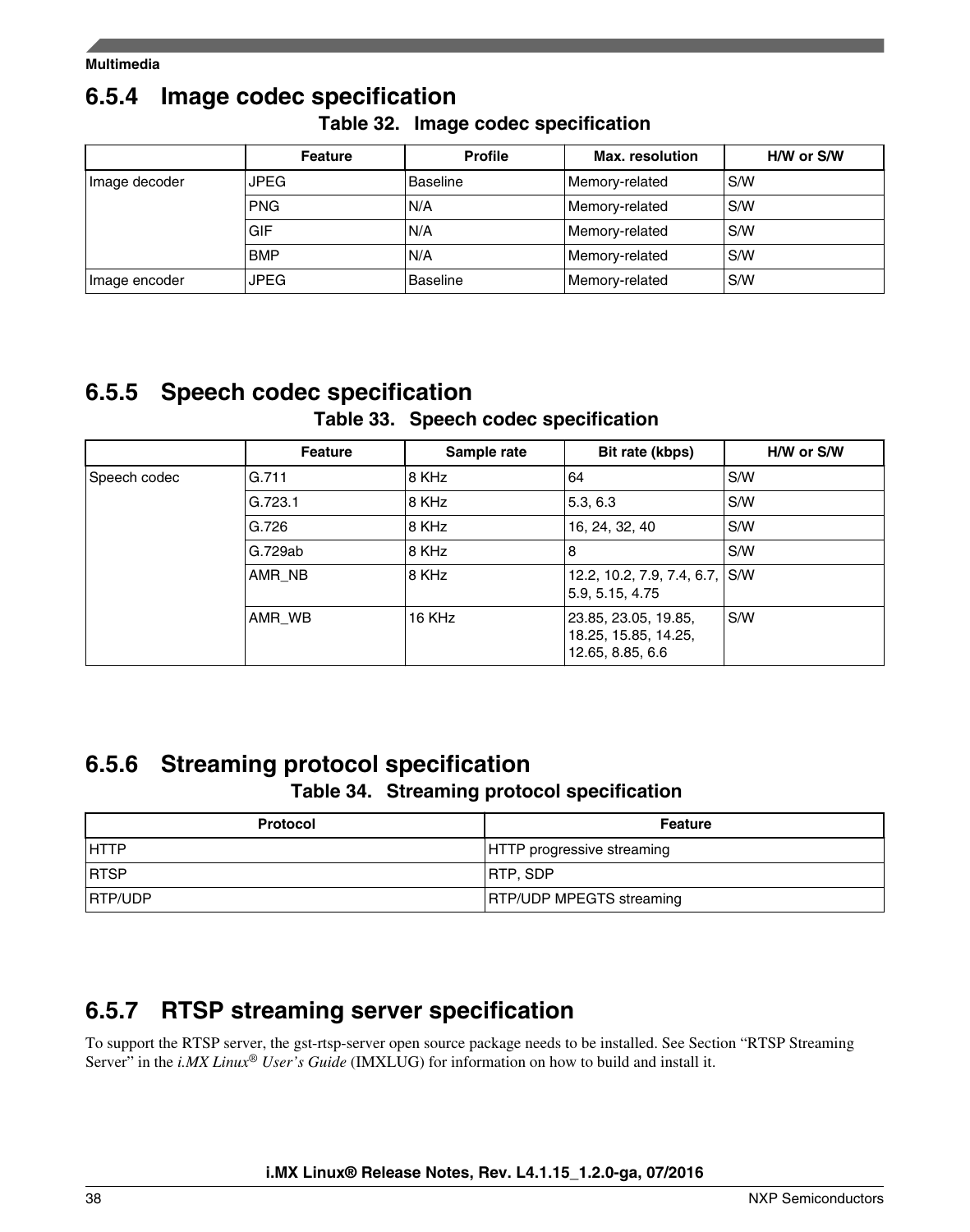<span id="page-38-0"></span>

|       | Demux feature    | <b>AVI</b> | MP4 | <b>FLV</b> | <b>MKV</b> | MP3 | <b>AAC</b> |
|-------|------------------|------------|-----|------------|------------|-----|------------|
| Video | H <sub>264</sub> |            |     |            |            |     | -          |
|       | MPEG4            |            |     |            |            |     | -          |
| Audio | IMP3             |            |     |            |            |     | -          |
|       | <b>AAC</b>       |            |     |            |            |     |            |

**Table 35. RTSP streaming server specification**

## **6.5.8 Subtitle specification**

#### **Table 36. Subtitle specification**

| Internal/External | <b>Subtitle format</b> |  |  |
|-------------------|------------------------|--|--|
| Internal          | SRT, SSA, ASS          |  |  |
| External          | <b>SRT</b>             |  |  |

## **6.6 Known issues and limitations for multimedia**

- As the maximum buffer size of the playbin multi-queue is 2 MB, problems may be seen with some long audio or video interleaved streams. You can enlarge this buffer size to support these special use cases.
- AAC decoder: The ADIF format does not support seek mode nor FF/FB.
- Playing recorded AVI file (MPEG4(vpu) + AVI(avimux)) fails, because the AVIMUX mark MPEG4 video to DIVX is not supported.
- The accurate seek mode may have a longer time delay.
- Because the stream container does not have an index table, seek is not supported.
- Fast rewind of audio does not support audio-only streams.
- Pulseaudio is only available for the X11 backend.
- Rotation is not supported for interlaced streams whose width or height is larger than 968 x 968 when enabled deinterlacing due to a driver limitation.
- Rewind may report an EOS when using libav for video decoding.

## **7 Revision History**

This table provides the revision history.

| <b>Revision number</b>            | Date | <b>Substantive changes</b> |
|-----------------------------------|------|----------------------------|
| .2.0-ga<br>$14.1.15$ _ $1.4.7100$ |      | Initial release            |